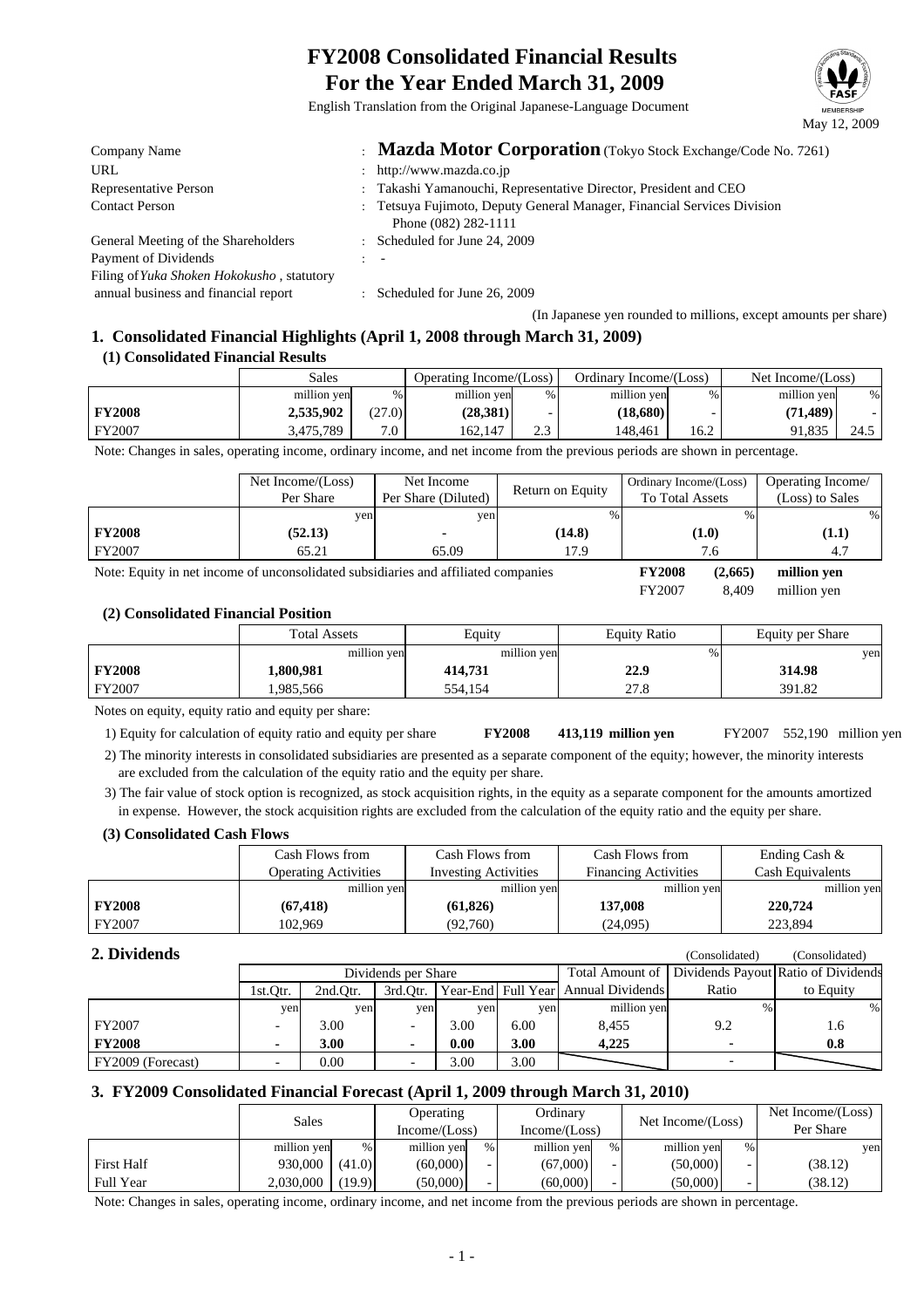# **4. Other**

| (1) Significant Changes in Consolidation scope: | None                                                                                                                               |
|-------------------------------------------------|------------------------------------------------------------------------------------------------------------------------------------|
| (2) Accounting changes:                         |                                                                                                                                    |
| 1) Adoption of new accounting standards         | Yes                                                                                                                                |
| 2) Other                                        | Yes                                                                                                                                |
| statements.                                     | Note: See Pages 17 and 18, Accounting Changes and Adoption of New Accounting Standards, in the notes to the consolidated financial |

#### **(3) Common Stock**

| 1) Shares issued (including treasury shares) | <b>FY2008</b> | <b>1.418.509.399</b> shares | FY2007 | 1.418.509.399 shares |
|----------------------------------------------|---------------|-----------------------------|--------|----------------------|
| 2) Treasury shares                           | <b>FY2008</b> | <b>106.954.832</b> shares   | FY2007 | 9.205.707 shares     |

 Note: For the number of shares of common stock used for the calculation of net income per share (consolidated), please refer to the Information on Amounts Per Share of Common Stock on page 24.

# **(Reference)**

## **1. Unconsolidated Financial Highlights (April 1, 2008 through March 31, 2009)**

#### **(1) Unconsolidated Financial Results**

|               | Sales       |        | Operating Income/(Loss) |       | Ordinary Income/(Loss) |      | Net Income/(Loss) |             |
|---------------|-------------|--------|-------------------------|-------|------------------------|------|-------------------|-------------|
|               | million yen | %      | million yen             | %     | million yen            | $\%$ | million yen       | %           |
| <b>FY2008</b> | 1.820.781   | (26.1) | (97, 949)               |       | (57, 457)              |      | (71,793)          |             |
| <b>FY2007</b> | 2.464.229   | 5.9    | 83.085                  | (6.4) | 84.830                 | 0.4  | 54.945            | $\cdot$ . O |

Note: Changes in sales, operating income, ordinary income, and net income from the previous period are shown in percentage.

|               | Net Income/(Loss) | Net Income/(Loss)   |
|---------------|-------------------|---------------------|
|               | Per Share         | Per Share (Diluted) |
|               | yen               | yen                 |
| <b>FY2008</b> | (52.35)           |                     |
| <b>FY2007</b> | 39.01             | 38.95               |

#### **(2) Unconsolidated Financial Position**

|               | <b>Total Assets</b> | Equity      | <b>Equity Ratio</b> | Equity<br>Per Share |
|---------------|---------------------|-------------|---------------------|---------------------|
|               | million yen         | million yen | %                   | yen                 |
| <b>FY2008</b> | 1,523,166           | 452,180     | 29.7                | 344.50              |
| <b>FY2007</b> | .620.735            | 556.491     | 34.3                | 394.71              |

Notes on equity, equity ratio, and equity per share:

 1) Equity for calculation of equity ratio and equity per share **FY2008 million yen** FY2007 million yen 451,840 million yen

 2) The fair value of stock option is recognized, as stock acquisition rights, in the equity as a separate component for the amounts amortized in expense. However, the stock acquisition rights are excluded from the calculation of the equity ratio and the equity per share.

#### **Cautionary Statements with Respect to Forward-Looking Statements:**

The financial forecast is the judgment of our management based on the information presently available. By nature, such financial forecast is subject to uncertainty and a risk. Therefore, we advise against making an investment decision by solely relying on this forecast. Variables that could affect the actual financial results include, but are not limited to, economic environments related to our business areas and fluctuations in yen-to-dollar and other exchange rates. For further information on the above financial forecast, please refer to page 4.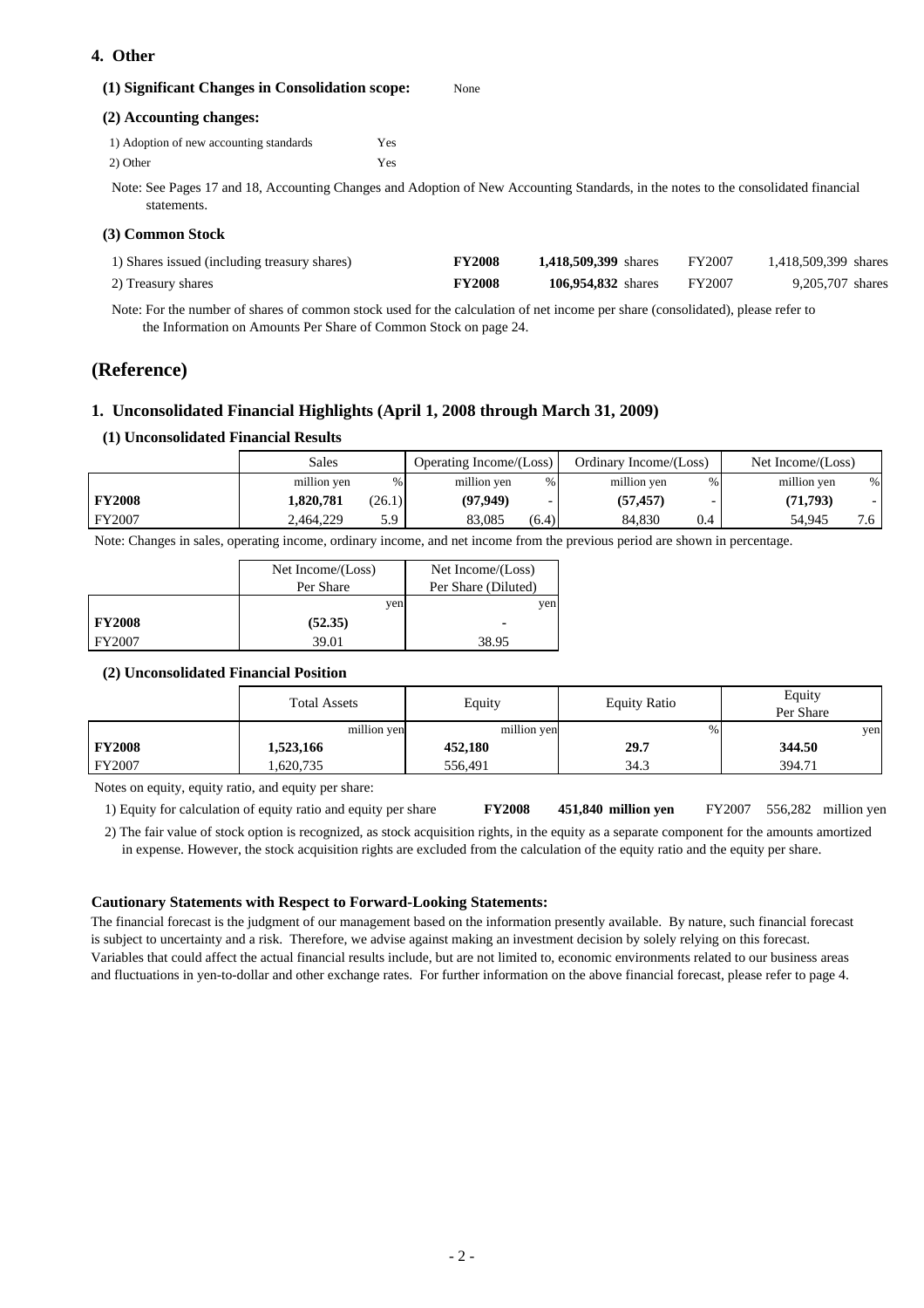# **1. Financial Results**

(1) Analysis of Financial Results

(Financial Results for the Year Ended March 31, 2009)

The world economy during this fiscal year has undergone fast and significant deteriorations both inside and outside of Japan, as the global financial crisis starting from the US adversely affected the real economy. Economic environment surrounding Mazda, its consolidated subsidiaries, and equity method companies (hereinafter referred to collectively as the Mazda Group) also remained extremely challenging as automotive industry demand declined and the yen sharply appreciated in the second half.

In such a situation, the Mazda Group took various emergency actions in all areas from Manufacturing, Sales, to R&D so that we could respond quickly and appropriately to the economic crisis.

First of all, we drastically cut the production to optimize the inventory levels. Also, we tried to reduce all costs including labor cost and advertisement expense, and postponed non-pressing spending on facility investment and R&D spending by focusing on investments in next generation products and environmental technologies. At the same time, we accelerated the cost innovation activities to achieve streamline and lean business structure.

In spite of such actions, however, the consolidated operating results of the Mazda Group for this fiscal year fell short of the prior year due to lower retail volume and appreciation of Japanese yen over other major currencies. In Japan, retail volume was 219,000 units, down 15% from the previous year. The positive impacts of the introduction of the new minivan Biante and other models were more than offset by reduction in retail volume of the existing models. In overseas, retail volume in North America was 347,000 units, down 14% from the last year due to reduction in retail volume of CX-7 and other, and retail volume in Europe was down 2% to 322,000 units. In China, on the other hand, retail volume increased by 33% to 135,000 units, led by Mazda6 (Atenza in Japan), while retail volume in other markets was down 13% to 238,000 units. As a result, the global retail volume was 1,261,000 units, down 8% from the prior year. Consolidated sales revenue decreased by ¥939.9 billion (down 27%) year-on-year to ¥2,535.9 billion. Operating profit decreased by ¥190.5 billion from the last year to an operating loss of ¥28.4 billion, and ordinary loss was to ¥18.7 billion. Net loss was ¥71.5 billion primarily due to the impairment of fixed assets amounting to ¥28.3 billion and an increase in income tax expense from a reduction in deferred tax assets of a foreign subsidiary by a valuation allowance.

During the year, we launched the new minivan Biante in Japan in July. In the same month, AutoAlliance International (Michigan, US) started producing the new Mazda6, exclusive model for North America. In September last year, we introduced the refreshed micro car AZ Wagon. Also in the spring this year, we started selling the refreshed Mazda3 (or Axcela in Japan) in the North American market ahead of the other regions. Mazda3 is our core product and we have so far built more than two million units since its debut.

In R&D, we announced  $CO<sub>2</sub>$  reduction efforts based on our technology development long-term vision "Sustainable Zoom-Zoom" in June last year. We committed our plan to improve average fuel efficiency of Mazda cars to be sold globally by 30% by 2015. As part of the efforts, in September last year we developed the new clean diesel engine which can deliver comparable driving and fuel performances with the gasoline engine. We are planning to introduce models powered by the engine starting in Europe in 2009. We also developed "i-stop", which is an idling stop system to dramatically improve fuel efficiency. The technology is used for the new Mazda3. The new Mazda3 with "i-stop" will be launched in Europe this spring. Furthermore, we are the first manufacturer in the world who is successfully applied the single-nanocatalyst in the market. This highly durable new catalyst significantly reduces the usage of precious metals and effectively purifies vehicle exhaust gases. The technology is introduced in the new Mazda3. Going forward, Mazda will progressively introduce the single-nanocatalyst to all its global markets, which will contribute to a reduction in the consumption of rare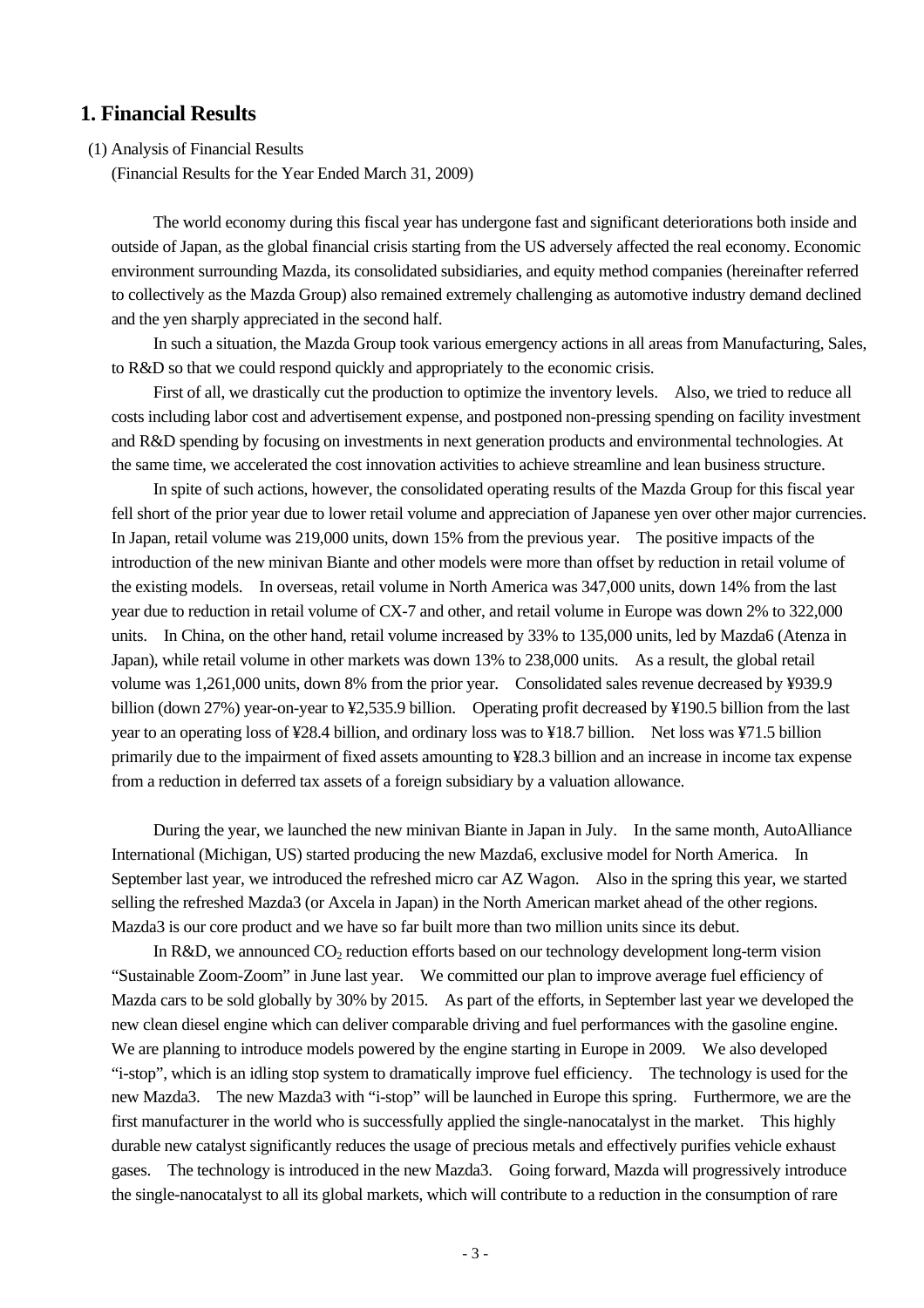metals and cleaner vehicle exhaust emissions. In addition, in March this year we began commercial leasing of world first hybrid hydrogen rotary engine vehicle, "Premacy Hydrogen RE Hybrid". This model features many other forward-looking environmental technologies, including dual-fuel system, which enables the car to run both on hydrogen and gasoline, and interior parts made from plant-derived Biotechmaterials. The Hydrogen RE Hybrid is Mazda's second commercialized hydrogen rotary engine model; the first was Mazda's unique RX-8 Hydrogen RE, which started public road driving in Norway in October last year. In the safety technology area, the new Mazda6 (known as the Mazda Atenza in Japan) with European specifications was awarded in February the five-star maximum rating by the European New Car Assessment Programme (Euro NCAP) in its more stringent 2009 combined safety performance test. This accolade officially makes Mazda6 one of the safest cars in the world. In the same month, we participated in ITS-Safety 2010 in Japan, which is the joint verification testing of safe driving support system using Intelligent Transportation System or ITS. Mazda provided the event with MPV and Atenza, which are equipped with our advanced safe driving support system.

In the sales area, in July last year we consolidated 9 parts sales subsidiaries and established Mazda Parts Co., nation-wide parts sales company, as a part of domestic sales network enhancement. In overseas, we continued efforts to improve the reputation of Mazda brand, that has been strengthened in the last few years, and to further increase customer satisfactions of the world. In the US, majority of our dealers is Mazda brand exclusive dealers and they sell more than 70% of total volume sold in the country. We are on track to open Retail Revolution stores which are embodying our brand message "Zoom-Zoom" and driving our efforts to improve customer satisfaction. In Europe, we opened our 22nd national sales company in Netherland in October last year, following Poland and Turkey, so that we can improve our brand value and strengthen our sales and service structures. Our sales companies are covering 40 countries in Europe and selling more than 90% of total sales in the region. Also in the vehicle financing area, we transitioned from Ford Motor Credit Company to other major financial institutions in key markets of Japan, North America, and Europe so that we can stably provide attractive finance plans to our customers by diversifying financing sources. The distribution network in China expanded swiftly, and we have now more than 200 stores. In parallel with the network enhancement, we opened Mazda (China) Training Centers in Beijing, Shanghai, and Shenzhen in March this year. As part of our efforts to strengthen the sales structure, a major element of Mazda's strategy for growth in China, we aim to further improve customer satisfaction by focusing on people development in distributors and dealers.

### (Financial Forecast for the Year Ending March 31, 2010)

Our business environments are expected to remain challenging in the next fiscal year. Our global retail volume for the next fiscal year is projected to be 1,100,000 units, down 13% year-over-year. Looking at retail volume projection by market, the retail volume in Japan is projected to decrease by 9% year-to-year to 200,000 units. The retail volume in North America is projected to be at 290,000 units (down 17%), 250,000 units in Europe (down 22%), 170,000 units in China (up 26%) and 190,000 units in other markets (down 21%). The exchange rate assumption is ¥95 to the US dollar and ¥125 to Euro.

As for consolidated financial performance of the next year, sales revenue is projected at ¥2,030 billion, down 20% year-over-year. Operating loss and net loss are both projected at ¥50 billion. In the fist half, an operating loss is projected as the lower industry demands are expected to continue and the impacts of the action to optimize inventory levels partially remain. In the second half, however, we are projecting an operating profit led by the full contribution of the new Mazda3 as well as further progresses in cost reduction activities. In addition, we are targeting a positive cash flow (operating and investing) for the full year.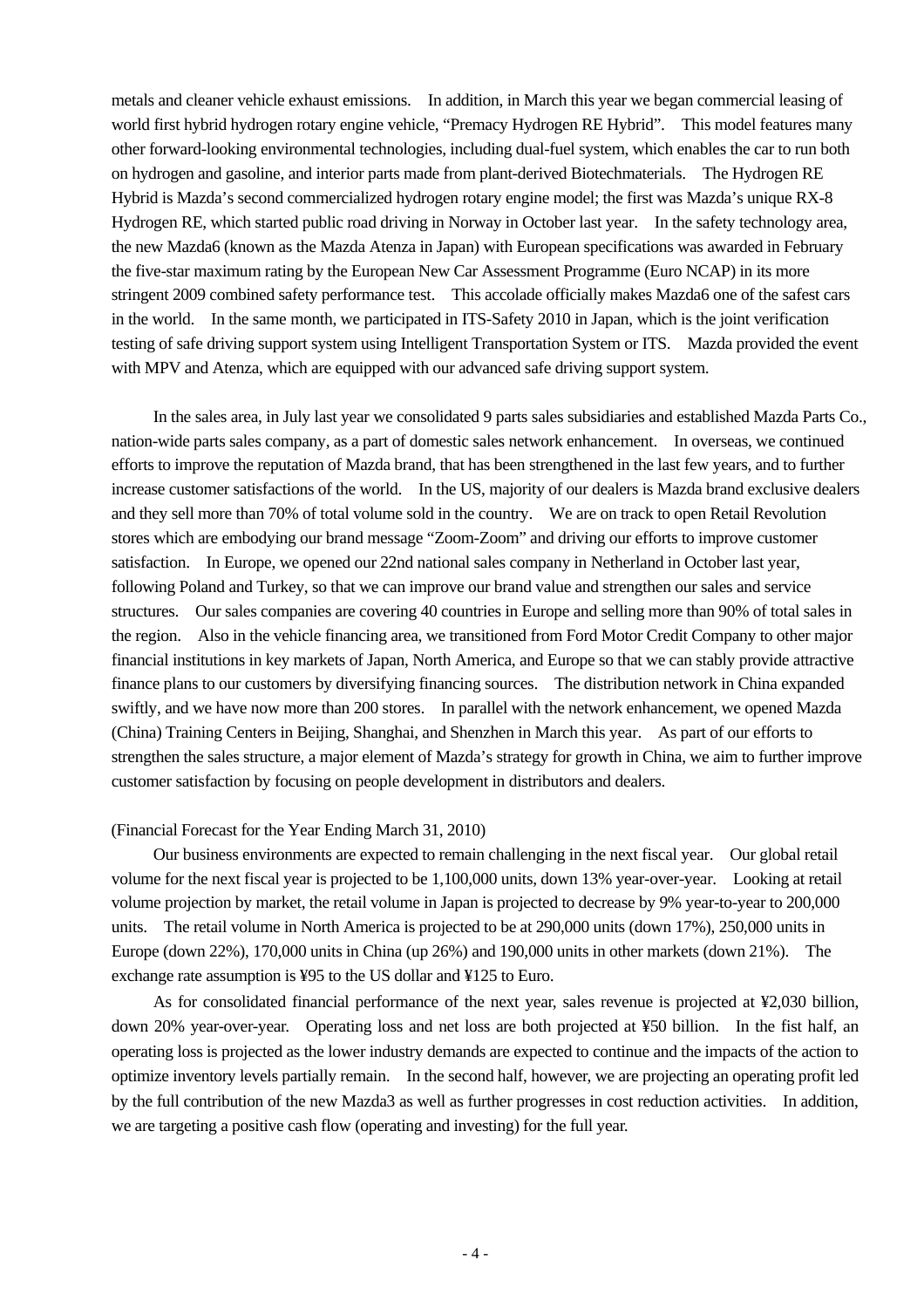| Consolidated Financial Forecast for the Year Ending March 31, 2010 |  |
|--------------------------------------------------------------------|--|
|--------------------------------------------------------------------|--|

|                         | <b>First Half</b>  | Vs. Prior Year | <b>Full Year</b>     | Vs. Prior Year           |  |
|-------------------------|--------------------|----------------|----------------------|--------------------------|--|
| <b>Sales</b>            | 930<br>billion yen | (41.0)<br>%    | 2,030<br>billion yen | (19.9)<br>$\%$           |  |
| Operating Income/(Loss) | (60)               |                | (50)                 | -                        |  |
| Ordinary Income/(Loss)  | (67)               | $\equiv$       | (60)                 | $\overline{\phantom{0}}$ |  |
| Net Income/(Loss)       | (50)               |                | (50)                 | -                        |  |

The financial forecast is the judgment of our management based on the information presently available. By nature, such financial forecast is subject to uncertainty and a risk. Therefore, we advise against making an investment decision by solely relying on this forecast. Variables that could affect the actual financial results include, but are not limited to, economic environments related to our business areas and fluctuations in yen-to-dollar and other exchange rates.

#### (2) Analysis on the Financial Position

(Analysis on Assets, Liabilities, Equity and Cash Flows)

As of March 31, 2009, total assets amounted to ¥1,801.0 billion, a decrease of ¥184.6 billion compared to the end of the last year primarily due to a decrease in inventories as well as trade notes and accounts receivable. Total financial debt increased by ¥248.4 billion from the previous year due to an increase in loans payable. Total liabilities amounted to ¥1,386.3 billion, a decrease of ¥45.2 billion from a year ago due to a decrease in trade notes and accounts payable in relation to production cut, and other factors. Total equity amounted to ¥414.7 billion, down ¥139.4 billion compared to the prior year. Equity ratio decreased by 4.9 percentage points to 22.9%.

Net cash used in the operating activities was ¥67.4 billion, reflecting loss before income taxes of ¥51.3 billion, a decrease in trade notes and accounts payable, and other factors. Net cash used in investing activities amounted to ¥61.8 billion, mainly reflecting ¥49.0 billion capital investments in facilities and equipment. As a result, consolidated cash flow (operating and investing activities) was negative ¥129.2 billion. Also, net cash provided by financing activities amounted to ¥137.0 billion, mainly reflecting funding from long-term loans.

After deducting cash and cash equivalents from financial debt, net financial debt totaled ¥532.6 billion, and the net debt-to-equity ratio was at 129%.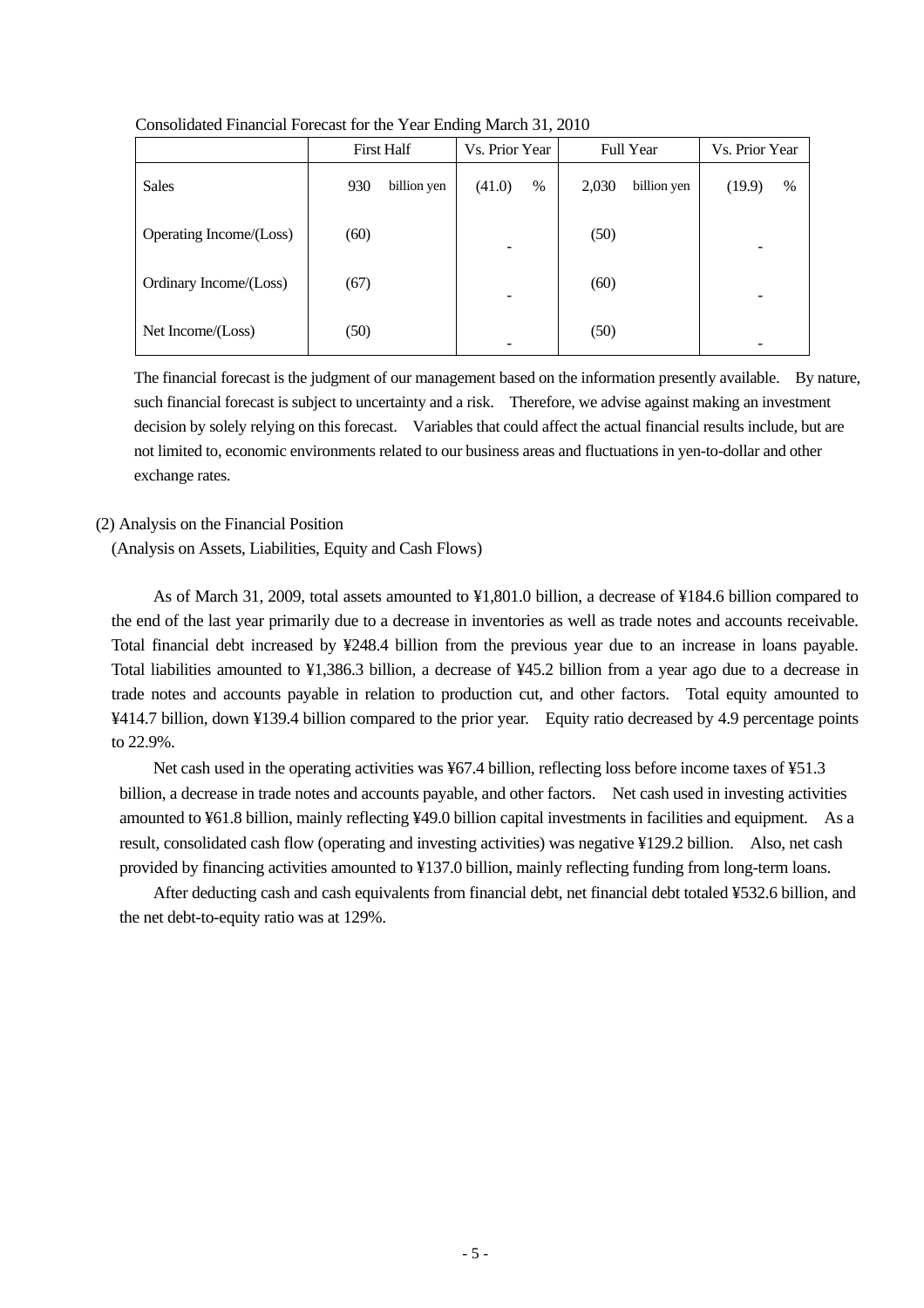# (Trends of cash flow data)

|                                | As of /Year    | As of /Year    | As of /Year    | As of /Year    | As of /Year    |
|--------------------------------|----------------|----------------|----------------|----------------|----------------|
|                                | Ended          | Ended          | Ended          | Ended          | Ended          |
|                                | March 31, 2005 | March 31, 2006 | March 31, 2007 | March 31, 2008 | March 31, 2009 |
| <b>Equity Ratio</b>            | 15.1%          | 22.3%          | 24.8%          | 27.8%          | 22.9%          |
| Fair Value Equity Ratio        | 25.2%          | 56.0%          | 48.1%          | 25.1%          | 11.9%          |
| Cash-Flow-To-Total-Debt Ratio  | 3.9            | 4.0            | 4.1            | 4.9            |                |
| <b>Interest Coverage Ratio</b> | 9.7            | 9.8            | 7.1            | 5.3            |                |

Equity Ratio: Equity/Total Assets

Fair Value Equity Ratio: Gross Market Capitalization/Total Assets

Cash Flow to Total Debt: Total Debt/Operating Cash Flow

Interest Coverage Ratio: Operating Cash Flow/Interest Payments

- 1) All indicators are calculated on the basis of consolidated financial values.
- 2) Gross Market Capitalization is based on the total number of shares issued excluding treasury stock.
- 3) Cash Flow means the cash flow provided by operating activities.
- 4) Total Debt includes all debts that interests are paid on among debts booked in consolidated balance sheet.

(3) Our Basic Policy on Distribution of Earnings and Dividends for This and following Fiscal Year

Our policy on distribution of earnings is to declare dividends by carefully considering each fiscal year's financial results and business environment. As to the year-end dividends of this fiscal year (year ended March 31, 2009), in consideration of deteriorated financial results of the year and recent business environments, we regretfully has decided not to declare the year-end dividends. Also, our current forecast for dividends in the year ending March 31, 2010 is: no interim dividends and 3 yen per share for year-end.

# (4) Risks

Since there is no material change in risk information from *Yuka Shoken Hokokusyo*, statutory annual business and financial report, for the year ended March 31, 2008 (disclosed on June 27, 2008), we omit the disclosure of the information at this time.

For further information, please access English-language annual report for the year ended March 31, 2008 that was prepared based on the *Yuka Shoken Hokokusyo* (which is available only in Japanese) for the same year from the website shown below.

Mazda Website: http://www.mazda.com/investors/library/annual/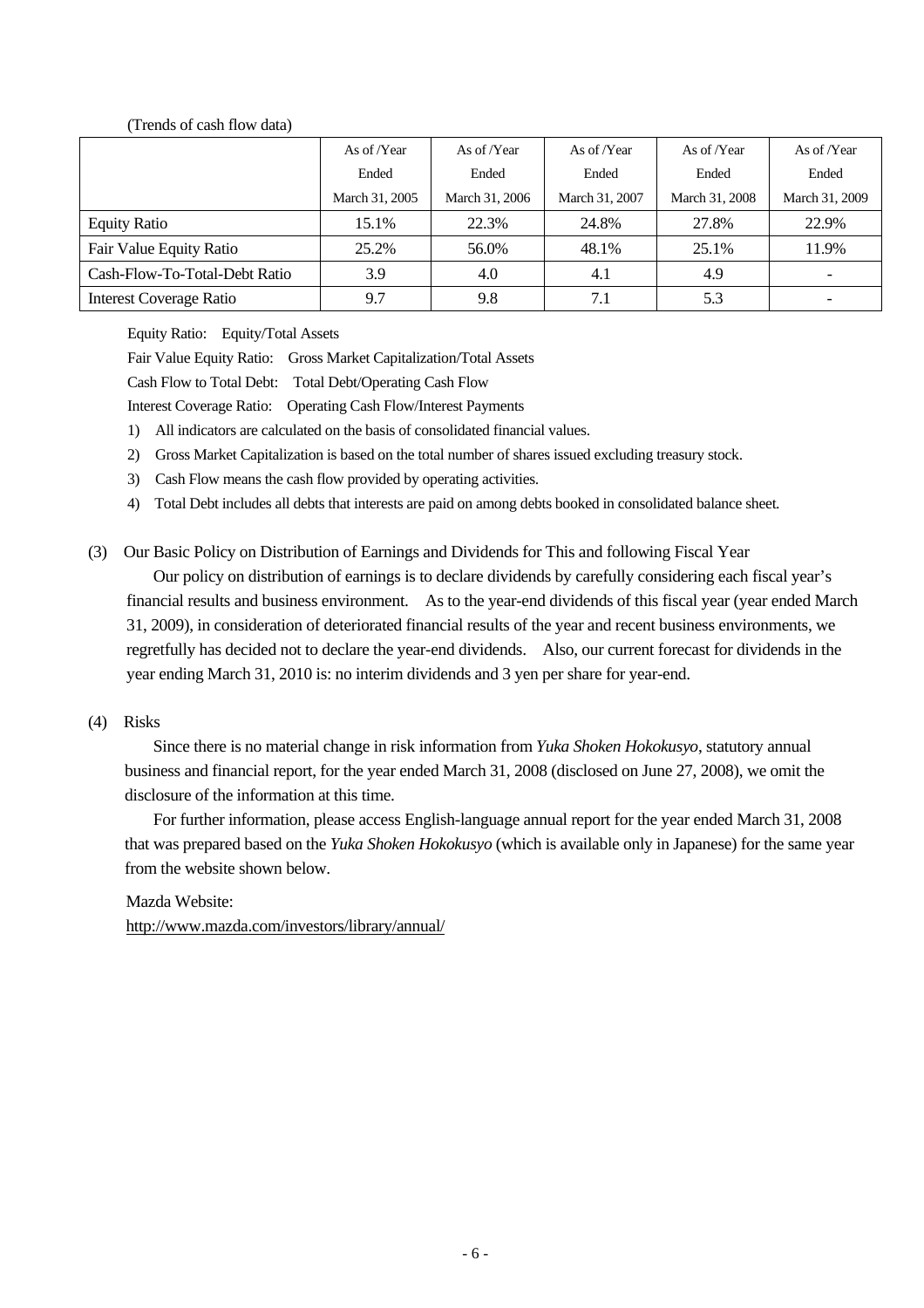# **2. Mazda Group of Companies**

Mazda group of companies consists of Mazda Motor Corporation, 54 consolidated subsidiaries and 14 equity method-applied companies and is mainly engaged in the manufacturing and sales of automobiles and automotive parts as well as in other automobile-related businesses.

In Japan, Mazda Motor Corporation manufactures automobiles. Mazda Motor Corporation, Kurashiki Kako Co., Ltd. and other companies manufacture automotive parts. Outside of Japan, AutoAlliance International, Inc. and other companies manufacture automobiles and automotive parts. The automobiles and automotive parts manufactured by our group of companies are sold to customers by our sales companies. In Japan, Mazda Autozam, Inc., Kanto Mazda Co., Ltd. and other companies sell our automobiles and automotive parts to customers. To certain corporate customers Mazda Motor Corporation directly sells our automobiles. Outside of Japan, Mazda Motor of America, Inc., Mazda Motors (Deutschland) GmbH and other companies sell our automobiles and automotive parts to customers.

In addition, Mazda Motor Corporation, having an equity relationship with Ford Motor Company, has expanded its relationship with Ford to a strategic cooperative relationship on a global scale.

The following diagram approximately illustrates the roles of Mazda Motor Corporation and its main related companies in conducting the group's business:



S) Consolidated subsidiaries E) Companies accounted for Flows of automobiles and automotive parts by equity method  $\cdots \rightarrow$  Flows of services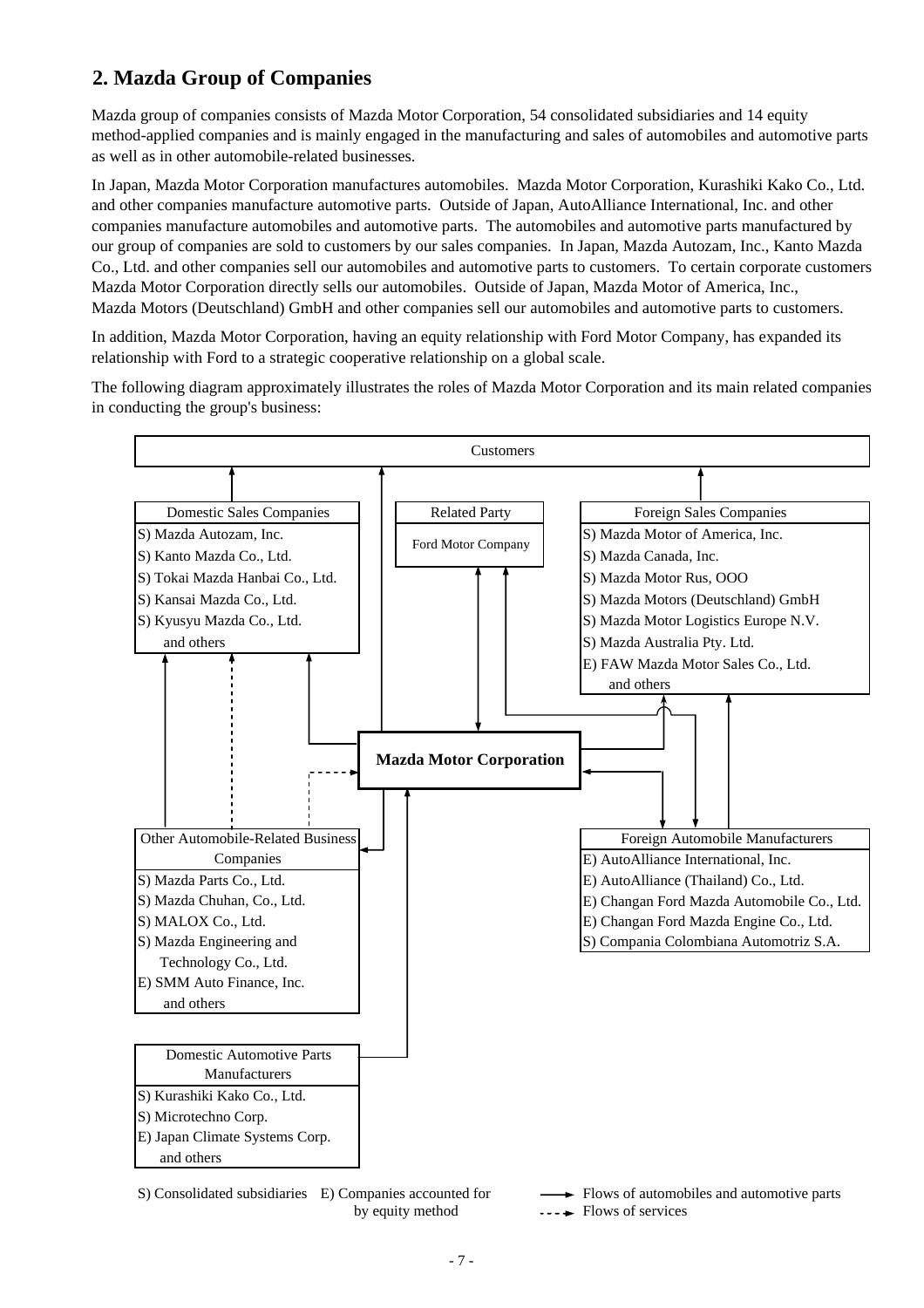# **3. Management Policy**

(1) Basic policy of corporate management

Mazda's Corporate Vision is comprised of a "Vision" (corporate objectives) along with a statement of "Mission" (roles and responsibilities) and "Value" (the values Mazda seeks to produce). These principles help express the ways in which Mazda and Mazda's employees understand their roles and responsibilities as they press toward the achievement of these aims. Through the realization of this Corporate Vision, we aim to consistently augment corporate value, which we view as leading to meeting the expectations of our stakeholders – including shareholders, customers, suppliers, employees and the community – and also leading to realizing sustainable development for society and for Mazda.

- Vision: To create new value, excite and delight our customers through the best automotive products and services.
- Mission With passion, pride and speed, we actively communicate with our customers to deliver insightful automotive products and services that exceed their expectations.
- Value We value integrity, customer focus, creativity, efficient and nimble actions and respect highly motivated people and team sprit. We positively support environmental matters, safety and society. Guided by these value, we provde superior rewards to all people associated with Mazda.
- (2) Target business indicators

We announced 'Mazda Advancement Plan,' our new mid-term plan in March 2007. As the fast-changing business environment continues to pose uncertainty over the future, we recognize the need to revise business indices in the Mazda Advancement Plan. While maintaining basic strategies of the Mazda Advancement Plan, we are currently developing a new mid-term plan.

(3) Issues to be addressed and the mid- and long-term corporate business strategy

In respond to the fast changes in business environment surrounding the Mazda Group in the short term, we are taking emergency actions and accelerating Cost Innovation activities in order to achieve streamlined and lean business structure. In the mid- and long-term, we focus on the improvements of brand value and business efficiency by accelerating structural reforms centering on Monotsukuri Innovation in line with basic strategies in Mazda Advancement Plan.

To continue to improve brand value embodied by "Zoom-Zoom", we emphasize "products", "quality" and "improvement of customer loyalty". We try to improve business efficiency by optimizing costs and focusing on key models, in addition to Monotsukuri Innovation which dramatically improves product competitiveness and manufacturing efficiencies through the joint efforts in R&D, Manufacturing and Purchasing areas. In the synergy with Ford, we continue to establish a win-win relationship.

(4) Other important item for the company's business management

Ford Motor Company, which owned 33.4% of Mazda's outstanding shares, sold a part of its ownership on 19<sup>th</sup> of November, 2008. It hence owns 13.8% of Mazda's outstanding shares, and continues being the largest shareholder of Mazda Motor Corporation. Ford will continue joint businesses with Mazda, and there is no change to the strategic relationship between the two companies.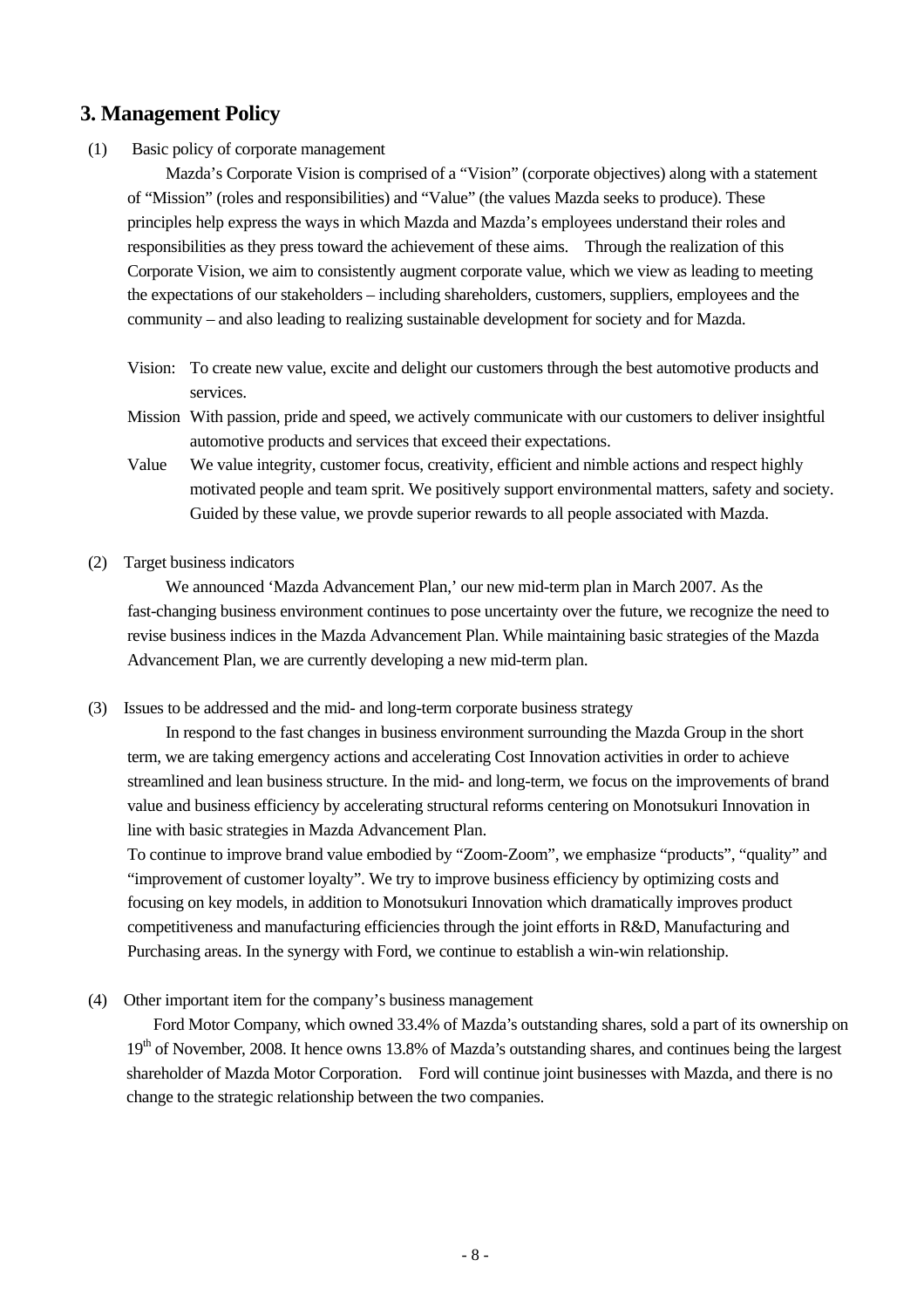# **4. Consolidated Financial Statements**

# **(1) Consolidated Balance Sheet**

|                                          |       | Millions of Yen |                       |  |
|------------------------------------------|-------|-----------------|-----------------------|--|
|                                          |       | FY2007          | <b>FY2008</b>         |  |
|                                          | As of | March 31, 2008  | <b>March 31, 2009</b> |  |
| <b>ASSETS</b>                            |       |                 |                       |  |
| <b>Current Assets:</b>                   |       |                 |                       |  |
| Cash and time deposits                   |       | 120,961         | 181,428               |  |
| Trade notes and accounts receivable      |       | 201,259         | 132,355               |  |
| Securities                               |       | 103,003         | 39,318                |  |
| Inventories                              |       | 287,716         | 214,388               |  |
| Deferred taxes                           |       | 92,594          | 67,985                |  |
| Other                                    |       | 91,798          | 93,939                |  |
| Allowance for doubtful receivables       |       | (2,019)         | (2,736)               |  |
| Total current assets                     |       | 895,312         | 726,677               |  |
| <b>Fixed Assets:</b>                     |       |                 |                       |  |
| Tangible fixed assets:                   |       |                 |                       |  |
| Buildings and structures (net)           |       | 155,056         | 151,975               |  |
| Machinery and vehicles (net)             |       | 215,657         | 204,680               |  |
| Tools, furniture, and fixtures (net)     |       | 24,893          | 22,400                |  |
| Land                                     |       | 442,237         | 441,265               |  |
| Leased assets (net)                      |       | 35,285          | 36,536                |  |
| Construction in progress                 |       | 25,161          | 20,289                |  |
| Other                                    |       | 79              | 256                   |  |
| Total tangible fixed assets              |       | 898,368         | 877,401               |  |
| Intangible fixed assets                  |       |                 |                       |  |
| Software                                 |       | 24,064          | 22,852                |  |
| Other                                    |       | 9,887           | 4,226                 |  |
| Total intangible fixed assets            |       | 33,951          | 27,078                |  |
| Investments and other fixed assets:      |       |                 |                       |  |
| Investment securities                    |       | 92,658          | 73,854                |  |
| Long-term loans receivable               |       | 6,293           | 6,004                 |  |
| Deferred taxes                           |       | 45,516          | 72,940                |  |
| Other                                    |       | 18,405          | 22,946                |  |
| Allowance for doubtful receivables       |       | (4,329)         | (4,346)               |  |
| Investment valuation allowance           |       | (608)           | (1,573)               |  |
| Total investments and other fixed assets |       | 157,935         | 169,825               |  |
| Total fixed assets                       |       | 1,090,254       | 1,074,304             |  |
| <b>Total Assets</b>                      |       | 1,985,566       | 1,800,981             |  |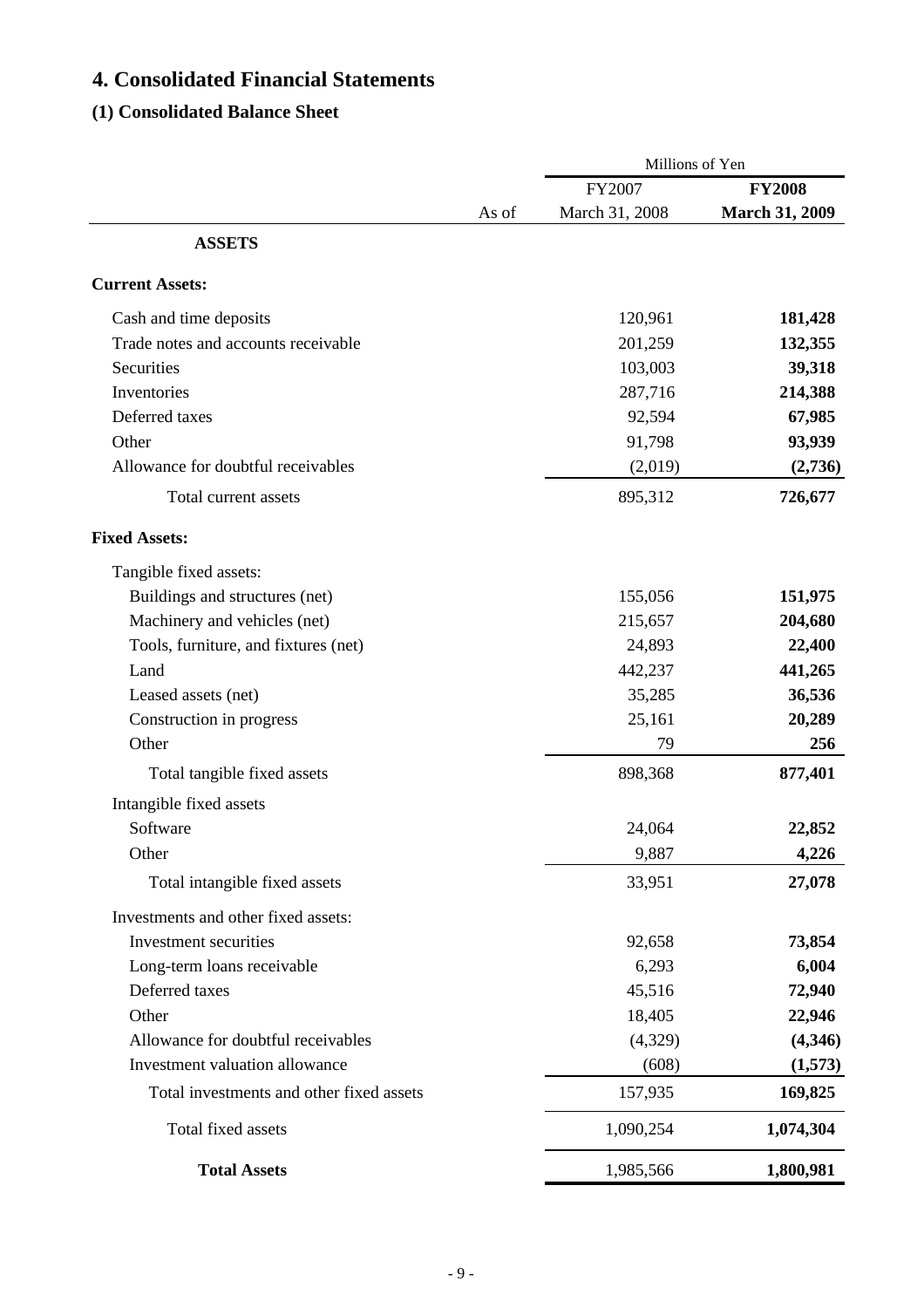|                                                                      | Millions of Yen   |                       |  |  |
|----------------------------------------------------------------------|-------------------|-----------------------|--|--|
|                                                                      | FY2007            | <b>FY2008</b>         |  |  |
| As of                                                                | March 31, 2008    | <b>March 31, 2009</b> |  |  |
| <b>LIABILITIES</b>                                                   |                   |                       |  |  |
| <b>Current Liabilities:</b>                                          |                   |                       |  |  |
|                                                                      |                   |                       |  |  |
| Trade notes and accounts payable                                     | 336,731<br>69,851 | 176,504               |  |  |
| Short-term loans payable                                             |                   | 127,219               |  |  |
| Long-term loans payable due within one year                          | 32,935            | 44,258                |  |  |
| Bonds due within one year                                            | 20,000            |                       |  |  |
| Lease obligations                                                    | 13,089            | 17,355                |  |  |
| Income taxes payable                                                 | 22,321            | 10,328                |  |  |
| Other accounts payable                                               | 54,479            | 16,914                |  |  |
| Accrued expenses                                                     | 203,540           | 158,575               |  |  |
| Reserve for warranty expenses                                        | 51,535            | 37,989                |  |  |
| Other                                                                | 40,454            | 27,420                |  |  |
| Total current liabilities                                            | 844,935           | 616,562               |  |  |
| <b>Fixed Liabilities:</b>                                            |                   |                       |  |  |
| <b>Bonds</b>                                                         | 85,000            | 95,000                |  |  |
| Long-term loans payable                                              | 261,599           | 429,654               |  |  |
| Lease obligations                                                    | 22,505            | 39,869                |  |  |
| Deferred tax liability related to land revaluation                   | 93,740            | 93,729                |  |  |
|                                                                      |                   |                       |  |  |
| Employees' and executive officers' severance and retirement benefits | 99,844            | 90,921                |  |  |
| Other                                                                | 23,789            | 20,515                |  |  |
| <b>Total fixed liabilities</b>                                       | 586,477           | 769,688               |  |  |
| <b>Total Liabilities</b>                                             | 1,431,412         | 1,386,250             |  |  |
| <b>EQUITY</b>                                                        |                   |                       |  |  |
| <b>Capital and Retained Earnings:</b>                                |                   |                       |  |  |
| Common stock                                                         | 150,068           | 150,068               |  |  |
|                                                                      |                   |                       |  |  |
| Capital surplus                                                      | 133,838           | 133,760               |  |  |
| Retained earnings                                                    | 167,332           | 86,874                |  |  |
| Treasury stock                                                       | (4, 549)          | (22, 976)             |  |  |
| Total capital and retained earnings                                  | 446,689           | 347,726               |  |  |
| <b>Valuation and Translation Adjustments:</b>                        |                   |                       |  |  |
| Net unrealized gain on available-for-sale securities                 | 545               | <b>160</b>            |  |  |
| Net gain/(loss) on derivative instruments                            | 4,158             | (1,230)               |  |  |
| Land revaluation                                                     | 136,048           | 136,032               |  |  |
| Foreign currency translation adjustments                             | (34,090)          | (69, 483)             |  |  |
| Pension adjustments recognized by a foreign consolidated subsidiary  | (1,160)           | (86)                  |  |  |
| Total valuation and translation adjustments                          | 105,501           | 65,393                |  |  |
|                                                                      |                   |                       |  |  |
| <b>Stock Acquisition Rights</b>                                      | 209               | 340                   |  |  |
| <b>Minority Interests in Consolidated Subsidiaries</b>               | 1,755             | 1,272                 |  |  |
| <b>Total Equity</b>                                                  | 554,154           | 414,731               |  |  |
| <b>Total Liabilities and Equity</b>                                  | 1,985,566         | 1,800,981             |  |  |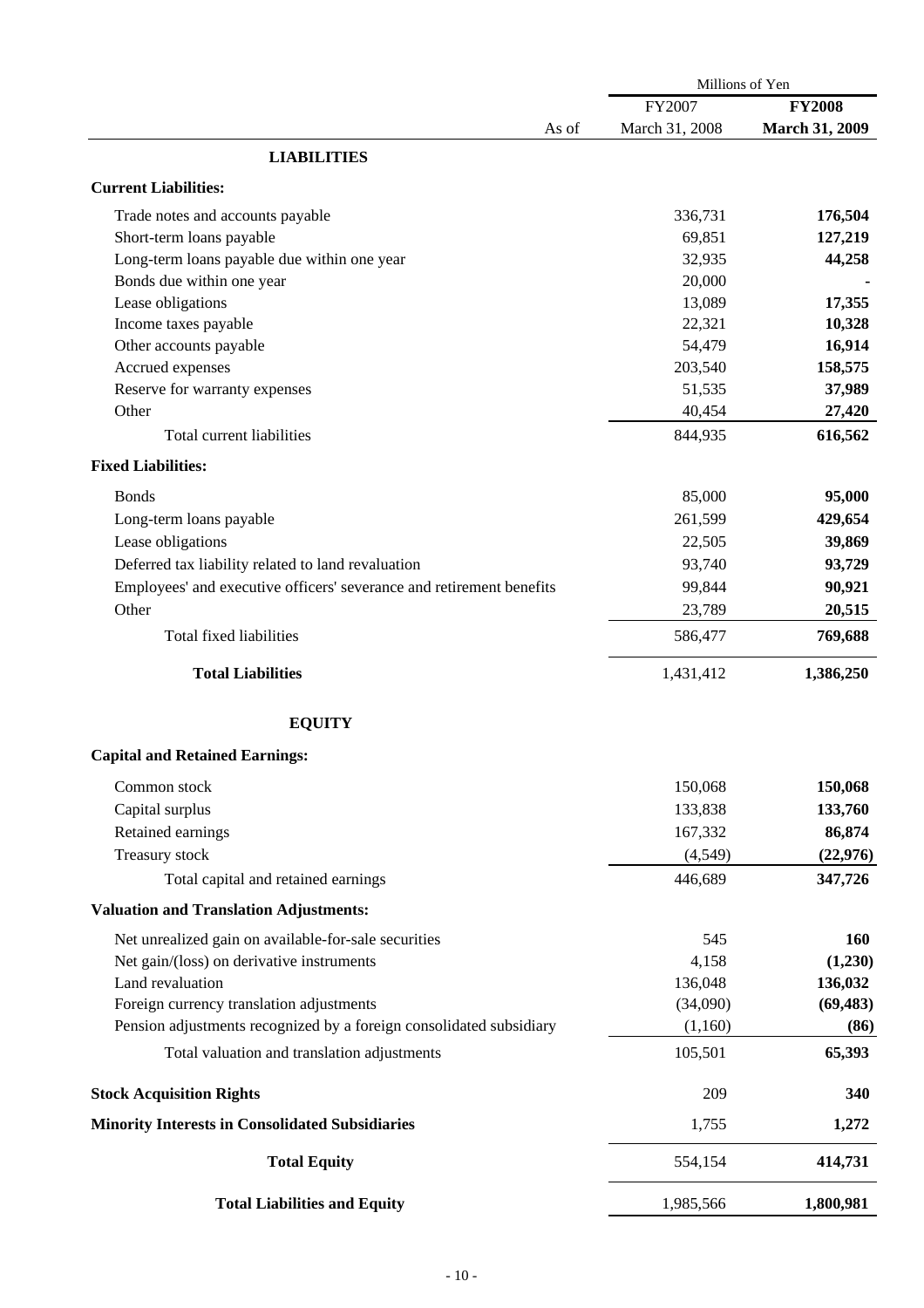# **(2) Consolidated Statement of Operations**

|                                                                    | Millions of Yen |                       |
|--------------------------------------------------------------------|-----------------|-----------------------|
|                                                                    | FY2007          | <b>FY2008</b>         |
| For the years ended                                                | March 31, 2008  | <b>March 31, 2009</b> |
| Net sales                                                          | 3,475,789       | 2,535,902             |
| Costs of sales                                                     | 2,485,905       | 2,021,851             |
| Gross profit on sales                                              | 989,884         | 514,051               |
| Selling, general and administrative expenses                       | 827,737         | 542,432               |
| <b>Operating income/(loss)</b>                                     | 162,147         | (28, 381)             |
| Non-operating income                                               |                 |                       |
| Interest income                                                    | 4,590           | 3,327                 |
| Dividend income                                                    | 150             | 225                   |
| Rental income                                                      | 1,989           | 2,179                 |
| Equity in net income of unconsolidated subsidiaries and affiliates | 8,409           |                       |
| Foreign exchange gain                                              |                 | 29,057                |
| Other                                                              | 5,857           | 2,785                 |
|                                                                    |                 |                       |
| Total                                                              | 20,995          | 37,573                |
| Non-operating expenses                                             |                 |                       |
| Interest expense                                                   | 19,020          | 14,224                |
| Equity in net loss of unconsolidated subsidiaries and affiliates   |                 | 2,665                 |
| Foreign exchange loss                                              | 7,544           |                       |
| Loss on sale of receivables                                        | 3,042           | 5,376                 |
| Other                                                              | 5,075           | 5,607                 |
| Total                                                              | 34,681          | 27,872                |
| <b>Ordinary income/(loss)</b>                                      | 148,461         | (18,680)              |
| Extraordinary profits                                              |                 |                       |
| Gain on sale of tangible fixed assets                              | 1,122           | 562                   |
| Gain on sale of investment securities                              | 27              | 77                    |
| Compensation for the exercise of eminent domain                    | 122             | 251                   |
| Gain from prior year correction                                    | 1,330           |                       |
| Other                                                              |                 | <b>16</b>             |
| Total                                                              | 2,601           | 906                   |
| <b>Extraordinary losses</b>                                        |                 |                       |
| Loss on retirement and sale of tangible fixed assets               | 4,152           | 3,269                 |
| Loss on impairment of fixed assets                                 | 2,196           | 28,262                |
| Adoption of revised accounting standard for leases                 | 1,144           |                       |
| Other                                                              | 453             | 2,034                 |
| Total                                                              | 7,945           | 33,565                |
| Income/(loss) before income taxes                                  | 143,117         | (51, 339)             |
| Income taxes                                                       |                 |                       |
| Current                                                            | 43,710          | 16,332                |
| Prior year                                                         | 6,290           |                       |
| Deferred                                                           | 555             | 4,271                 |
| Total                                                              | 50,555          | 20,603                |
| Minority interests in consolidated subsidiaries                    | 727             | (453)                 |
|                                                                    |                 |                       |
| Net income/(loss)                                                  | 91,835          | (71, 489)             |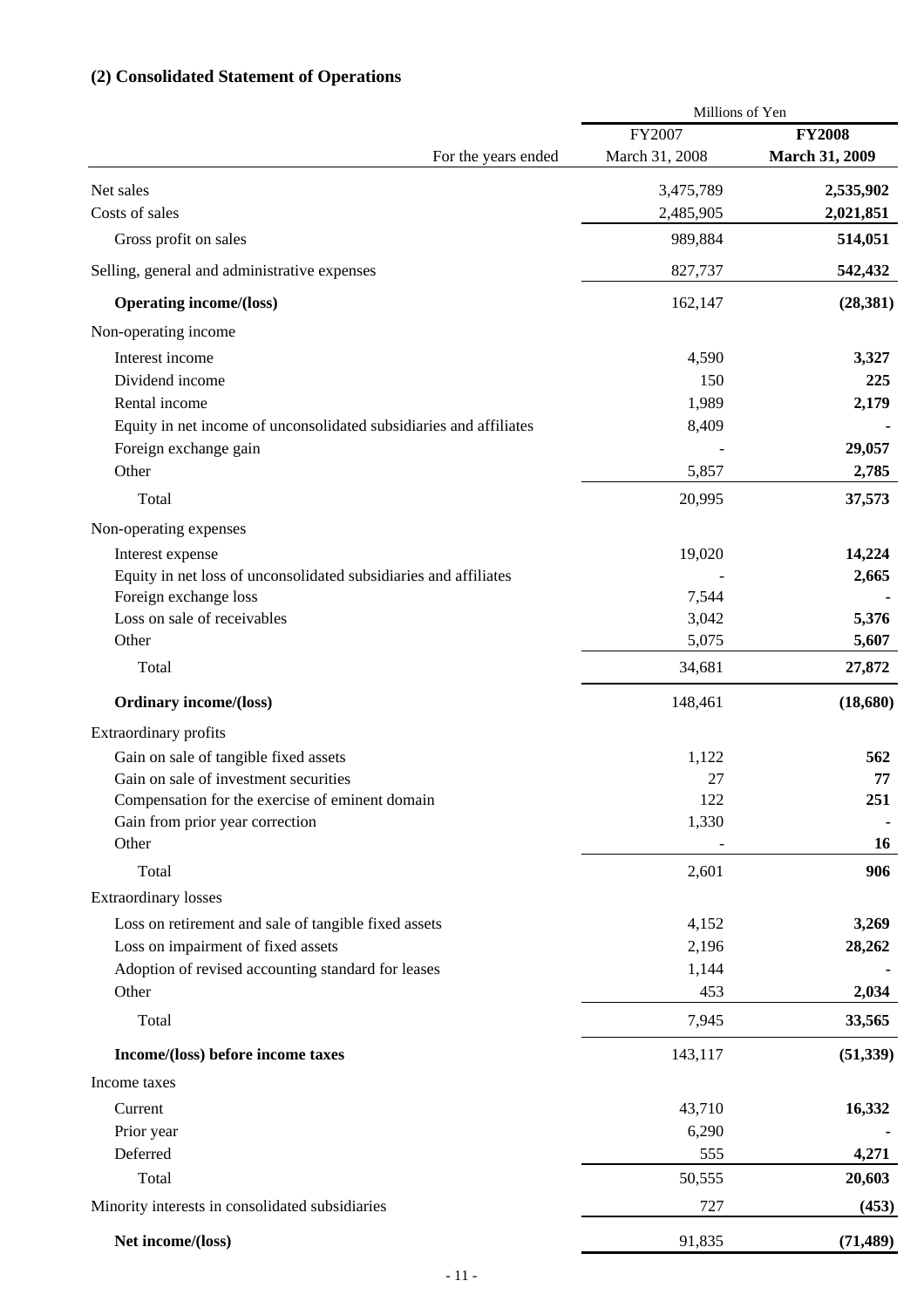# **(3) Consolidated Statement of Equity**

|                                                                                                                              | Millions of yen |         |                                       |                                      |                   |                         |              |                                                      |              |
|------------------------------------------------------------------------------------------------------------------------------|-----------------|---------|---------------------------------------|--------------------------------------|-------------------|-------------------------|--------------|------------------------------------------------------|--------------|
|                                                                                                                              | <b>Equity</b>   |         |                                       |                                      |                   |                         |              |                                                      |              |
|                                                                                                                              |                 |         |                                       | <b>Capital and retained earnings</b> |                   | <b>Valuation</b><br>and | <b>Stock</b> | <b>Minority</b><br>interests in                      |              |
| For the years ended                                                                                                          | Common<br>stock | surplus | Capital Retained Treasury<br>earnings | stock                                | Total             | adjustments             | rights       | translation acquisition consolidated<br>subsidiaries | <b>Total</b> |
| March 31, 2007                                                                                                               | 149,513 133,393 |         | 90,024                                |                                      | $(3,338)$ 369,592 | 103,811                 | 67           | 6,412                                                | 479,882      |
| Exercise of stock acquisition rights<br>(convertible bonds)                                                                  | 555             | 555     |                                       |                                      | 1.110             |                         |              |                                                      | 1,110        |
| Treasury stock                                                                                                               |                 | (110)   |                                       | (1,211)                              | (1,321)           |                         |              |                                                      | (1,321)      |
| Net income                                                                                                                   |                 |         | 91,835                                | ÷,                                   | 91,835            |                         |              | $\sim$                                               | 91,835       |
| Cash dividends paid                                                                                                          |                 |         | (12,670)                              |                                      | (12,670)          |                         |              |                                                      | (12,670)     |
| Land revaluation                                                                                                             |                 |         | 49                                    |                                      | 49                | (49)                    |              |                                                      |              |
| Cumulative effect of applying<br>FASB Interpretation No. 48<br>by a foreign subsidiary                                       |                 |         | (1,906)                               |                                      | (1,906)           |                         |              |                                                      | (1,906)      |
| Net unrealized loss on<br>available-for-sale securities                                                                      |                 |         |                                       |                                      |                   | (489)                   |              |                                                      | (489)        |
| Net gain on derivative instruments                                                                                           |                 |         |                                       |                                      |                   | 5,023                   |              |                                                      | 5,023        |
| Adjustments from translation of<br>foreign currency financial statements                                                     |                 |         |                                       |                                      |                   | (2,562)                 |              |                                                      | (2,562)      |
| Pension adjustments recognized<br>by an foreign subsidiary                                                                   |                 |         |                                       |                                      |                   | (233)                   |              |                                                      | (233)        |
| Stock acquisition rights from granting<br>of share-based payment                                                             |                 |         |                                       |                                      |                   |                         | 142          |                                                      | 142          |
| Minority interests in<br>consolidated subsidiaries                                                                           |                 |         |                                       |                                      |                   |                         |              | (4,657)                                              | (4,657)      |
| <b>March 31, 2008</b>                                                                                                        | 150,068 133,838 |         | 167,332                               |                                      | $(4,549)$ 446,689 | 105,501                 | 209          | 1,755                                                | 554,154      |
| Effect of changes in accounting policies<br>applied to foreign subsidiaries on the<br>beginning balance of retained earnings |                 |         | (1,554)                               |                                      | (1,554)           |                         |              |                                                      | (1,554)      |
| Treasury stock                                                                                                               |                 | (78)    | $\overline{\phantom{a}}$              | (18, 427)                            | (18,505)          |                         |              |                                                      | (18, 505)    |
| Net loss                                                                                                                     |                 |         | (71, 489)                             |                                      | (71, 489)         |                         |              |                                                      | (71, 489)    |
| Cash dividends paid                                                                                                          |                 |         | (8, 453)                              |                                      | (8, 453)          |                         |              |                                                      | (8, 453)     |
| Land revaluation                                                                                                             |                 |         | 16                                    |                                      | 16                | (16)                    |              |                                                      |              |
| Adjustments for prior year deferred<br>taxes by a foreign subsidiary                                                         |                 |         | 1,022                                 |                                      | 1,022             |                         |              | $\blacksquare$                                       | 1,022        |
| Net unrealized loss on<br>available-for-sale securities                                                                      |                 |         |                                       |                                      |                   | (385)                   |              |                                                      | (385)        |
| Net loss on derivative instruments                                                                                           |                 |         |                                       |                                      |                   | (5,388)                 |              |                                                      | (5,388)      |
| Adjustments from translation of<br>foreign currency financial statements                                                     |                 |         |                                       |                                      |                   | (35, 393)               |              |                                                      | (35, 393)    |
| Pension adjustments recognized<br>by a foreign subsidiary                                                                    |                 |         |                                       |                                      |                   | 1,074                   |              |                                                      | 1,074        |
| Stock acquisition rights from granting<br>of share-based payment                                                             |                 |         |                                       |                                      |                   | $\blacksquare$          | 131          |                                                      | 131          |
| Minority interests in<br>consolidated subsidiaries                                                                           |                 |         |                                       |                                      |                   |                         |              | (483)                                                | (483)        |
| <b>March 31, 2009</b>                                                                                                        | 150,068 133,760 |         | 86,874                                | $(22,976)$ 347,726                   |                   | 65,393                  | 340          | 1,272                                                | 414,731      |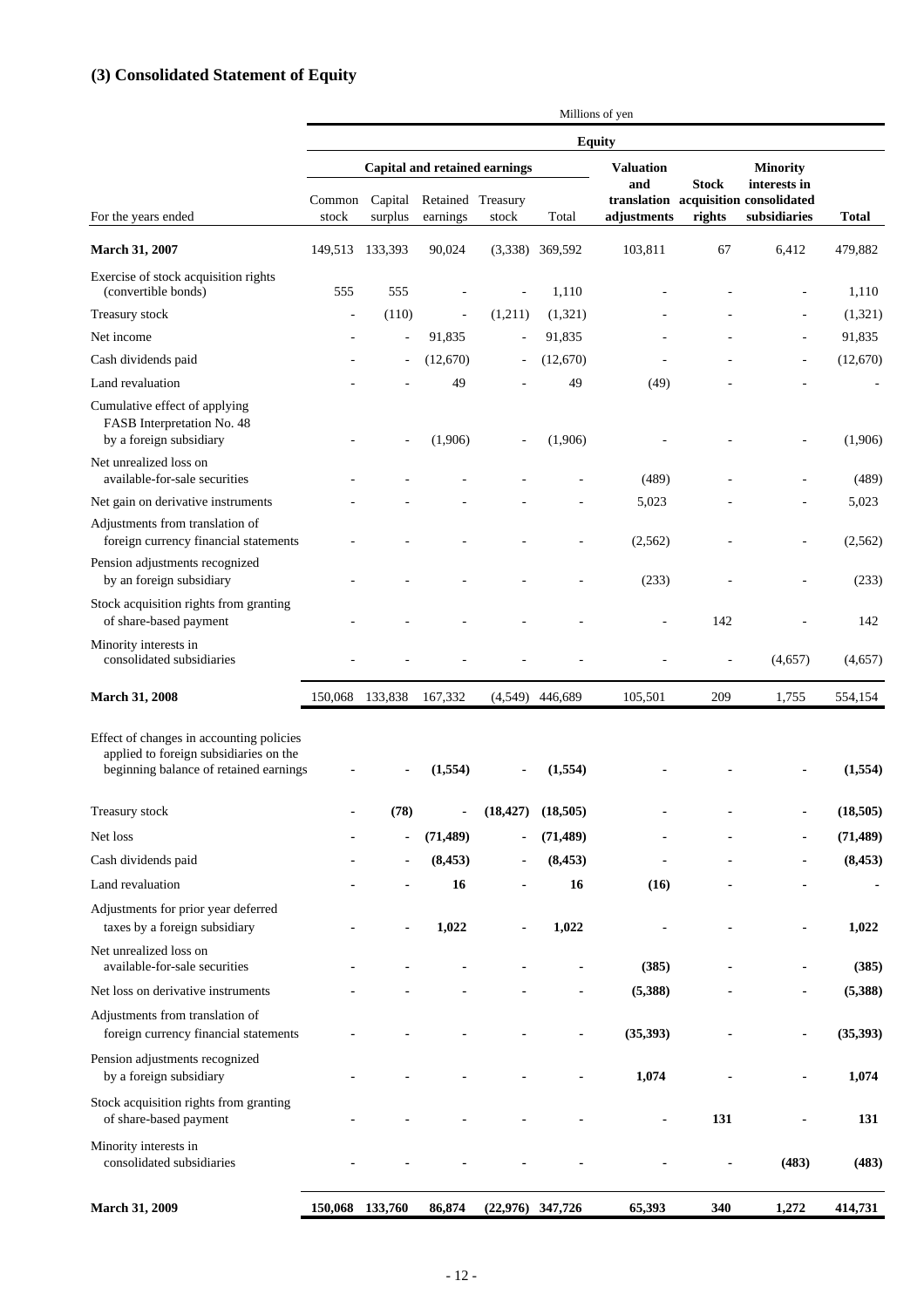|                                                                                   |                | Millions of Yen |
|-----------------------------------------------------------------------------------|----------------|-----------------|
|                                                                                   | FY2007         | <b>FY2008</b>   |
| For the years ended                                                               | March 31, 2008 | March 31, 2009  |
| Cash flows from operating activities:                                             |                |                 |
| Income/(loss) before income taxes                                                 | 143,117        | (51, 339)       |
| Adjustments to reconcile income/(loss) before income taxes to net cash            |                |                 |
| provided by/(used in) operating activities:                                       |                |                 |
| Depreciation of tangible fixed assets                                             | 66,460         | 75,221          |
| Amortization of intangible fixed assets                                           |                | 8,822           |
| Loss on impairment of fixed assets                                                | 2,196          | 28,262          |
| Adoption of revised accounting standard for leases                                | 1,144          |                 |
| Allowance for doubtful receivables                                                | 253            | 882             |
| Investment valuation allowance                                                    |                | 965             |
| Reserve for warranty expenses                                                     | 10,772         | (13, 546)       |
| Employees' and executive officers' severance and retirement benefits              | (11, 721)      | (10, 367)       |
| Interest and dividend income                                                      | (4,740)        | (3,552)         |
| Interest expense                                                                  | 19,020         | 14,224          |
| Equity in net loss/(income) of unconsolidated subsidiaries and affiliates         | (8,409)        | 2,665           |
| Loss/(gain) on retirement and sale of tangible fixed assets                       | 3,030          | 2,456           |
| Loss/(gain) on sale of investment securities                                      | (27)           | (77)            |
| Decrease/(increase) in trade notes and accounts receivable                        | (14, 595)      | 51,972          |
| Decrease/(increase) in inventories                                                | (17, 472)      | 54,309          |
| Increase/(decrease) in trade notes and accounts payable                           | 39,204         | (158,708)       |
| Increase/(decrease) in other current liabilities                                  | (31, 356)      | (42,046)        |
| Other                                                                             | (24, 365)      | 8,576           |
| Subtotal                                                                          | 172,511        | (31,281)        |
| Interest and dividends received                                                   | 7,977          | 7,974           |
| Interest paid                                                                     | (19, 458)      | (13,800)        |
| Income taxes paid                                                                 | (58,061)       | (30,311)        |
| Net cash provided by/(used in) operating activities                               | 102,969        | (67, 418)       |
|                                                                                   |                |                 |
| <b>Cash flows from investing activities:</b>                                      |                |                 |
| Purchase of investment securities                                                 | (2,004)        | (11,044)        |
| Sale of investment securities                                                     | 98             | 147             |
| Purchase of additional shares of stock in subsidiaries from minority shareholders | (9,194)        |                 |
| Acquisition of tangible fixed assets                                              | (79, 597)      | (49,011)        |
| Proceeds from sale of tangible fixed assets                                       | 3,186          | 5,424           |
| Acquisition of intangible fixed assets                                            |                | (6, 463)        |
| Decrease/(increase) in short-term loans receivable                                | 5              | (1,008)         |
| Long-term loans receivable made                                                   | (459)          | (213)           |
| Collections of long-term loans receivable                                         | 153            | 234             |
| Other                                                                             | (4,948)        | 108             |
| Net cash used in investing activities                                             | (92,760)       | (61, 826)       |
| <b>Cash flows from financing activities:</b>                                      |                |                 |
| Increase/(decrease) in short-term loans payable                                   | (574)          | 8,492           |
| Proceeds from long-term loans payable                                             | 40,300         | 211,887         |
| Repayment of long-term loans payable                                              | (35, 884)      | (33,009)        |
| Proceeds from issuance of bonds                                                   | 20,000         | 10,000          |
| Redemption of bonds                                                               | (20, 220)      | (20,000)        |
| Proceeds from sale and leaseback transactions                                     | 8,794          | 6,929           |
| Payment of lease obligations                                                      | (20, 810)      | (19, 346)       |
| Cash dividends paid                                                               | (12,670)       | (8, 453)        |
| Cash dividends paid to minority shareholders                                      | (644)          | (27)            |
| Treasury stock transactions                                                       |                | (18,505)        |
| Other                                                                             | (2, 387)       | (960)           |
| Net cash (used in)/provided by financing activities                               | (24,095)       | 137,008         |
| Effects of exchange rate fluctuations on cash and cash equivalents                | (4, 725)       | (16,372)        |
| Net decrease in cash and cash equivalents                                         | (18,611)       | (8,608)         |
| Cash and cash equivalents at beginning of the period                              | 242,505        | 223,894         |
| Increase in cash and cash equivalents due to additional subsidiaries              |                |                 |
| newly consolidated                                                                |                | 5,438           |
| Cash and cash equivalents at end of the period                                    | 223,894        | 220,724         |
|                                                                                   |                |                 |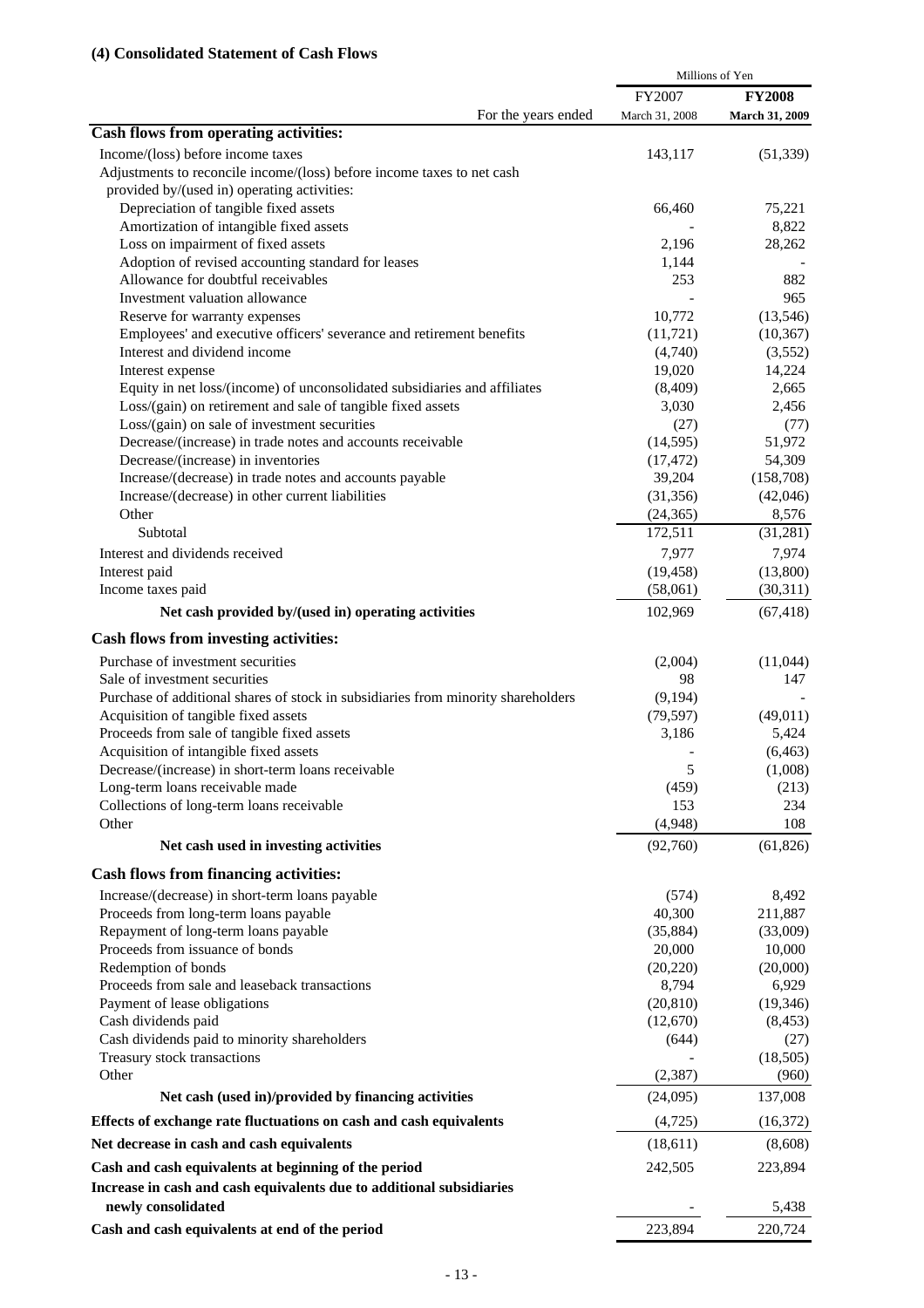# **(5) Going Concern**

There are no matters to be discussed.

# **(6) Significant Accounting Policies in Preparing the Consolidated Financial Statements**

# **1. Consolidation Scope and Application of Equity Method**

| 1) Consolidated Subsidiaries       | 54 |                                                                                  |
|------------------------------------|----|----------------------------------------------------------------------------------|
| Overseas                           | 26 | Mazda Motor of America, Inc.,<br>Mazda Motors (Deutschland) GmbH and other       |
| Domestic                           | 28 | 18 dealers and 10 other                                                          |
| 2) Equity Method-Applied Companies | 14 |                                                                                  |
| Overseas                           | 5  | AutoAlliance International, Inc.,<br>AutoAlliance (Thailand) Co., Ltd. and other |
| Domestic                           | 9  | 3 automotive parts sales companies and 6 other                                   |

# **2. Changes in Consolidation Scope and Application of Equity Method**

| 1) | <b>Consolidated Subsidiaries</b>       |                |                                                                                                                                                                                                                                                                                                                                                                                                                                                                                                                                                               |  |  |
|----|----------------------------------------|----------------|---------------------------------------------------------------------------------------------------------------------------------------------------------------------------------------------------------------------------------------------------------------------------------------------------------------------------------------------------------------------------------------------------------------------------------------------------------------------------------------------------------------------------------------------------------------|--|--|
|    | (Newly added)                          |                |                                                                                                                                                                                                                                                                                                                                                                                                                                                                                                                                                               |  |  |
|    | Overseas                               | $\overline{4}$ | Mazda Motor Hungary KFT, Mazda Motor Croatia d.o.o.,<br>Mazda Motor Slovenia d.o.o., and<br>Vehiculos Mazda de Venezuela C.A.<br>(These companies were newly consolidated as certain foreign<br>subsidiaries adopted International Financial Reporting<br>Standards and revised their consolidation scope.)                                                                                                                                                                                                                                                   |  |  |
|    | (Excluded)                             | 8              |                                                                                                                                                                                                                                                                                                                                                                                                                                                                                                                                                               |  |  |
|    | Domestic                               | 8              | Mazda Parts Sales Hokkaido Co., Ltd.,<br>Mazda Parts Sales Tohoku Co., Ltd.,<br>Mazda Parts Sales Niigata Co., Ltd.,<br>Mazda Parts Sales Nagano Co., Ltd.,<br>Mazda Parts Kinki Co., Ltd.,<br>Mazda Parts Sales Higashi Cyugoku Co., Ltd.,<br>Mazda Parts Sales Nishi Shikoku Co., Ltd.,<br>Mazda Parts Kyushu Co., Ltd.,<br>(The above 8 companies were merged into Mazda Parts Kanto<br>Co., Ltd., another consolidated subsidiary; after the merger, the<br>surviving company, Mazda Parts Kanto Co., Ltd., changed its<br>name to Mazda Parts Co., Ltd.) |  |  |
| 2) | <b>Equity Method-Applied Companies</b> |                |                                                                                                                                                                                                                                                                                                                                                                                                                                                                                                                                                               |  |  |
|    | $\mathbf{1}$<br>(Newly added)          |                |                                                                                                                                                                                                                                                                                                                                                                                                                                                                                                                                                               |  |  |
|    | Domestic                               | 1              | SMM Auto Finance, Inc.<br>(Formerly PRIMUS Financial Services, Inc.)<br>(Due to acquisition of equity shares)                                                                                                                                                                                                                                                                                                                                                                                                                                                 |  |  |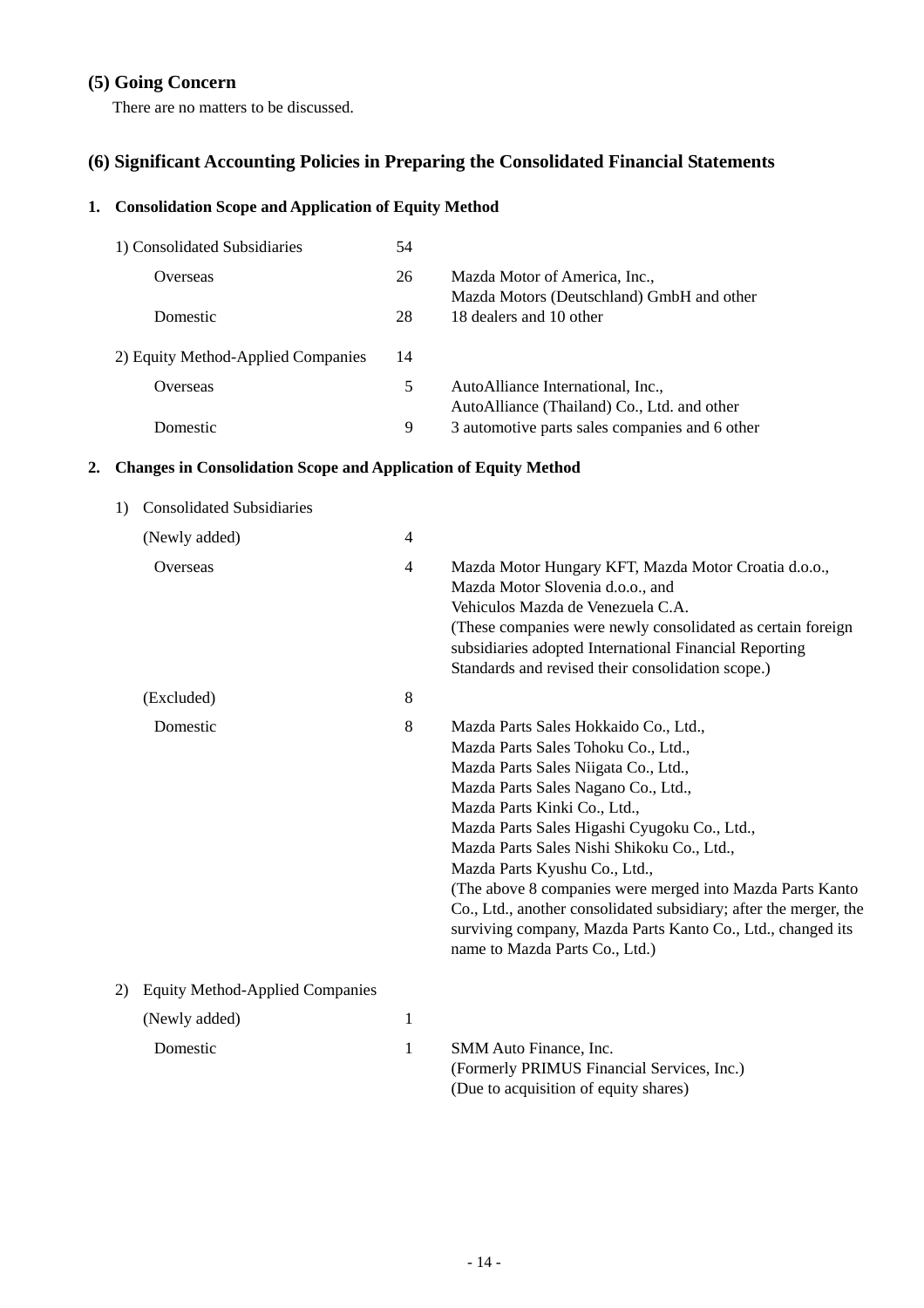## **3. Accounting Periods of Consolidated Subsidiaries**

The year-end consolidated balance sheet date is March 31. Among the consolidated subsidiaries, 9 companies, Compania Colombiana Automotriz S.A., Vehiculos Mazda de Venezuela C.A., Mazda Sales (Thailand) Co., Ltd., Mazda Motor (China) Co., Ltd., P.T. Mazda Motor Indonesia, Mazda South East Asia, Limited, Mazda Motor de Mexico, S. de R.L de C.V., Mazda Servicios de Mexico, S. de R.L de C.V., and Mazda Motor Rus, OOO have a year-end balance sheet date different from the year-end consolidated balance sheet date, all of which are December 31.

In preparing the consolidated financial statements, for 6 of the 9 companies, Compania Colombiana Automotriz S.A., Vehiculos Mazda de Venezuela C.A., Mazda Sales (Thailand) Co., Ltd., Mazda Motor (China) Co., Ltd., P.T. Mazda Motor Indonesia and Mazda South East Asia, Limited, the financial statements of each of these companies with the December 31 year-end balance sheet date are used; however, adjustments necessary in consolidation were made for material transactions that occurred between the balance sheet dates of these subsidiaries and the consolidated balance sheet date.

On the other hand, for the other 3 companies, Mazda Motor de Mexico, S. de R.L de C.V., Mazda Servicios de Mexico, S. de R.L de C.V., and Mazda Motor Rus, OOO, special purpose financial statements prepared for consolidation as of the consolidated balance sheet date are used to supplement the companies' statutory financial statements.

### **4. Accounting Policies**

1) Valuation Standards and Methods of Significant Assets

#### a) Securities

| Available-for-sale securities                               |                                                                                                                                                                                                                                                                                                                                                                                                      |
|-------------------------------------------------------------|------------------------------------------------------------------------------------------------------------------------------------------------------------------------------------------------------------------------------------------------------------------------------------------------------------------------------------------------------------------------------------------------------|
| With available fair value:<br>Without available fair value: | Recorded at fair value estimated based on quoted market prices on the<br>balance sheet date, with unrealized gains and losses excluded from<br>income and reported in a separate component of equity net of tax. The<br>bases of cost are on a historical cost basis mainly based on a moving<br>average method.<br>Recorded at cost on a historical cost basis mainly on a moving average<br>method |
| b) Derivative instruments:                                  | Mainly a fair value method                                                                                                                                                                                                                                                                                                                                                                           |
|                                                             |                                                                                                                                                                                                                                                                                                                                                                                                      |
| c) Inventories:                                             | For inventories that are held for the purpose of sales in the normal course<br>of business, inventories are recorded mainly on a historical cost basis<br>based on an average method. (The carrying value in the balance sheet is<br>determined by a lower-of-cost-or-market method.)                                                                                                                |
|                                                             |                                                                                                                                                                                                                                                                                                                                                                                                      |

2) Depreciation and Amortization Methods of Significant Fixed Assets

a) Tangible Fixed Assets (excluding leased property)

Mainly a straight-line method. Useful lives and residual values are estimated by a method equivalent to the provisions of Japanese income tax law.

b)Intangible Fixed Assets (excluding leased property)

Straight-line method with periods of useful life estimated by a method equivalent to the provisions of Japanese income tax law. Software for internal use is amortized on a straight-line basis over the period of internal use, i.e., 5 years.

c) Leased property

 For finance leases which do not transfer ownership, depreciation or amortization expense is recognized on a straight-line basis over the lease period. For leases with a guaranteed minimum residual value, the contracted residual value is considered to be the residual value for financial accounting purposes. For other leases, the residual value is zero.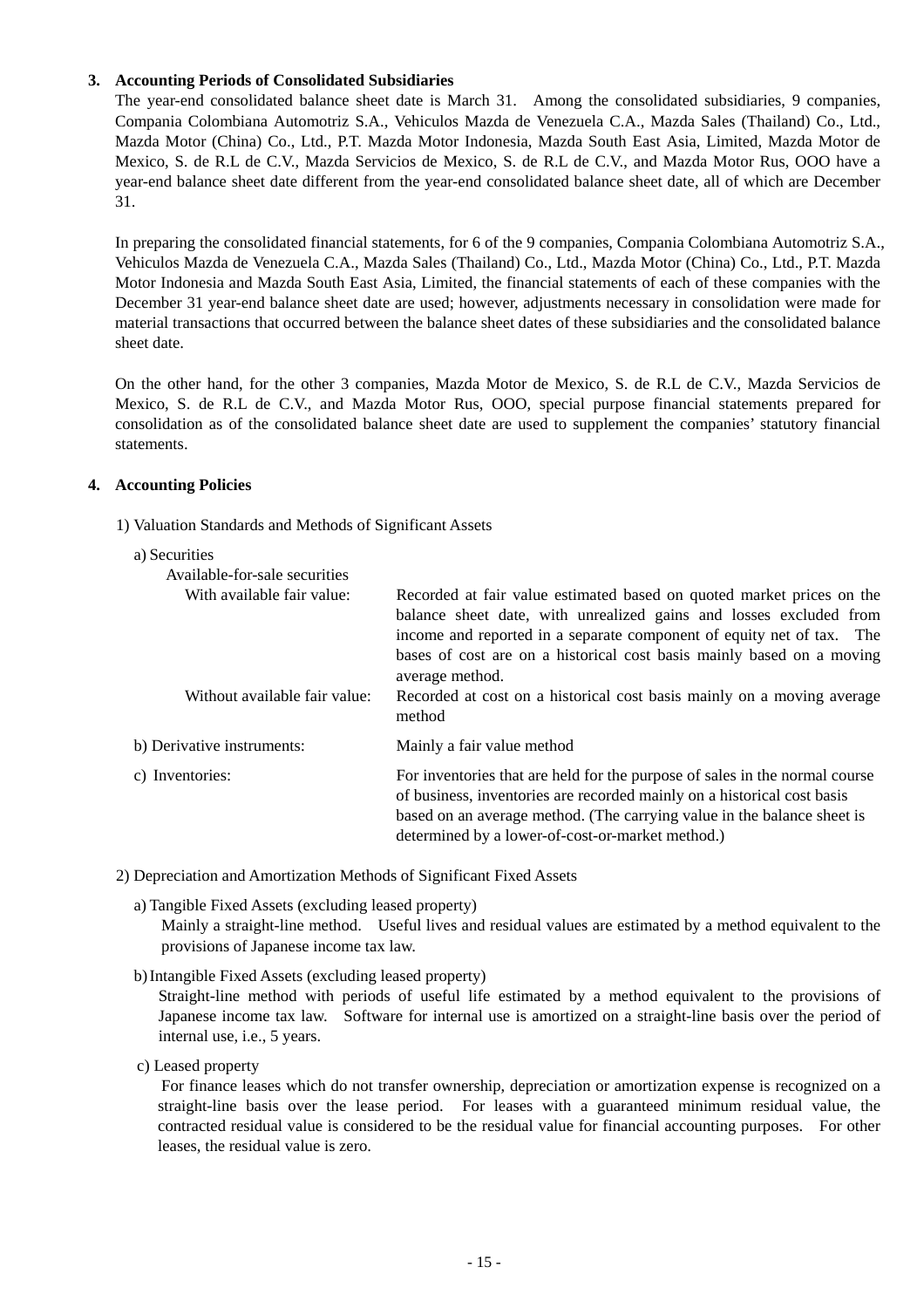- 3) Standards for Recognition of Reserves
	- a) Reserve for warranty expenses

Reserve for warranty expenses provides for after-sales expenses of products (vehicles). The amount is estimated per product warranty provisions and actual costs incurred in the past, taking future prospects into consideration.

b) Employees' and executive officers' severance and retirement benefits

Employees' and executive officers' severance and retirement benefits provide for the costs of severance and retirement benefits to employees and executive officers. For employees' severance and retirement benefits, the amount estimated to have been incurred as of the end of the current fiscal year is recognized based on the estimated amount of liabilities for severance and retirement benefits and the estimated fair value of the pension plan assets at the end of the current fiscal year. The recognition of prior service cost is deferred on a straight-line basis over a period equal to or less than the average remaining service period of employees at the time such cost is incurred (mainly 12 years). The recognition of actuarial differences is also deferred on the straight-line basis over a period equal to or less than the average remaining service period of employees at the time such gains or losses are realized (mainly 13 years). The amortization of net gains or losses starts from the fiscal year immediately following the year in which such gains or losses are realized. For executive officers' retirement benefits, the liability is provided for the amount that would be required by the internal corporate policy if all the eligible executive officers retired at the balance sheet date.

c) Allowance for doubtful receivables

Allowance for doubtful receivables provides for the losses from bad debt. The amount estimated to be uncollectible is recognized. For receivables at an ordinary risk, the amount is estimated based on the past default ratio. For receivables at a high risk and receivables from debtors under bankruptcy proceedings, the amount is estimated based on the financial standing of the debtor.

d) Investment valuation allowance

Investment valuation allowance provides for losses from investments. The amount is estimated in light of the financial standings of the investee companies.

4) Foreign currency translation

Receivables and payables denominated in foreign currencies are translated into Japanese yen at the exchange rate on the fiscal year end; gains and losses in foreign currency translation are included in the income of the current period. Balance sheets of consolidated foreign subsidiaries are translated into Japanese yen at the rates on the fiscal year ends of the subsidiaries' accounting periods except for equity accounts, which are translated at the historical rates. Income statements of consolidated foreign subsidiaries are translated at average rates of the subsidiaries' fiscal years, with the translation differences prorated and included in the equity as foreign currency translation adjustments and minority interests.

5) Accounting for Hedging Activities

Full-deferral hedge accounting is mainly applied. Also, for certain interest swap contracts that are used as hedges and meet certain hedging criteria, the net amount to be paid or received under the interest swap contract is added to or deducted from the interest on the assets or liabilities for which the swap contract was executed.

6) Accounting for Consumption Taxes Tax-excluding method

# **5. Valuation of Assets and Liabilities of Consolidated Subsidiaries**

The assets and liabilities of consolidated subsidiaries are valued at fair value at the time of acquisition and are recognized in the consolidated balance sheet in the entirety.

## **6. Amortization of Goodwill**

Goodwill is amortized on a straight-line basis over a period (primarily 5 years) during which each investment is expected to generate benefits.

## **7. Cash and Cash Equivalents in the Consolidated Statement of Cash Flows**

Cash and cash equivalents consist of cash on hand, bank deposits that can be readily withdrawn, and short-term, highly liquid investments with maturities of three months or less at the time of acquisition that present insignificant risk of changes in value.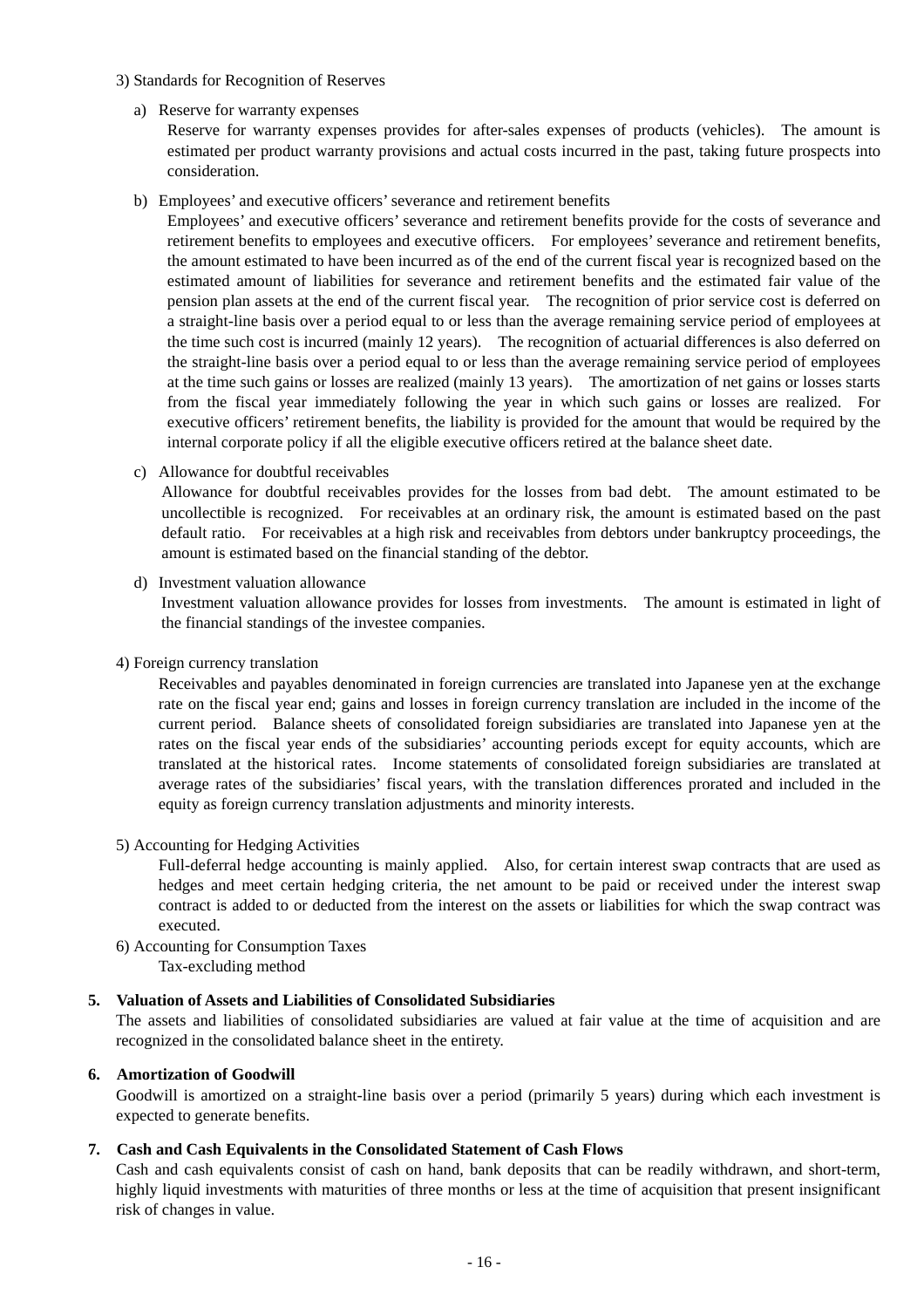# **(7) Accounting Changes and Adoption of New Accounting Standards**

# **Practical Solution on Unification of Accounting Policies Applied to Foreign Subsidiaries for Consolidated Financial Statements**

Commencing in the year ended March 31, 2009, Mazda Motor Corporation (the "Company") and its consolidated foreign subsidiaries adopted the Practical Issues Task Force ("PITF") No. 18, "*Practical Solution on Unification of Accounting Policies Applied to Foreign Subsidiaries for Consolidated Financial Statements",* issued by the ASBJ on May 17, 2006, and made necessary adjustments in preparing the consolidated financial statements.

As a result of adopting the PITF No. 18, the balance of consolidated retained earnings as of April 1, 2008 was reduced by ¥1,554 million. Also, in the consolidated statement of operations for the year ended March 31, 2009, while the effect of adopting the PITF No. 18 on operating loss was immaterial, ordinary loss and loss before income taxes were increased by ¥3,632 million and ¥3,119 million, respectively.

Also, in connection with adopting the PITF No. 18, incentive expenses of consolidated foreign subsidiaries that were recognized in selling, general and administrative expenses in the prior periods are now recognized as a reduction to net sales. For the year ended March 31, 2009, such incentive expenses amounted to ¥146,697 million, and the effects of this change on the consolidated statement of operations for the year ended March 31, 2009 were to decrease net sales, gross profit on sales, and selling, general and administrative expenses each by the same amount.

Also, the effects of adopting the PITF No. 18 on segment information are discussed in the applicable section of the notes to the consolidated financial statements.

#### **Accounting Standards for Measurement of Inventories**

Commencing in the year ended March 31, 2009, the Company and its consolidated domestic subsidiaries (together the "Domestic Companies") adopted the ASBJ Statement No. 9 "*Accounting Standards for Measurement of Inventories*" issued by the ASBJ on July 5, 2006 and changed the inventory valuation method from a cost method to a lower-of-cost-or-market method.

The effects of adopting the new standard on the consolidated statement of operations for the year ended March 31, 2009 were to increase operating loss, ordinary loss, and loss before income taxes each by ¥2,461 million.

Also, the effects of adopting the new standard on segment information are discussed in the applicable section of the notes to the consolidated financial statements.

#### **Change in Accounting for Materials Sold to and Purchased Back from Suppliers after Fabrication**

Through the year ended March 31, 2008, in the consolidated statement of income, the Company accounted for materials sold to suppliers for the purpose of purchasing back from them after fabrication in such a manner that the transactions were recognized in both net sales and cost of sales. Commencing in the year ended March 31, 2009, however, the Company changed accounting for these transactions to exclude the amounts from both net sales and cost of sales. Under the previous accounting, the Company was emphasizing the contractual condition that the ownership title to the materials transfers through the transactions. However, the Company now emphasizes the substance of the transactions that the materials are purchased back after fabrication.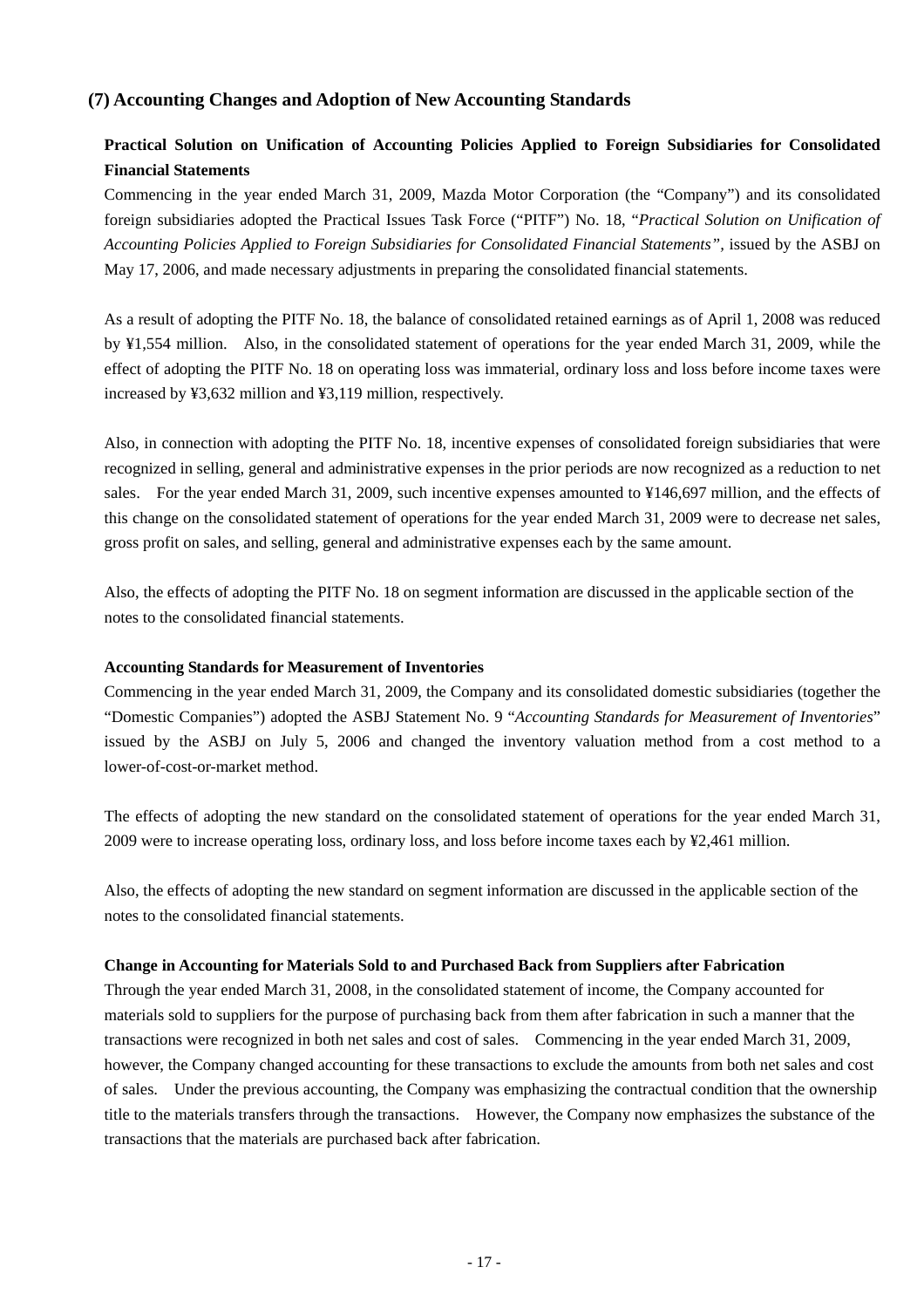The effects of this accounting change on the consolidated statement of operations for the year ended March 31, 2009 were to decrease net sales and cost of sales each by ¥152,097 million with no effects on operating loss, ordinary loss, and loss before income taxes.

Also, the effects of this accounting change on segment information are discussed in the applicable section of the notes to the consolidated financial statements.

# **Changes in Financial Statement Presentation**

# **Consolidated Statement of Cash Flows**

Through the year ended March 31, 2008, in adjusting income before income taxes to net cash flows from operating activities, amortization expense of intangible fixed assets (that amounted to ¥7,757 million in the year ended March 31, 2008) was included in "Other". However, commencing in the year ended March 31, 2009, the amortization expense is separately presented as "Amortization of intangible fixed assets" in consideration of materiality. Also, in the year ended March 31, 2008, in cash flows from investing activities, cash used in the acquisition of intangible fixed assets (that amounted to ¥9,483 million in the year ended March 31, 2008) was included in "Other". Commencing in the year ended March 31, 2009, however, the cash used is separately presented as "Acquisition of intangible fixed assets".

Through the year ended March 31, 2008, in cash flows from financing activities, cash flows from treasury stock transactions (that amounted to ¥1,321 million in the year ended March 31, 2008) were included in "Other". However, commencing in the year ended March 31, 2009, the cash flows are separately presented as "Treasury stock transactions" due to an increase in materiality.

## **Additional Information**

# **Change in Useful Lives of Tangible Fixed Assets**

As Japanese income tax law was revised by Ordinance No. 32 of the Ministry of Finance Japan (April 30, 2008) to implement certain changes to useful lives of depreciable fixed assets, commencing in the year ended March 31, 2009, the Domestic Companies changed the useful lives of tangible fixed assets in calculating the depreciation expenses of tangible fixed assets in accordance with the revised Japanese income tax law.

The effects of this change on the consolidated statement of operations for the year ended March 31, 2009 were to increase operating loss by ¥2,325 million and to increase ordinary loss and loss before income taxes each by ¥2,337 million.

The effects of this change on the segment information are discussed in the applicable section of the notes to the consolidated financial statements.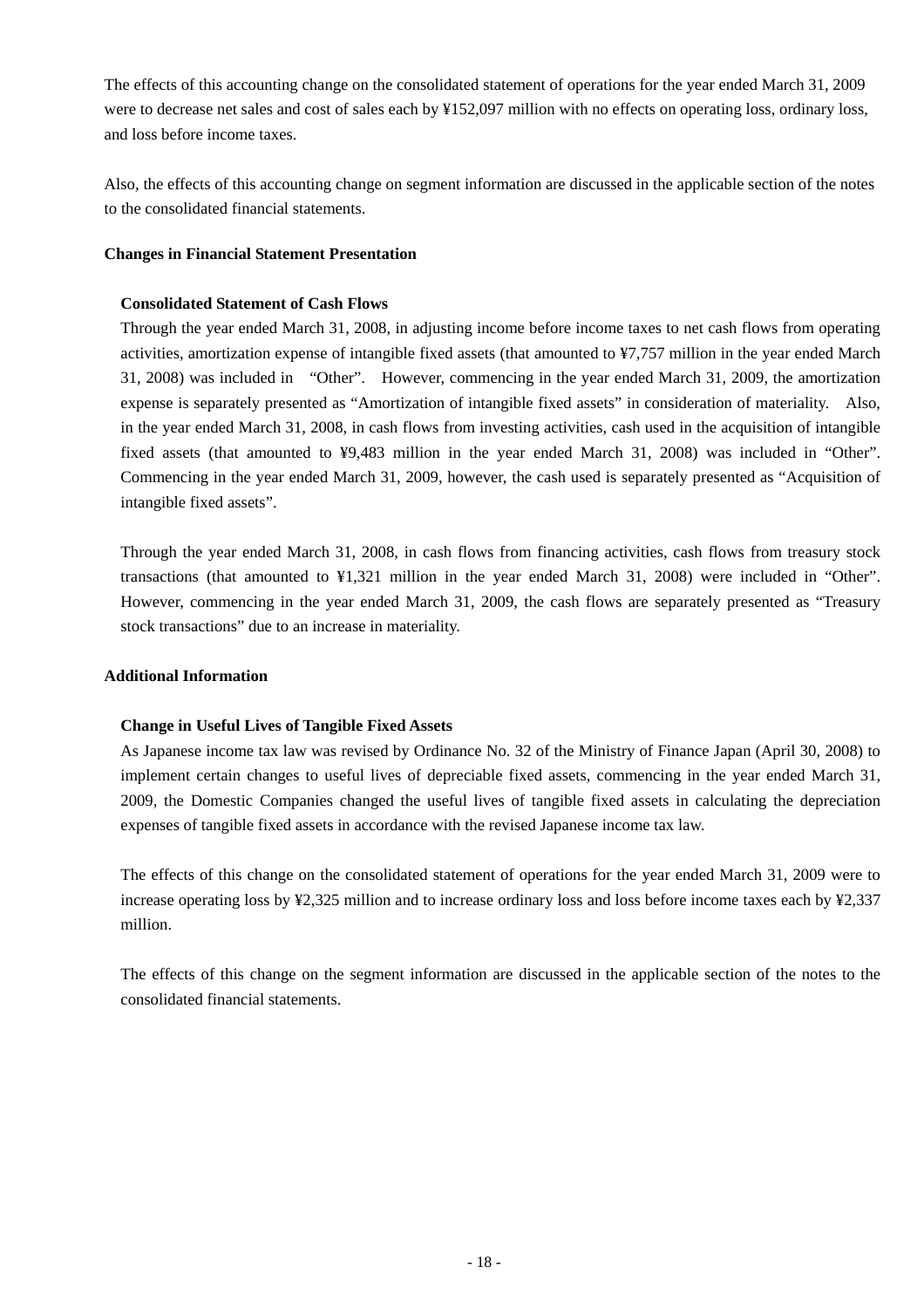### **(8) Footnotes to the Consolidated Financial Statements**

| <b>Consolidated Balance Sheet</b>                    |           |                               |
|------------------------------------------------------|-----------|-------------------------------|
|                                                      |           | Millions of Yen               |
|                                                      | FY2007    | <b>FY2008</b>                 |
|                                                      |           | March 31, 2008 March 31, 2009 |
| 1. Accumulated depreciation on tangible fixed assets | 1,080,983 | 1,082,329                     |

2. In accordance with the Law to Partially Revise the Land Revaluation Law (Law No. 19, enacted on March 31, 2001), land owned by Mazda for business uses was revalued. The unrealized gains on the revaluation are included in the equity as "Land revaluation" for the amount net of deferred taxes. The deferred taxes on the unrealized gains are included in the liabilities as "Deferred tax liability related to land revaluation".

Date of revaluation: March 31, 2001

Method of revaluation:

The fair value of land is determined based on official notice prices that are assessed and published by the Commission of the National Tax Administration, as stipulated in Article 2-4 of the Ordinance Implementing the Law Concerning Land Revaluation (Article 119 of 1998 Cabinet Order, promulgated on March 31, 1998). Reasonable adjustments, including those for the timing of assessment, are made to the official notice prices.

The amount of difference between the aggregate fair value of the revalued land as of the end of this period and that at the time of revaluation as stipulated in Article 10 of the Land Revaluation Law is:

83,322 million yen

|                                                                | Millions of Yen |                       |  |
|----------------------------------------------------------------|-----------------|-----------------------|--|
|                                                                | FY2007          | <b>FY2008</b>         |  |
|                                                                | March 31, 2008  | <b>March 31, 2009</b> |  |
| 3. Assets offered as collateral and collateralized loans       |                 |                       |  |
| Assets offered as collateral                                   | 473,590         | 463,990               |  |
| Collateralized loans                                           | 78,618          | 120,123               |  |
| 4. Contingent liabilities for guarantee and similar agreements | 25.614          | 5,033                 |  |
| 5. Notes and other receivables discounted                      |                 |                       |  |
| Discounted notes receivable                                    | 183             |                       |  |
| Factoring of receivables with recourse                         | 22,372          | 4.312                 |  |

#### **Consolidated Statement of Operations**

|                                                           |                | Millions of Yen       |  |  |
|-----------------------------------------------------------|----------------|-----------------------|--|--|
|                                                           | FY2007         | <b>FY2008</b>         |  |  |
|                                                           | March 31, 2008 | <b>March 31, 2009</b> |  |  |
| 1. Aggregate amounts of research and development expenses | 114,400        | 95,967                |  |  |
| 2. Loss on impairment of fixed assets                     | 2,196          | 28,262                |  |  |

Loss on impairment of fixed assets that was recognized in the consolidated statement of operations for the year ended March 31, 2009 was primarily the impairment of production equipment recognized by a foreign consolidated subsidiary that amounted to ¥23,678 million.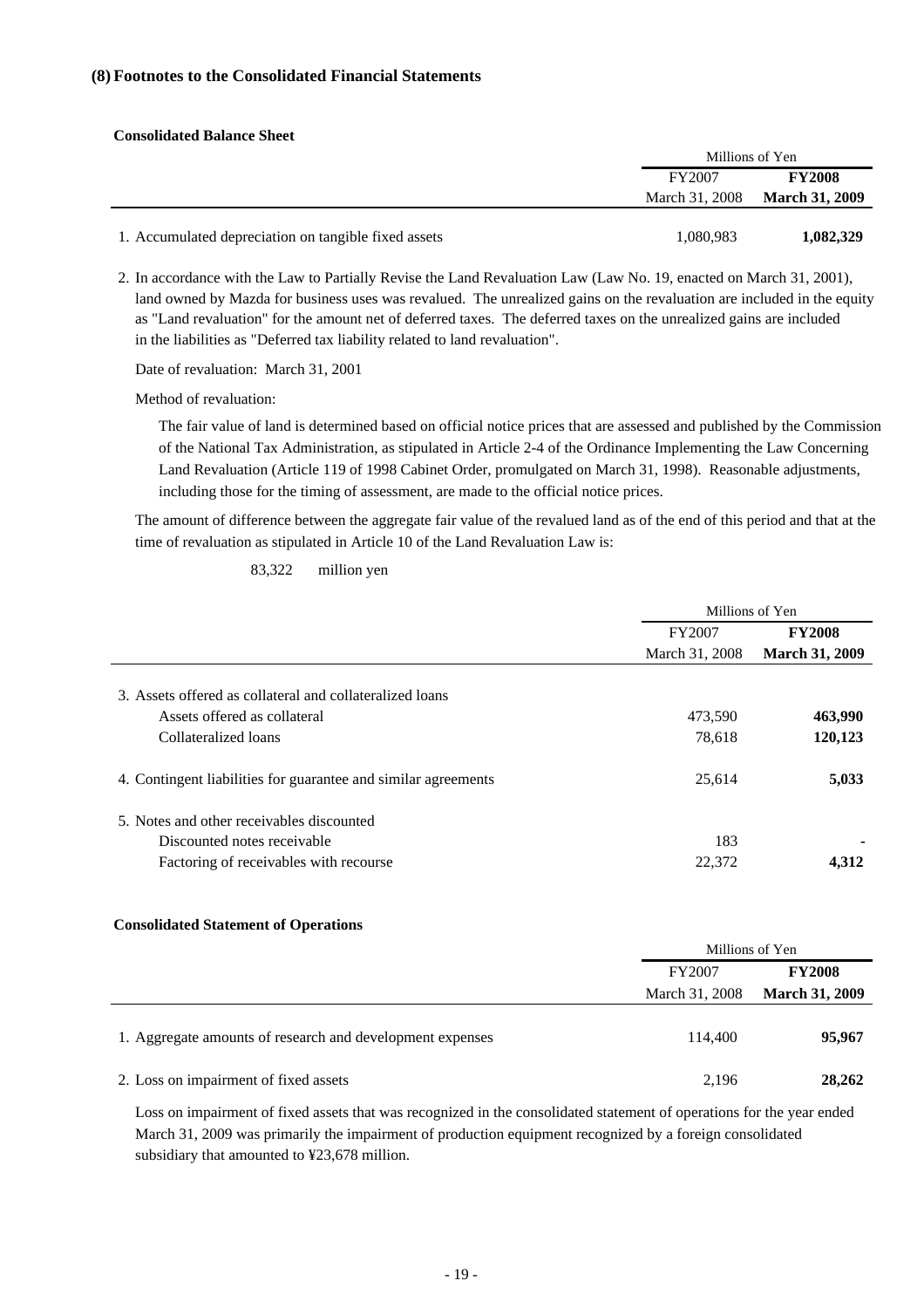#### **Consolidated Statement of Equity**

#### **FY2007 (Year Ended March 31, 2008)**

#### 1. Stock issued

|               |                  |           |           | (Thousands of shares) |
|---------------|------------------|-----------|-----------|-----------------------|
| Type of stock | Number of shares |           |           | Number of shares      |
|               | issued at        | Increases | Decreases | issued at             |
|               | March 31, 2007   |           |           | March 31, 2008        |
| Common stock  | .414.878         | 3.631     | -         | 1.418.509             |
|               |                  |           |           |                       |

The number of shares issued increased during the period due to: Exercise of stock acquisition rights 3,631 thousand shares

#### 2. Treasury stock

|               |                                                   |           |           | Thousands of shares                               |
|---------------|---------------------------------------------------|-----------|-----------|---------------------------------------------------|
| Type of stock | Number of treasury<br>shares at<br>March 31, 2007 | Increases | Decreases | Number of treasury<br>shares at<br>March 31, 2008 |
| Common stock  | 7.845                                             | 2.372     | 1.012     | 9.205                                             |

The number of treasury shares increased during the period due to:

Acquisition of treasury stock to meet the needs related to stock options Purchase of less-than-one-unit shares from shareholders

## The number of treasury shares decreased during the period due to:

Re-issuance of treasury stock to meet the needs related to stock options Re-issuance of less-than-one-unit shares on the unit basis

2,300 thousand shares 72 thousand shares

(Thousands of shares)

1,004 thousand shares 8 thousand shares

#### 3. Stock acquisition rights

|                 |                                        |               | Thousands of shares                     |          |          |                                         |                                              |
|-----------------|----------------------------------------|---------------|-----------------------------------------|----------|----------|-----------------------------------------|----------------------------------------------|
| Company<br>name | Detail                                 | Type of stock | Number of<br>shares at<br>Mar. 31, 2007 | Increase | Decrease | Number of<br>shares at<br>Mar. 31, 2008 | Balance at<br>Mar. 31, 2008<br>(Million yen) |
| Mazda<br>Motor  | Stock acquisition<br>rights granted as |               |                                         |          | -        |                                         | 209                                          |
| Corporation     | stock options                          |               |                                         |          |          |                                         |                                              |

Stock acquisition rights granted as stock options was not vested.

#### 4. Dividends

#### 1) Dividend payment

| <b>Resolution</b>                                                           | Type of stock | Total amount<br>of dividends<br>(Million yen) | Dividends per share Reference date Effective date<br>(Yen) |               |               |
|-----------------------------------------------------------------------------|---------------|-----------------------------------------------|------------------------------------------------------------|---------------|---------------|
| <b>Ordinary General Meeting</b><br>of Shareholders held on<br>June 26, 2007 | Common stock  | 8.442                                         | 6                                                          | Mar. 31, 2007 | Jun. 27, 2007 |
| Meeting of the Board of<br>Directors held on<br>November 2, 2007            | Common stock  | 4.227                                         |                                                            | Sep. 30, 2007 | Nov. 30, 2007 |

#### 2) Dividend whose reference date is attributable to the current period but to be effective after the current period.

| Resolution                                                           | Type of stock   | Resource of<br>dividends | Total amount<br>of dividends<br>(Million yen) | Dividends per share Reference date Effective date<br>(Yen) |               |               |
|----------------------------------------------------------------------|-----------------|--------------------------|-----------------------------------------------|------------------------------------------------------------|---------------|---------------|
| Ordinary General Meeting<br>of Shareholders held on<br>June 25, 2008 | Common<br>stock | Retained<br>earnings     | 4.228                                         |                                                            | Mar. 31, 2008 | Jun. 26, 2008 |

#### 5. Accounting for Uncertainty in Income Taxes

In June of 2006, the Financial Accounting Standards Board ("FASB") of the United States issued FASB Interpretation No. 48 ("FIN 48"), Accounting for Uncertainty in Income Taxes--an Interpretation of FASB Statement No. 109. FIN 48 is effective for fiscal years beginning after December 16, 2006. FIN 48 prescribes detailed guidance for the financial statement recognition, measurement and disclosure of uncertain tax positions recognized in a company's financial statements in accordance with Statement of Financial Accounting Standard No. 109, Accounting for Income taxes.

Commencing in the year ended March 31, 2008, Mazda Motor of America, Inc., a consolidated subsidiary in the United States, adopted FIN 48 and made a cumulative-effect adjustment to the opening balance of retained earnings. In the consolidated financial statements, the cumulative-effect was recognized as a reduction in retained earnings in the consolidated statement of equity for the year ended March 31, 2008.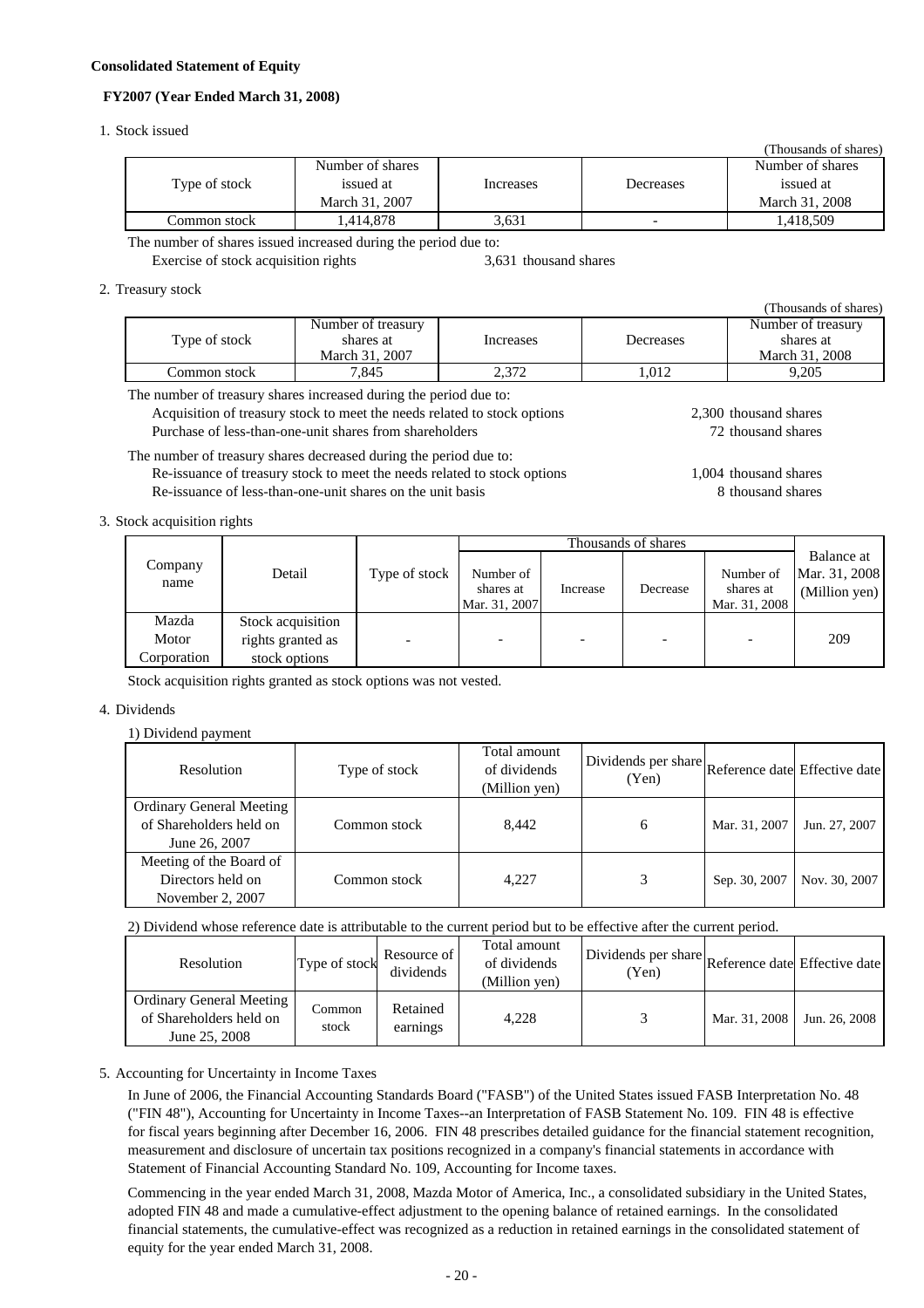### **FY2008 (Year Ended March 31, 2009)**

#### 1. Stock issued

|               |                  |           |                          | (Thousands of shares) |
|---------------|------------------|-----------|--------------------------|-----------------------|
| Type of stock | Number of shares |           |                          | Number of shares      |
|               | issued at        | Increases | Decreases                | issued at             |
|               | March 31, 2008   |           |                          | <b>March 31, 2009</b> |
| Common stock  | .418.509         | -         | $\overline{\phantom{0}}$ | 1.418.509             |

#### 2. Treasury stock

|                                                                                                                                                                                                                                                                                                                                 |                                                   |           |           | (Thousands of shares)                                           |  |  |
|---------------------------------------------------------------------------------------------------------------------------------------------------------------------------------------------------------------------------------------------------------------------------------------------------------------------------------|---------------------------------------------------|-----------|-----------|-----------------------------------------------------------------|--|--|
| Type of stock                                                                                                                                                                                                                                                                                                                   | Number of treasury<br>shares at<br>March 31, 2008 | Increases | Decreases | <b>Number of treasury</b><br>shares at<br><b>March 31, 2009</b> |  |  |
| Common stock                                                                                                                                                                                                                                                                                                                    | 9.205                                             | 98,270    | 521       | 106.954                                                         |  |  |
| The number of treasury shares increased during the period due to:<br>$\mathbf{A}$ and $\mathbf{A}$ are the contracted of the contracted of the contracted of the contracted of the contracted of the contracted of the contracted of the contracted of the contracted of the contracted of the contracted<br>$1.100 \t11$ $1.1$ |                                                   |           |           |                                                                 |  |  |

| Acquisition of treasury stock to meet the needs related to stock options     | 1,400 thousand shares  |
|------------------------------------------------------------------------------|------------------------|
| Purchase of less-than-one-unit shares from shareholders                      | 68 thousand shares     |
| Acquisition through the off-hours trading system of the Tokyo Stock Exchange |                        |
| for treasury shares                                                          | 96,802 thousand shares |
| The number of treasury shares decreased during the period due to:            |                        |
| Re-issuance of treasury stock to meet the needs related to stock options     | 495 thousand shares    |
| Re-issuance of less-than-one-unit shares on the unit basis                   | 26 thousand shares     |

### 3. Stock acquisition rights

|                 |                   |               | Thousands of shares                     |          |                          |                                         |                                                     |
|-----------------|-------------------|---------------|-----------------------------------------|----------|--------------------------|-----------------------------------------|-----------------------------------------------------|
| Company<br>name | Detail            | Type of stock | Number of<br>shares at<br>Mar. 31, 2008 | Increase | Decrease                 | Number of<br>shares at<br>Mar. 31, 2009 | <b>Balance at</b><br>Mar. 31, 2009<br>(Million yen) |
| Mazda           | Stock acquisition |               |                                         |          |                          |                                         |                                                     |
| Motor           | rights granted as |               |                                         |          | $\overline{\phantom{a}}$ |                                         | 340                                                 |
| Corporation     | stock options     |               |                                         |          |                          |                                         |                                                     |

# 4. Dividends

### Dividend payment

| Resolution                                                                  | Type of stock | Total amount<br>of dividends<br>(Million yen) | Dividends per share Reference date Effective date '<br>(Yen) |               |               |
|-----------------------------------------------------------------------------|---------------|-----------------------------------------------|--------------------------------------------------------------|---------------|---------------|
| <b>Ordinary General Meeting</b><br>of Shareholders held on<br>June 25, 2008 | Common stock- | 4,228                                         | 3                                                            | Mar. 31, 2008 | Jun. 26, 2008 |
| Meeting of the Board of<br>Directors held on<br>October 30, 2008            | Common stock- | 4.225                                         |                                                              | Sep. 30, 2008 | Nov. 28, 2008 |

## **Consolidated Statement of Cash Flows**

1. Reconciliation of cash and time deposits in the consolidated balance sheet to cash and cash equivalents in the consolidated statement of cash flows Millions of  $V_6$ 

|                                                                                   | Millions of ren          |                                        |  |
|-----------------------------------------------------------------------------------|--------------------------|----------------------------------------|--|
|                                                                                   | FY2007<br>March 31, 2008 | <b>FY2008</b><br><b>March 31, 2009</b> |  |
| Cash and time deposits                                                            | 120,961                  | 181,428                                |  |
| Time deposits with original maturities that exceed three months                   | (67)                     | (22)                                   |  |
| Certificates of deposit with maturities of three months                           |                          |                                        |  |
| or less at the time of acquisition (securities in the consolidated balance sheet) | 103,000                  | 39,318                                 |  |
| Cash and cash equivalents                                                         | 223,894                  | 220,724                                |  |
| 2. Significant non-cash transactions:                                             |                          |                                        |  |
| Exercise of stock acquisitions rights                                             |                          |                                        |  |
| Increases in common stock                                                         | 555                      |                                        |  |
| Increases in capital surplus                                                      | 555                      |                                        |  |
| Decreases in bonds with stock acquisition rights                                  | 1,110                    |                                        |  |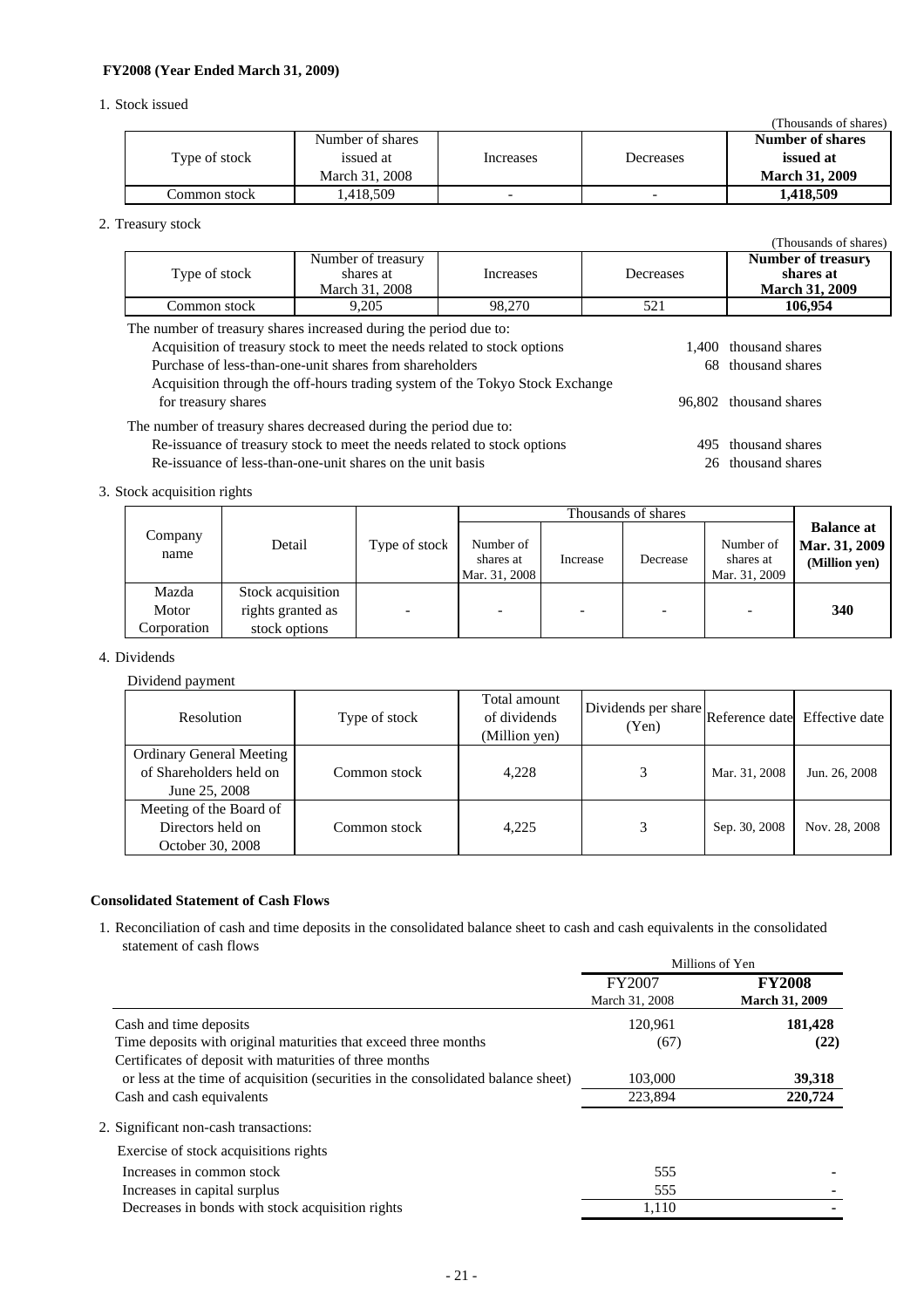#### **Segment Information**

### **1. Information by Industry Segment**

Mazda Motor Corporation and its consolidated subsidiaries are primarily engaged in the manufacture and sale of passenger and commercial vehicles. Net sales, operating income (loss) and assets related to this industry have exceeded 90% of the respective consolidated amounts. Accordingly, information by industry segment is not shown.

### **2. Information by Geographic Areas**

|                           | Millions of Yen |         |         |         |           |             |                           |
|---------------------------|-----------------|---------|---------|---------|-----------|-------------|---------------------------|
| <b>FY2007</b>             |                 | North   |         | Other   |           | Elimination |                           |
| Year ended March 31, 2008 | Japan           | America | Europe  | areas   | Total     |             | or corporate Consolidated |
| Net sales:                |                 |         |         |         |           |             |                           |
| <b>Outside Customers</b>  | 1,289,248       | 974,504 | 872,616 | 339.421 | 3,475,789 | ۰           | 3,475,789                 |
| Inter-area                | 1,408,934       | 4,469   | 22,201  | 2,401   | 1,438,005 | (1,438,005) |                           |
| Total                     | 2,698,182       | 978,973 | 894,817 | 341,822 | 4,913,794 | (1,438,005) | 3,475,789                 |
| Costs and expenses        | 2,590,533       | 972,986 | 876,835 | 321,001 | 4,761,355 | (1,447,713) | 3,313,642                 |
| Operating income          | 107.649         | 5,987   | 17,982  | 20,821  | 152.439   | 9,708       | 162,147                   |
| Total identifiable assets | 1,775,855       | 174.719 | 179.411 | 68.629  | 2.198.614 | (213,048)   | 1,985,566                 |

|                           | Millions of Yen |         |         |         |           |              |              |
|---------------------------|-----------------|---------|---------|---------|-----------|--------------|--------------|
| <b>FY2008</b>             |                 | North   |         | Other   |           | Elimination  |              |
| Year ended March 31, 2009 | Japan           | America | Europe  | areas   | Total     | or corporate | Consolidated |
| Net sales:                |                 |         |         |         |           |              |              |
| <b>Outside Customers</b>  | 988.829         | 677,348 | 640,904 | 228,821 | 2,535,902 | ٠            | 2,535,902    |
| Inter-area                | 1,056,562       | 7,426   | 11,552  | 2,242   | 1,077,782 | (1,077,782)  | ۰            |
| Total                     | 2,045,391       | 684,774 | 652,456 | 231,063 | 3,613,684 | (1,077,782)  | 2,535,902    |
| Costs and expenses        | 2,140,405       | 659,286 | 643,856 | 221,357 | 3,664,904 | (1,100,621)  | 2,564,283    |
| Operating income/(loss)   | (95, 014)       | 25,488  | 8,600   | 9,706   | (51,220)  | 22,839       | (28, 381)    |
| Total identifiable assets | 1,607,364       | 186,263 | 197,624 | 57,641  | 2,048,892 | (247, 911)   | 1,800,981    |

#### Notes:

1. Method of segmentation and principal countries or regions belonging to each segment

- 1) Method: Segmentation by geographic adjacency
- 2) Principal countries or regions belonging to each segment

| North America: | U.S.A. and Canada            |
|----------------|------------------------------|
| Europe:        | Russia, Belgium, and Germany |
| Other areas:   | Australia and Colombia       |

2. Practical solution on unification of accounting policies applied to foreign subsidiaries for consolidated financial statements

As discussed earlier in the accounting changes and adoption of new accounting standards, commencing in the year ended March 31, 2009, the Company and its consolidated foreign subsidiaries adopted PITF No. 18, "*Practical Solution on Unification of Accounting Policies Applied to Foreign Subsidiaries for Consolidated Financial*  Statements", issued by the ASBJ on May 17, 2006.

The effects of adopting PITF No. 18 on the operating income of North America segment for the year ended March 31, 2009 were immaterial, but the effects on Europe segment and on Other segment were to decrease operating income by ¥2,898 million and to increase operating income by ¥3,125 million, respectively.

Also, in connection with adopting the PITF No. 18, incentive expenses of consolidated foreign subsidiaries that were recognized in selling, general and administrative expenses in the prior periods are now recognized as a reduction to net sales. The effects of this change on North America segment, Europe segment and Other segment for the year ended March 31, 2009 were to decrease net sales by ¥73,289 million, ¥62,725 million and ¥10,683 million, respectively. However, this change had no effects on operating income of any of the segments as the operating expense (selling, general and administrative expenses) of each segment decreased by the amount equal to the amount of decrease in net sales.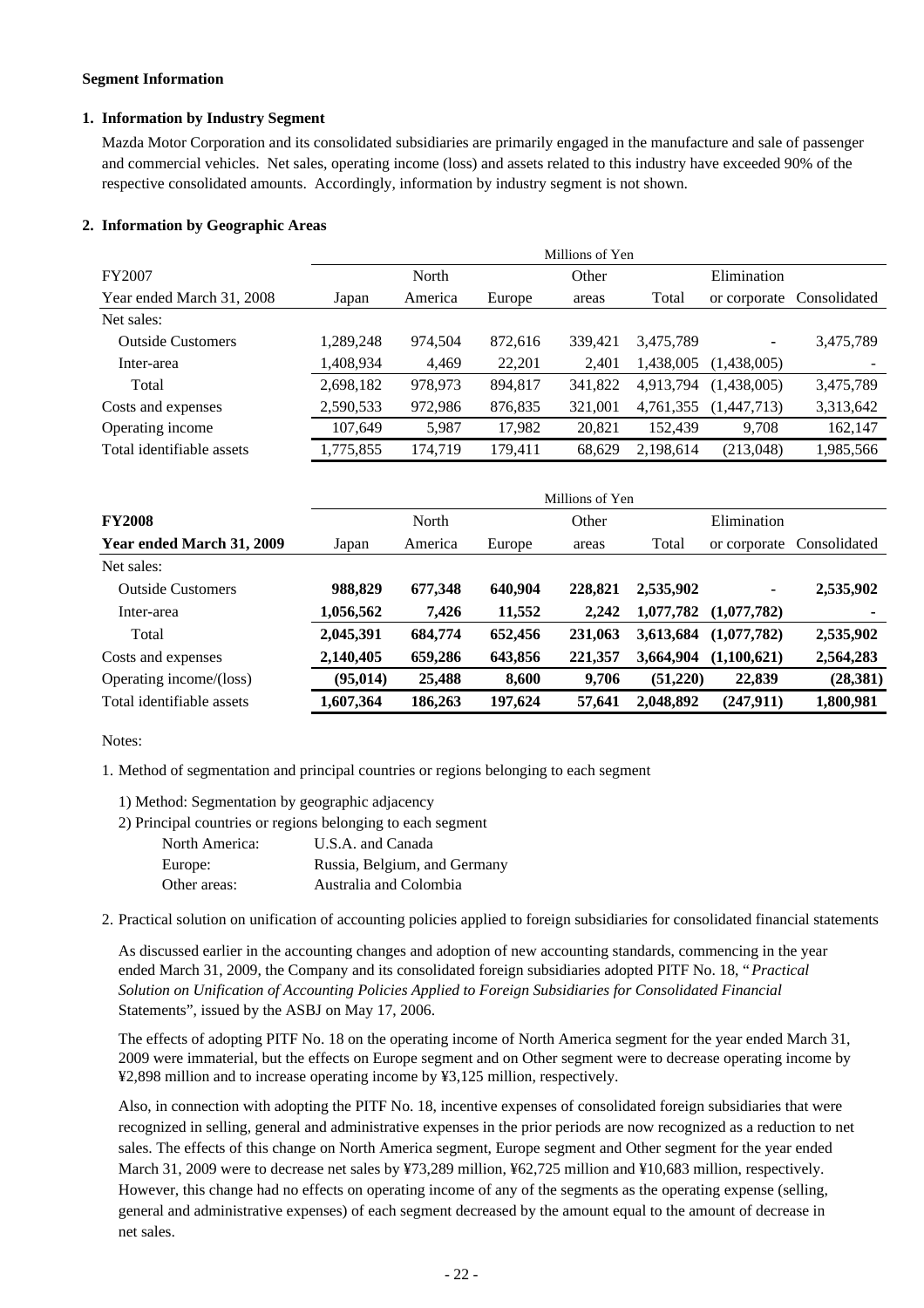3. Accounting standards for measurement of inventories

As discussed earlier in the accounting changes and adoption of new accounting standards, commencing in the year ended March 31, 2009, the Domestic Companies adopted the ASBJ Statement No. 9 "*Accounting Standards for Measurement of Inventories* " issued by the ASBJ on July 5, 2006.

The effects of adopting the new standard on Japan segment for the year ended March 31, 2009 were to increase operating loss by ¥2,461 million.

4. Change in accounting for materials sold to and purchased back from suppliers after fabrication

As discussed earlier in the accounting changes in preparing interim consolidated financial statements, commencing in the year ended March 31, 2009, the Company changed accounting for materials sold to and purchased back from suppliers after fabrication. The effects of this change on Japan segment for the year ended March 31, 2009 were to decrease net sales by ¥152,097 million. However, since operating expense (cost of sales) decreased by the same amount, operating loss was not affected.

5. Change in useful lives of tangible fixed assets

As discussed earlier in the additional information, commencing in the year ended March 31, 2009, the Domestic Companies changed the useful lives of tangible fixed assets in calculating their depreciation expenses in accordance with the revised Japanese income tax law. The effects of this change on Japan segment for the year ended March 31, 2009 were to increase operating loss by ¥2,325 million.

## **3. Overseas Sales**

| FY2007                          |               | Millions of Yen |               |           |  |
|---------------------------------|---------------|-----------------|---------------|-----------|--|
| Year ended March 31, 2008       | North America | Europe          | Other areas   | Total     |  |
| Overseas sales                  | 1,015,315     | 888,555         | 691,787       | 2,595,657 |  |
| Consolidated sales              |               | -               | -             | 3,475,789 |  |
| Percentage of overseas sales to | $\%$          | $\frac{0}{0}$   | $\frac{0}{0}$ | $\%$      |  |
| consolidated sales              | 29.2          | 25.6            | 19.9          | 74.7      |  |
|                                 |               |                 |               |           |  |

| <b>FY2008</b>                   | Millions of Yen |               |               |               |
|---------------------------------|-----------------|---------------|---------------|---------------|
| Year ended March 31, 2009       | North America   | Europe        | Other areas   | Total         |
| Overseas sales                  | 697,600         | 653,382       | 564,584       | 1,915,566     |
| Consolidated sales              | $\blacksquare$  | ۰             | ۰             | 2,535,902     |
| Percentage of overseas sales to | $\frac{0}{0}$   | $\frac{0}{0}$ | $\frac{0}{0}$ | $\frac{6}{9}$ |
| consolidated sales              | 27.5            | 25.8          | 22.2          | 75.5          |

Notes:

- 1. Overseas sales include exports by the Domestic Companies as well as sales (other than exports to Japan) by overseas consolidated subsidiaries.
- 2. Method of segmentation and principal countries or regions belonging to each segment
	- 1) Method: Segmentation by geographic adjacency

| 2) Principal countries or regions belonging to each segment |                                |
|-------------------------------------------------------------|--------------------------------|
| North America:                                              | U.S.A. and Canada              |
| Europe:                                                     | Russia, Germany, and U.K.      |
| Other areas:                                                | Australia, China, and Thailand |
|                                                             |                                |

3. Practical solution on unification of accounting policies applied to foreign subsidiaries for consolidated financial statements

As discussed earlier in the accounting changes and adoption of new accounting standards, commencing in the year ended March 31, 2009, the Company and its consolidated foreign subsidiaries adopted PITF No. 18, "*Practical Solution on Unification of Accounting Policies Applied to Foreign Subsidiaries for Consolidated Financial*  Statements", issued by the ASBJ on May 17, 2006.

Also, in connection with adopting the PITF No. 18, incentive expenses of consolidated foreign subsidiaries that were recognized in selling, general and administrative expenses in the prior periods are now recognized as a reduction to net sales. The effects of this change on North America segment, Europe segment and Other segment for the year ended March 31, 2009 were to decrease net sales by ¥73,289 million, ¥62,725 million and ¥10,683 million, respectively.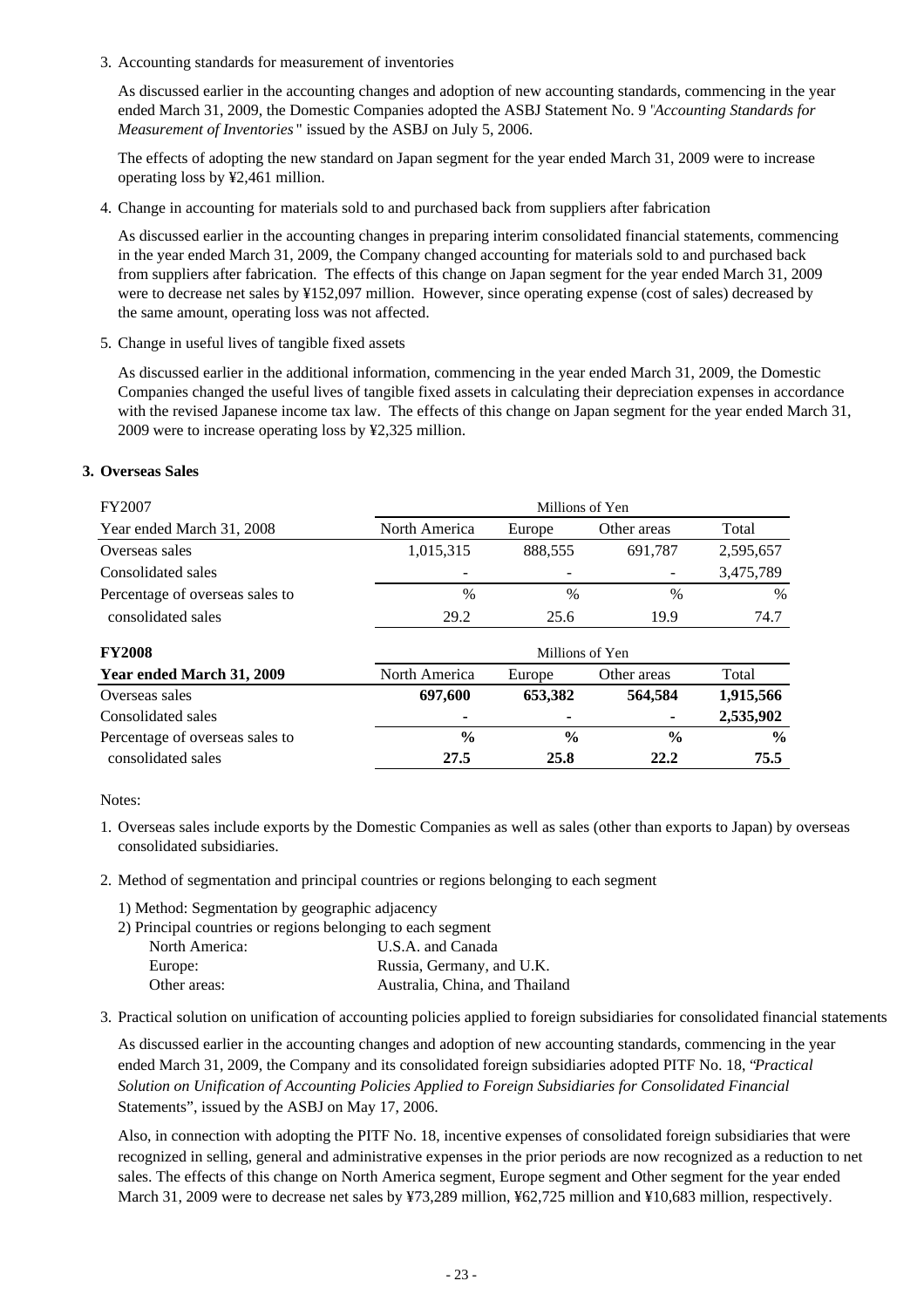#### **Information on Amounts Per Share of Common Stock**

|                                                    |             | Yen            |                       |
|----------------------------------------------------|-------------|----------------|-----------------------|
|                                                    |             | FY2007         | <b>FY2008</b>         |
|                                                    | Years ended | March 31, 2008 | <b>March 31, 2009</b> |
| Equity per share of common stock                   |             | 391.82         | 314.98                |
| Net income/(loss) per share of common stock: Basic |             | 65.21          | (52.13)               |
| Diluted                                            |             | 65.09          |                       |

For the year ended March 31, 2009, although potentially dilutive securities exist, since net loss was recorded, diluted information is not presented.

Note: Bases of calculation of net income (basic and diluted) and net loss (basic) per share of common stock are as follows:

|                                                                                                                                                                                                                                                                                                                                                                                                           | Millions of Yen / Thousands of Shares                          |                                        |  |
|-----------------------------------------------------------------------------------------------------------------------------------------------------------------------------------------------------------------------------------------------------------------------------------------------------------------------------------------------------------------------------------------------------------|----------------------------------------------------------------|----------------------------------------|--|
| Years ended                                                                                                                                                                                                                                                                                                                                                                                               | FY2007<br>March 31, 2008                                       | <b>FY2008</b><br><b>March 31, 2009</b> |  |
| Net income/(loss) as reported in the consolidated statement of income or operations<br>Net income/(loss) on common stock<br>Average number of shares of common stock outstanding during the period<br>Adjustments made on net income                                                                                                                                                                      | 91,835<br>91,835<br>1,408,368                                  | (71, 489)<br>(71, 489)<br>1,371,456    |  |
|                                                                                                                                                                                                                                                                                                                                                                                                           | <b>Thousands of Shares</b>                                     |                                        |  |
| Years ended                                                                                                                                                                                                                                                                                                                                                                                               | FY2007<br>March 31, 2008                                       | <b>FY2008</b><br><b>March 31, 2009</b> |  |
| Increase in the number of shares of common stock used in calculating net income per share of<br>common stock, diluted:                                                                                                                                                                                                                                                                                    |                                                                |                                        |  |
| Convertible bonds type-bonds with stock acquisition rights<br>Stock acquisition rights                                                                                                                                                                                                                                                                                                                    | 1,333<br>1,095                                                 |                                        |  |
| Increase in the number of shares of common stock                                                                                                                                                                                                                                                                                                                                                          | 2,428                                                          |                                        |  |
| FY2007:<br>Numbers of potential shares of common stock that are excluded from the calculation of<br>net income per share of common stock, diluted, due to a lack of dilution effects:<br>Stock options by the method to issue stock acquisition rights in accordance with<br>the resolution of the 140th general meeting of the shareholders held on June 27, 2006<br>Number of potential shares of stock | 2,001                                                          |                                        |  |
| Type of potential shares of stock<br>Exercise period                                                                                                                                                                                                                                                                                                                                                      | Common stock<br>From July 1, 2008<br>To June 30, 2011          |                                        |  |
| Exercise conditions<br>The stock acquisition rights are exercised in exchange for payment of 776 yen per share.<br>Other conditions are in accordance with the resolutions of the general meeting of the<br>shareholders and the board of directors as well as the contracts between the Company and<br>the holders of the stock acquisition rights.                                                      |                                                                |                                        |  |
| Stock options by the method to issue stock acquisition rights in accordance with<br>the resolution of the 141st general meeting of the shareholders held on June 26, 2007                                                                                                                                                                                                                                 |                                                                |                                        |  |
| Number of potential shares of stock<br>Type of potential shares of stock<br>Exercise period                                                                                                                                                                                                                                                                                                               | 2,025<br>Common stock<br>From July 1, 2009<br>To June 30, 2012 |                                        |  |
| <b>Exercise</b> conditions<br>The stock acquisition rights are exercised in exchange for payment of 714 yen per<br>share. Other conditions are in accordance with the resolutions of the general meeting<br>of the shareholders and the board of directors as well as the contracts between<br>the Company and the holders of the stock acquisition rights.                                               |                                                                |                                        |  |

#### **Footnotes That Are Omitted**

The following footnotes are omitted from the timely disclosure of the consolidated financial results since the Company judges the needs to include these footnotes in the timely disclosure to be less significant: lease transactions, related party information, income taxes, securities, derivative transactions, retirement benefits, stock options, and other.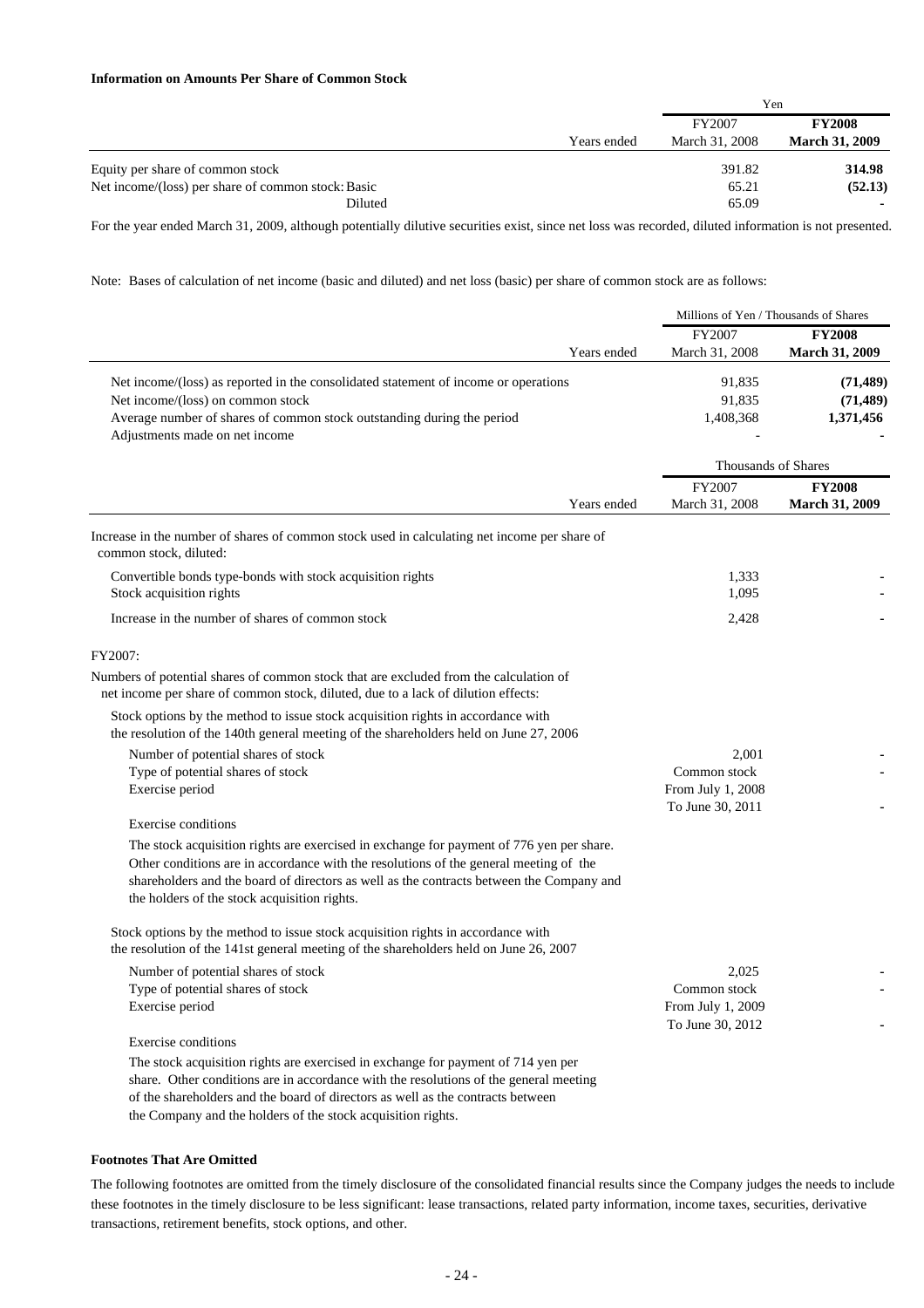# **(1) Unconsolidated Balance Sheet**

March 31, 2009 and 2008

|                                                 |        | (in Japanese yen rounded to millions) |                 |  |
|-------------------------------------------------|--------|---------------------------------------|-----------------|--|
|                                                 |        | FY2007                                | <b>FY2008</b>   |  |
|                                                 | As of: | (Mar. $31, 2008$ )                    | (Mar. 31, 2009) |  |
| <b>ASSETS</b>                                   |        |                                       |                 |  |
| <b>Current Assets:</b>                          |        |                                       |                 |  |
| Cash and time deposits                          |        | 51,492                                | 74,991          |  |
| Accounts receivable                             |        | 223,632                               | 94,506          |  |
| Securities                                      |        | 103,000                               | 37,000          |  |
| Finished products                               |        | 46,089                                | 25,382          |  |
| Work in process                                 |        | 26,884                                | 22,967          |  |
| Raw materials and Supplies                      |        | 6,751                                 | 8,533           |  |
| Prepaid expenses                                |        | 2,872                                 | 4,467           |  |
| Deferred taxes                                  |        | 45,928                                | 40,656          |  |
| Accounts receivable - Other                     |        | 50,595                                | 57,953          |  |
| Short-term loans receivable                     |        | 46,264                                | 33,594          |  |
| Other                                           |        | 23,700                                | 14,766          |  |
| Allowance for doubtful receivables              |        | (1,904)                               | (1,603)         |  |
| Total current assets                            |        | 625,303                               | 413,211         |  |
|                                                 |        |                                       |                 |  |
| <b>Fixed Assets:</b>                            |        |                                       |                 |  |
| Tangible fixed assets:                          |        |                                       |                 |  |
| <b>Buildings</b>                                |        | 86,437                                | 84,406          |  |
| <b>Structures</b>                               |        | 18,293                                | 17,713          |  |
| Machinery and equipment                         |        | 195,994                               | 183,177         |  |
| Transportation equipment                        |        | 2,535                                 | 2,196           |  |
| Tools, furniture and fixtures                   |        | 17,060                                | 16,321          |  |
| Land                                            |        | 314,720                               | 314,560         |  |
| Leased property                                 |        | 29,038                                | 25,181          |  |
| Construction in progress                        |        | 23,389                                | 19,343          |  |
| Total tangible fixed assets                     |        | 687,466                               | 662,897         |  |
| Intangible fixed assets:                        |        |                                       |                 |  |
| Software                                        |        | 19,073                                | 18,231          |  |
| Leased property                                 |        | 15                                    | 24              |  |
| Total intangible fixed assets                   |        | 19,088                                | 18,256          |  |
| Investments and other fixed assets:             |        |                                       |                 |  |
| Investment securities                           |        | 4,020                                 | 3,524           |  |
| Investment securities for affiliates            |        | 251,850                               | 209,667         |  |
| Investments                                     |        | 11                                    | 6               |  |
| Investment for affiliates                       |        | 19,120                                | 19,119          |  |
| Long-term loans receivable                      |        | 1,467                                 | 1,467           |  |
| Long-term loans receivable for affiliates       |        | 2,647                                 | 119,988         |  |
| Claims in bankruptcy, rehabilitation and others |        | 992                                   | 990             |  |
| Long-term prepaid expenses                      |        | 5,622                                 | 5,543           |  |
| Deferred taxes                                  |        | 32,044                                | 68,201          |  |
| Other                                           |        | 4,723                                 | 4,459           |  |
| Allowance for doubtful receivables              |        | (3,103)                               | (3,651)         |  |
| Investment valuation allowance                  |        | (30,516)                              | (511)           |  |
| Total investments and other fixed assets        |        | 288,878                               | 428,802         |  |
| Total fixed assets                              |        | 995,432                               | 1,109,954       |  |
| <b>Total Assets</b>                             |        | 1,620,735                             | 1,523,166       |  |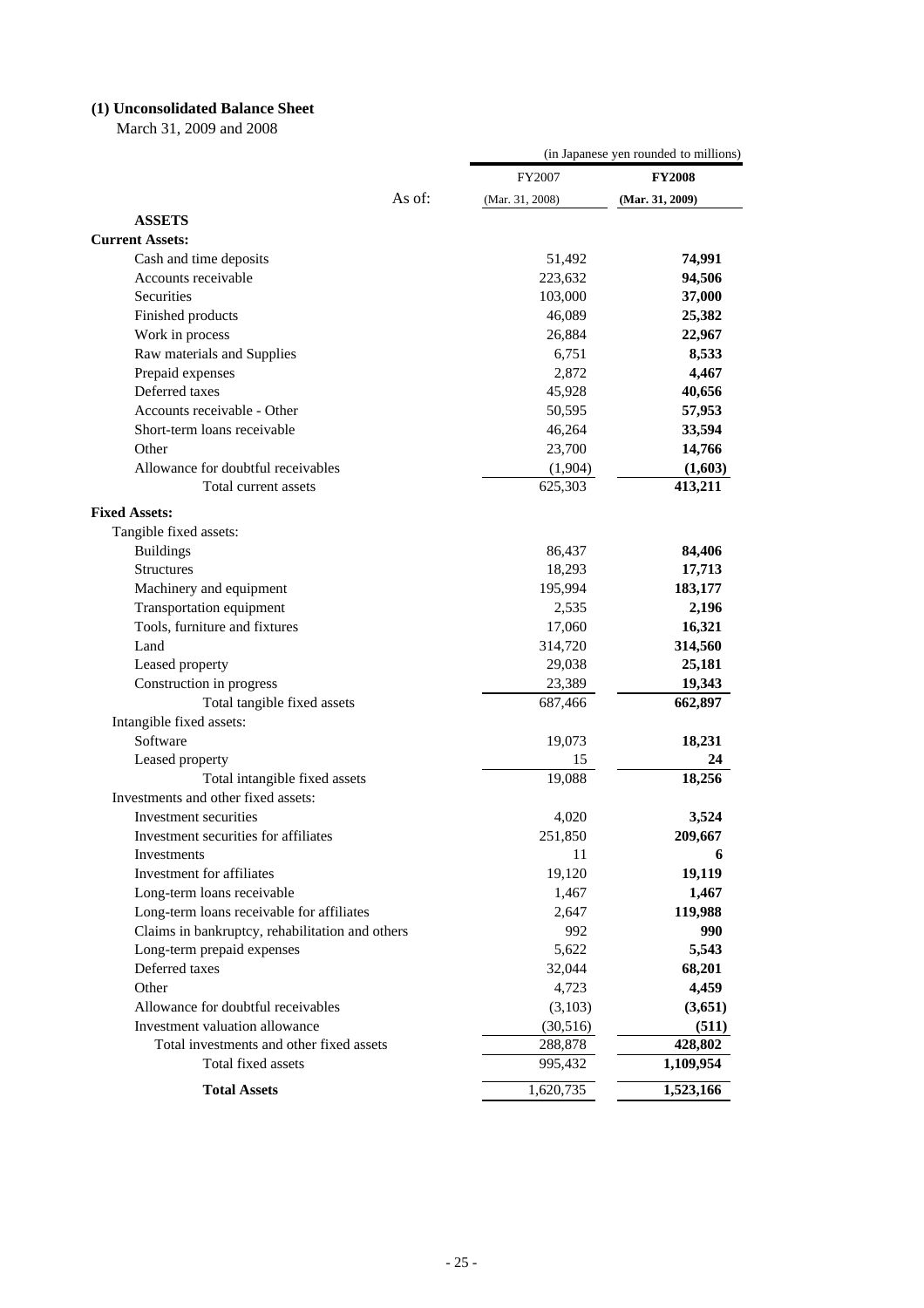|                                                               | (in Japanese yen rounded to millions) |                 |  |
|---------------------------------------------------------------|---------------------------------------|-----------------|--|
|                                                               | FY2007                                | <b>FY2008</b>   |  |
|                                                               | (Mar. 31, 2008)                       | (Mar. 31, 2009) |  |
| <b>LIABILITIES</b>                                            |                                       |                 |  |
| <b>Current Liabilities:</b>                                   |                                       |                 |  |
| Trade notes payable                                           | 478                                   | 279             |  |
| Accounts payable - Trade                                      | 267,983                               | 126,053         |  |
| Short-term loans payable                                      | 730                                   | 230             |  |
| Long-term loans payable due within one year                   | 31,725                                | 42,067          |  |
| Bonds due within one year                                     | 20,000                                |                 |  |
| Lease obligations                                             | 11,019                                | 10,520          |  |
| Other accounts payable                                        | 10,904                                | 10,782          |  |
| Accrued expenses                                              | 91,108                                | 69,873          |  |
| Income tax payable                                            | 11,307                                | 18              |  |
| Unearned revenue                                              | 1,510                                 | 338             |  |
| Deferred revenue                                              | $\overline{c}$                        | 1               |  |
| Deposit received                                              | 22,662                                | 46,730          |  |
| Reserve for warranty expenses                                 | 51,429                                | 37,885          |  |
| Other                                                         | 3,137                                 | 4,253           |  |
| Total current liabilities                                     | 523,993                               | 349,030         |  |
| <b>Fixed Liabilities:</b>                                     |                                       |                 |  |
|                                                               |                                       |                 |  |
| <b>B</b> onds                                                 | 85,000                                | 95,000          |  |
| Long-term loans payable                                       | 258,204                               | 426,054         |  |
| Lease obligations                                             | 19,008                                | 15,738          |  |
| Deferred tax liability related to land revaluation            | 93,740                                | 93,729          |  |
| Employees' and executive officers'                            | 79,475                                | 69,838          |  |
| severance and retirement benefits                             |                                       |                 |  |
| Allowance for loss on business of subsidiaries and affiliates |                                       | 16,659          |  |
| Guaranty money received                                       | 3,052                                 | 3,429           |  |
| Other                                                         | 1,773                                 | 1,509           |  |
| Total fixed liabilities                                       | 540,252                               | 721,956         |  |
| <b>Total Liabilities</b>                                      | 1,064,244                             | 1,070,986       |  |
| <b>Equity</b>                                                 |                                       |                 |  |
| <b>Capital and Retained Earnings:</b>                         |                                       |                 |  |
| Common stock                                                  | 150,068                               | 150,068         |  |
| Capital surplus                                               |                                       |                 |  |
| Capital reserve                                               | 59,958                                | 59,958          |  |
| Other capital surplus                                         | 73,880                                | 73,802          |  |
| Total capital surplus                                         | 133,838                               | 133,760         |  |
| Retained earnings                                             |                                       |                 |  |
| Other earned surplus                                          |                                       |                 |  |
| Appropriated for deduction of fixed assets                    | 9,980                                 | 9,218           |  |
| Appropriated for special depreciation                         | 218                                   | 15              |  |
| Unappropriated retained earnings                              | 126,094                               | 46,829          |  |
| Total retained earnings                                       | 136,292                               | 56,062          |  |
| <b>Treasury Stock</b>                                         | (4,544)                               | (22, 971)       |  |
| Total capital and retained earnings                           | 415,654                               | 316,918         |  |
| <b>Valuation and Translation Adjustments:</b>                 |                                       |                 |  |
| Net unrealized gain on                                        | 415                                   | 121             |  |
| available-for-sale securities                                 |                                       |                 |  |
| Net (loss)/gain on derivative instruments                     | 4,164                                 | (1,231)         |  |
| Land revaluation                                              | 136,048                               | 136,032         |  |
| Total valuation and translation adjustments                   | 140,628                               | 134,922         |  |
| <b>Stock Acquisition Rights</b>                               | 209                                   | 340             |  |
| <b>Total Equity</b>                                           | 556,491                               | 452,180         |  |
| <b>Total Liabilities and Equity</b>                           | 1,620,735                             | 1,523,166       |  |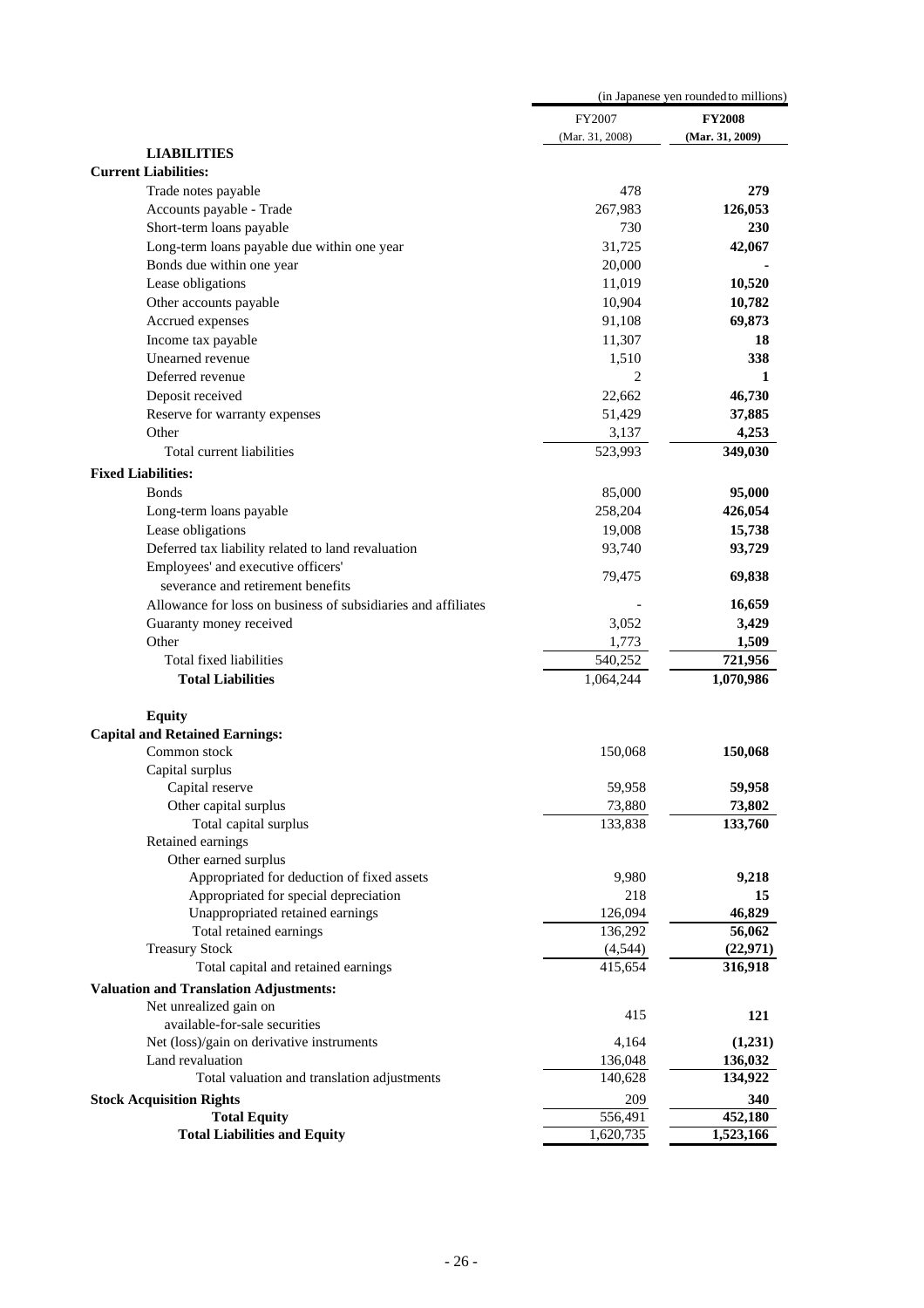# **(2) Unconsolidated Statement of Operations**

For the Years Ended March 31, 2009 and 2008

|                                                        | (in Japanese yen rounded to millions) |                     |  |
|--------------------------------------------------------|---------------------------------------|---------------------|--|
|                                                        | FY2007                                | <b>FY2008</b>       |  |
|                                                        | (Apr.2007-Mar.2008)                   | (Apr.2008-Mar.2009) |  |
| Net sales                                              | 2,464,229                             | 1,820,781           |  |
| Cost of sales                                          | 2,040,933                             | 1,657,871           |  |
| Gross profit on sales                                  | 423,295                               | 162,909             |  |
| Selling, general and administrative expenses           | 340,210                               | 260,859             |  |
| <b>Operating income/(loss)</b>                         | 83,085                                | (97, 949)           |  |
| Non-operating income                                   |                                       |                     |  |
| Interest received                                      | 842                                   | 1,306               |  |
| Interest received of securities                        | 664                                   | 647                 |  |
| Dividends received                                     | 17,091                                | 7,831               |  |
| Rent                                                   | 4,480                                 | 4,676               |  |
| Foreign Exchange gain                                  |                                       | 36,626              |  |
| Other                                                  | 785                                   | 623                 |  |
| Total                                                  | 23,863                                | 51,709              |  |
| Non-operating expenses                                 |                                       |                     |  |
| Interest expense                                       | 6,265                                 | 6,996               |  |
| Interest paid on bonds                                 | 1,487                                 | 1,762               |  |
| Foreign Exchange loss                                  | 10,894                                |                     |  |
| Other                                                  | 3,473                                 | 2,460               |  |
| Total                                                  | 22,119                                | 11,217              |  |
| Ordinary income/(loss)                                 | 84,830                                | (57, 457)           |  |
| Extraordinary profits                                  |                                       |                     |  |
| Profit on sale of tangible fixed assets                | 5                                     | 9                   |  |
| Compensation received for                              |                                       | 118                 |  |
| the exercise of eminent domain                         |                                       |                     |  |
| Gain on reversal of subscription rights to shares      |                                       | 1                   |  |
| Gain on retroactive correction of fixed assets         | 1,330                                 |                     |  |
| Total                                                  | 1,335                                 | 129                 |  |
| <b>Extraordinary losses</b>                            |                                       |                     |  |
| Loss on sale of tangible fixed assets                  | 26                                    | 33                  |  |
| Loss on retirement of tangible fixed assets            | 3,194                                 | 2,223               |  |
| Loss on impairment of fixed assets                     | 826                                   | 1,542               |  |
| Valuation loss on investment securities                | 3                                     | 0                   |  |
| Valuation loss on investment securities for affiliates | 34                                    | 19,274              |  |
| Valuation loss on investments                          | 1                                     | 3                   |  |
| Loss on restructuring of subsidiaries and affiliates   |                                       | 1                   |  |
| Loss on business of subsidiaries and affiliates        |                                       | 16,659              |  |
| Adoption of revised accounting standard for leases     | 1,189                                 |                     |  |
| Total                                                  | 5,272                                 | 39,736              |  |
| Income/(loss) before income taxes                      | 80,893                                | (97,064)            |  |
| Income taxes                                           |                                       |                     |  |
| Current                                                | 25,139                                | 1,762               |  |
| Prior year                                             | 6,290                                 |                     |  |
| Deferred<br>Total                                      | (5,481)                               | (27, 033)           |  |
|                                                        | 25,948                                | (25,271)            |  |
| Net income/(loss)                                      | 54,945                                | (71, 793)           |  |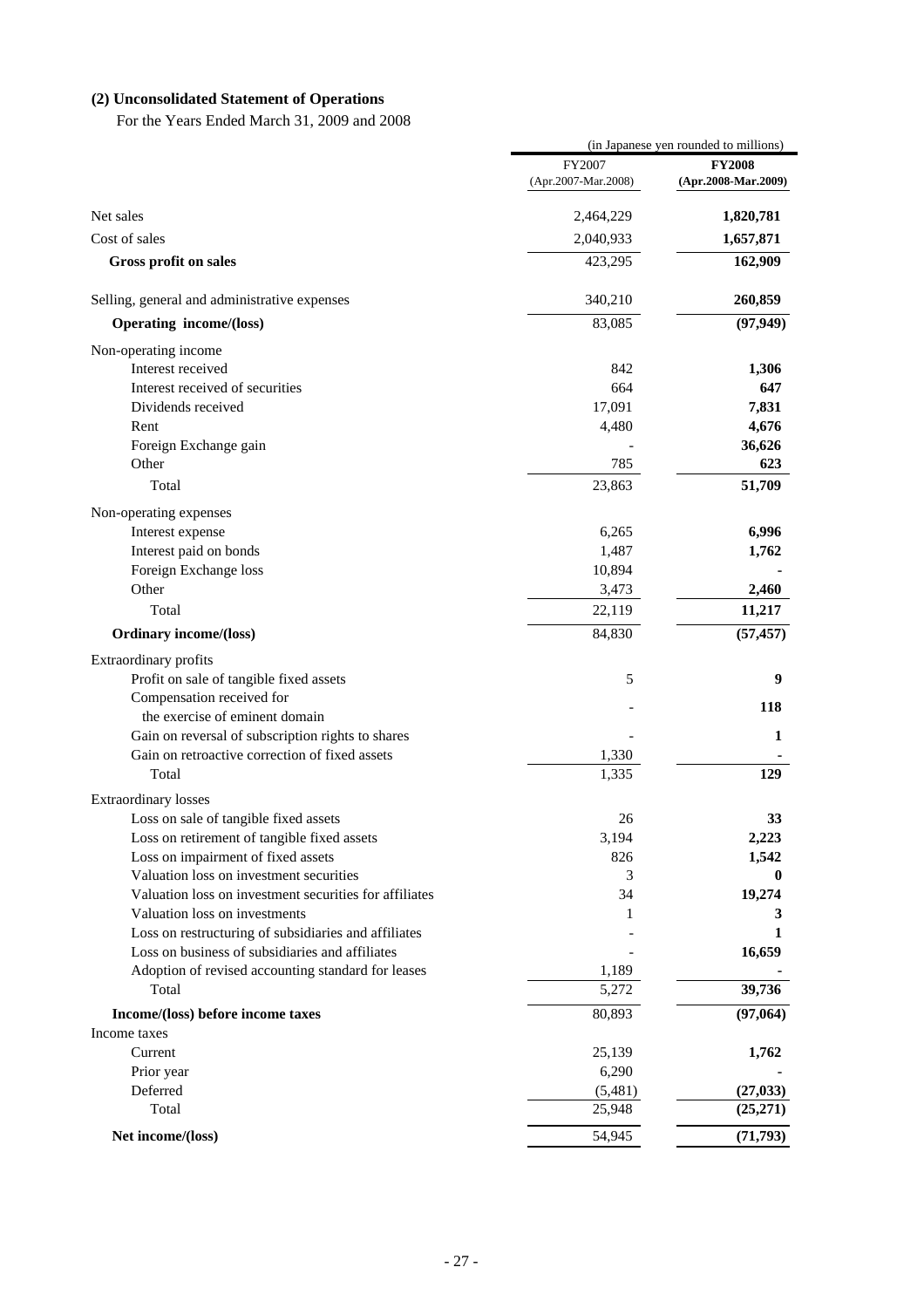### **(3) Unconsolidated Statement of Equity**

For the Years Ended March 31, 2009 and 2008

|                                      |         |         |         |                                      |          | (in Japanese yen rounded to millions) |
|--------------------------------------|---------|---------|---------|--------------------------------------|----------|---------------------------------------|
|                                      |         |         |         | <b>Capital and Retained Earnings</b> |          |                                       |
|                                      |         | Capital |         | Retained                             |          |                                       |
|                                      |         | surplus |         | earnings                             |          |                                       |
|                                      |         |         | Other   | Other                                |          | Total                                 |
|                                      | Common  | Capital | capital | earned                               | Treasury | Capital and                           |
|                                      | stock   | reserve | surplus | surplus $*$                          | stock    | Retained earnings                     |
| Balance at March 31, 2007            | 149.513 | 59,403  | 73,990  | 93,968                               | (3,333)  | 373,541                               |
| Changes during the period:           |         |         |         |                                      |          |                                       |
| Exercise of stock acquisition rights | 555     | 555     |         |                                      |          | 1,111                                 |
| Cash dividends paid                  |         |         |         | (12,670)                             |          | (12,670)                              |
| Reversal for land revaluation        |         |         |         | 49                                   |          | 49                                    |
| Net income                           |         |         |         | 54,945                               |          | 54,945                                |
| Acquisition of treasury stock        |         |         |         |                                      | (1,686)  | (1,686)                               |
| Re-issuance of treasury stock        |         |         | (110)   |                                      | 474      | 364                                   |
| Net changes during the period        | 555     | 555     | (110)   | 42,324                               | (1,212)  | 43,113                                |
| <b>Balance at March 31, 2008</b>     | 150,068 | 59,958  | 73,880  | 136,292                              | (4, 544) | 415,654                               |

|                                      |                                                                             |                                              |                     |                                                |                                | (in Japanese yen rounded to millions) |
|--------------------------------------|-----------------------------------------------------------------------------|----------------------------------------------|---------------------|------------------------------------------------|--------------------------------|---------------------------------------|
|                                      |                                                                             | <b>Valuation and Translation Adjustments</b> |                     |                                                |                                |                                       |
|                                      | Net unrealized<br>gain/(loss)<br>available-for- on derivative<br>securities | Net<br>gain/(loss)<br>instruments            | Land<br>revaluation | Valuation<br>and<br>translation<br>adjustments | Stock<br>acquisition<br>rights | Total<br>Equity                       |
| <b>Balance at March 31, 2007</b>     | 803                                                                         | (845)                                        | 136,097             | 136,055                                        | 67                             | 509,663                               |
| Changes during the period:           |                                                                             |                                              |                     |                                                |                                |                                       |
| Exercise of stock acquisition rights |                                                                             |                                              |                     |                                                |                                | 1,111                                 |
| Cash dividends paid                  |                                                                             |                                              |                     |                                                |                                | (12,670)                              |
| Reversal for land revaluation        |                                                                             |                                              |                     | ٠                                              |                                | 49                                    |
| Net income                           |                                                                             |                                              |                     |                                                |                                | 54,945                                |
| Acquisition of treasury stock        |                                                                             |                                              |                     |                                                |                                | (1,686)                               |
| Re-issuance of treasury stock        |                                                                             |                                              |                     |                                                |                                | 364                                   |
| Net changes in accounts other than   |                                                                             |                                              |                     |                                                |                                |                                       |
| capital and retained earnings        | (387)                                                                       | 5,009                                        | (49)                | 4,573                                          | 142                            | 4,714                                 |
| Net changes during the period        | (387)                                                                       | 5,009                                        | (49)                | 4,573                                          | 142                            | 46,828                                |
| <b>Balance at March 31, 2008</b>     | 415                                                                         | 4,164                                        | 136,048             | 140,628                                        | 209                            | 556,491                               |

\* breakdown of other earned surplus

| orcango will of outply cartied burplub                                                                    |                                             |                         | (in Japanese yen rounded to millions)              |                         |
|-----------------------------------------------------------------------------------------------------------|---------------------------------------------|-------------------------|----------------------------------------------------|-------------------------|
|                                                                                                           | Reserve for<br>deduction of<br>fixed assets | special<br>depreciation | Reserve for Unappropriated<br>retained<br>earnings | Other earned<br>surplus |
| <b>Balance at March 31, 2007</b>                                                                          | 10,778                                      | 421                     | 82,770                                             | 93,968                  |
| Changes during the period:<br>Cash dividends paid<br>Transfer from reserve<br>(deduction of fixed assets) | (797)                                       |                         | (12,670)<br>797                                    | (12,670)                |
| Transfer from reserve<br>(special depreciation)                                                           |                                             | (203)                   | 203                                                |                         |
| Reversal for land revaluation                                                                             |                                             |                         | 49                                                 | 49                      |
| Net income                                                                                                |                                             |                         | 54,945                                             | 54,945                  |
| Net changes during the period                                                                             | (797)                                       | (203)                   | 43,324                                             | 42,324                  |
| <b>Balance at March 31, 2008</b>                                                                          | 9,980                                       | 218                     | 126,094                                            | 136,292                 |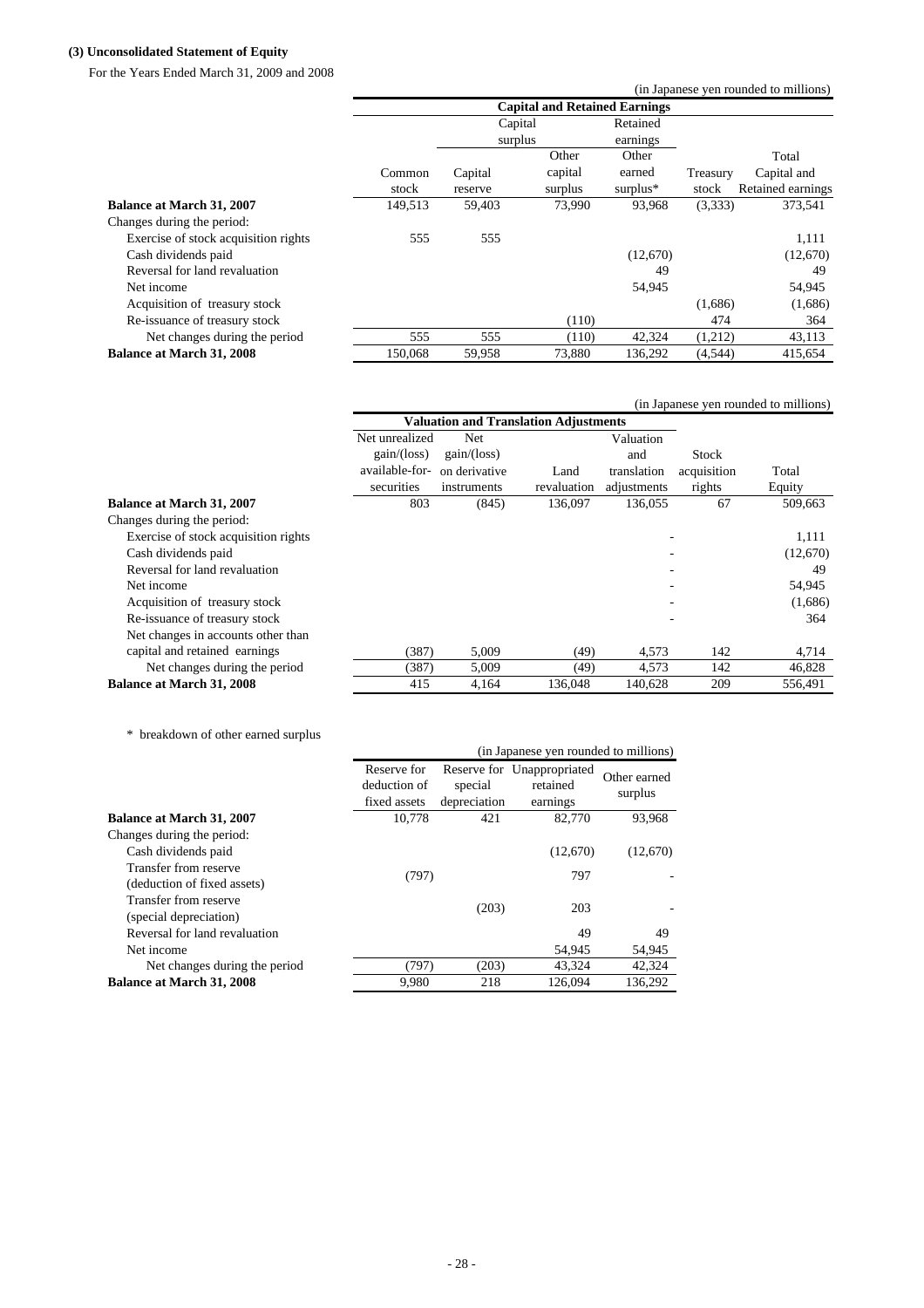(in Japanese yen rounded to millions)

|                                      | <b>Capital and Retained Earnings</b> |         |         |             |           |                   |
|--------------------------------------|--------------------------------------|---------|---------|-------------|-----------|-------------------|
|                                      |                                      | Capital |         | Retained    |           |                   |
|                                      |                                      | surplus |         | earnings    |           |                   |
|                                      |                                      |         | Other   | Other       |           | Total             |
|                                      | Common                               | Capital | capital | earned      | Treasury  | Capital and       |
|                                      | stock                                | reserve | surplus | surplus $*$ | stock     | Retained earnings |
| <b>Balance at March 31, 2008</b>     | 150,068                              | 59,958  | 73,880  | 136,292     | (4,544)   | 415,654           |
| Changes during the period:           |                                      |         |         |             |           |                   |
| Exercise of stock acquisition rights |                                      |         |         |             |           |                   |
| Cash dividends paid                  |                                      |         |         | (8, 453)    |           | (8, 453)          |
| Reversal for land revaluation        |                                      |         |         | 16          |           | 16                |
| Net loss                             |                                      |         |         | (71, 793)   |           | (71, 793)         |
| Acquisition of treasury stock        |                                      |         |         |             | (18,683)  | (18,683)          |
| Re-issuance of treasury stock        |                                      |         | (78)    |             | 256       | 177               |
| Net changes during the period        |                                      |         | (78)    | (80, 230)   | (18, 427) | (98, 736)         |
| Balance at March 31, 2009            | 150,068                              | 59,958  | 73,802  | 56,062      | (22, 971) | 316,918           |
|                                      |                                      |         |         |             |           |                   |

|                                      |                              |                                              |             |             |             | (in Japanese yen rounded to millions) |
|--------------------------------------|------------------------------|----------------------------------------------|-------------|-------------|-------------|---------------------------------------|
|                                      |                              | <b>Valuation and Translation Adjustments</b> |             |             |             |                                       |
|                                      | Net unrealized               | Net                                          |             | Valuation   |             |                                       |
|                                      | gain/(loss)                  | gain/(loss)                                  |             | and         | Stock       |                                       |
|                                      | available-for- on derivative |                                              | Land        | translation | acquisition | Total                                 |
|                                      | securities                   | instruments                                  | revaluation | adjustments | rights      | Equity                                |
| <b>Balance at March 31, 2008</b>     | 415                          | 4,164                                        | 136,048     | 140.628     | 209         | 556,491                               |
| Changes during the period:           |                              |                                              |             |             |             |                                       |
| Exercise of stock acquisition rights |                              |                                              |             |             |             |                                       |
| Cash dividends paid                  |                              |                                              |             |             |             | (8, 453)                              |
| Reversal for land revaluation        |                              |                                              |             |             |             | 16                                    |
| Net loss                             |                              |                                              |             |             |             | (71, 793)                             |
| Acquisition of treasury stock        |                              |                                              |             |             |             | (18, 683)                             |
| Re-issuance of treasury stock        |                              |                                              |             |             |             | 177                                   |
| Net changes in accounts other than   |                              |                                              |             |             |             |                                       |
| capital and retained earnings        | (295)                        | (5,395)                                      | (16)        | (5,706)     | 131         | (5,575)                               |
| Net changes during the period        | (295)                        | (5,395)                                      | (16)        | (5,706)     | 131         | (104, 311)                            |
| Balance at March 31, 2009            | 121                          | (1,231)                                      | 136,032     | 134,922     | 340         | 452,180                               |

|  | * breakdown of other earned surplus |  |  |  |  |  |
|--|-------------------------------------|--|--|--|--|--|
|--|-------------------------------------|--|--|--|--|--|

| eances will be said the complete state of the second second second second second second second second second s                                               |                                             |                         | (in Japanese yen rounded to millions)              |                         |
|--------------------------------------------------------------------------------------------------------------------------------------------------------------|---------------------------------------------|-------------------------|----------------------------------------------------|-------------------------|
|                                                                                                                                                              | Reserve for<br>deduction of<br>fixed assets | special<br>depreciation | Reserve for Unappropriated<br>retained<br>earnings | Other earned<br>surplus |
| <b>Balance at March 31, 2008</b>                                                                                                                             | 9.980                                       | 218                     | 126,094                                            | 136,292                 |
| Changes during the period:<br>Cash dividends paid<br>Transfer from reserve<br>(deduction of fixed assets)<br>Transfer from reserve<br>(special depreciation) | (763)                                       | (203)                   | (8, 453)<br>763<br>203                             | (8, 453)                |
| Reversal for land revaluation<br>Net loss                                                                                                                    |                                             |                         | 16<br>(71, 793)                                    | 16<br>(71, 793)         |
| Net changes during the period                                                                                                                                | (763)                                       | (203)                   | (79,265)                                           | (80, 230)               |
| <b>Balance at March 31, 2009</b>                                                                                                                             | 9,218                                       | 15                      | 46.829                                             | 56,062                  |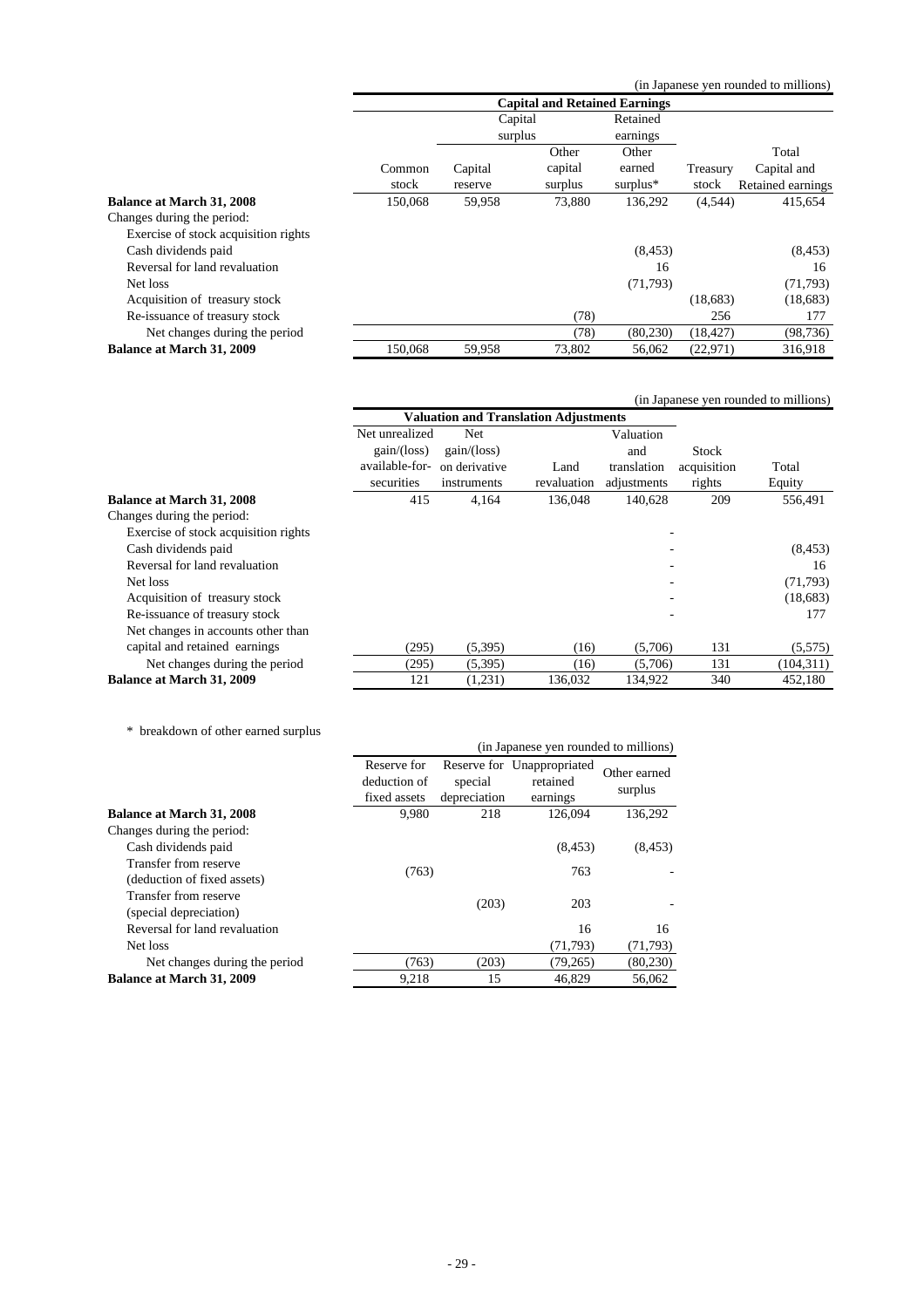## **(4) Going Concern**

There are no matters to be discussed.

# **6. Other**

# **Production and Sales Information**

## **1) Production Volume**

| Type           | FY2007                    | <b>FY2008</b>             | Increase/  |
|----------------|---------------------------|---------------------------|------------|
|                | Year Ended March 31, 2008 | Year Ended March 31, 2009 | (Decrease) |
|                | units                     | units                     | units      |
| Passenger cars | 1,003,237                 | 864,704                   | (138, 533) |
|                |                           |                           |            |
| Trucks         | 43,711                    | 34,744                    | (8,967)    |
|                |                           |                           |            |
| Vehicles Total | 1,046,948                 | 899,448                   | (147,500)  |

Note: Production volume figures do not include those Mazda-brand vehicles produced by the following joint venture assembly plants with Ford (that are accounted for by the equity method):

|                                   |              |               | Increase/      |
|-----------------------------------|--------------|---------------|----------------|
|                                   | FY2007       | <b>FY2008</b> | (Decrease)     |
| AutoAlliance International. Inc   | 54.335 units | 74.959 units  | $20.624$ units |
| AutoAlliance (Thailand) Co., Ltd. | 51.886       | 48.238        | (3,648)        |

### **2) Sales Volume and Revenue**

|                            |           | <b>FY2008</b><br>FY2007<br>Increase/ |                |                           |            |             |
|----------------------------|-----------|--------------------------------------|----------------|---------------------------|------------|-------------|
| Type                       |           | Year Ended March 31, 2008            |                | Year Ended March 31, 2009 |            | (Decrease)  |
|                            | Volume    | Revenue                              | Volume         | Revenue                   | Volume     | Revenue     |
|                            | units     | million yen                          | units          | million yen               | units      | million yen |
| Vehicles                   | 1,239,561 | 2,578,223                            | 1,116,320      | 1,882,150                 | (123, 241) | (696,073)   |
| Knockdown Parts (Overseas) |           | 108.742                              | ٠              | 89,097                    |            | (19, 645)   |
| Parts                      |           | 286,369                              | ٠              | 272,801                   |            | (13, 568)   |
| Other                      |           | 502,455                              | ٠              | 291,854                   |            | (210,601)   |
| Total                      |           | 3,475,789                            | $\blacksquare$ | 2,535,902                 |            | (939, 887)  |

# Wholesales Volume by Market

| Type           | FY2007                    | <b>FY2008</b>             | Increase/  |
|----------------|---------------------------|---------------------------|------------|
|                | Year Ended March 31, 2008 | Year Ended March 31, 2009 | (Decrease) |
|                | units                     | units                     | units      |
| Japan          | 256,563                   | 220,386                   | (36,177)   |
| North America  | 386,121                   | 348,233                   | (37, 888)  |
| Europe         | 322,475                   | 293,102                   | (29,373)   |
| Other          | 274,402                   | 254,599                   | (19, 803)  |
| Overseas Total | 982,998                   | 895,934                   | (87,064)   |
| Total          | 1,239,561                 | 1,116,320                 | (123, 241) |

# **Personnel Changes in Directors, Corporate Auditors, and/or Executive Officers**

Information on personnel changes is separately disclosed.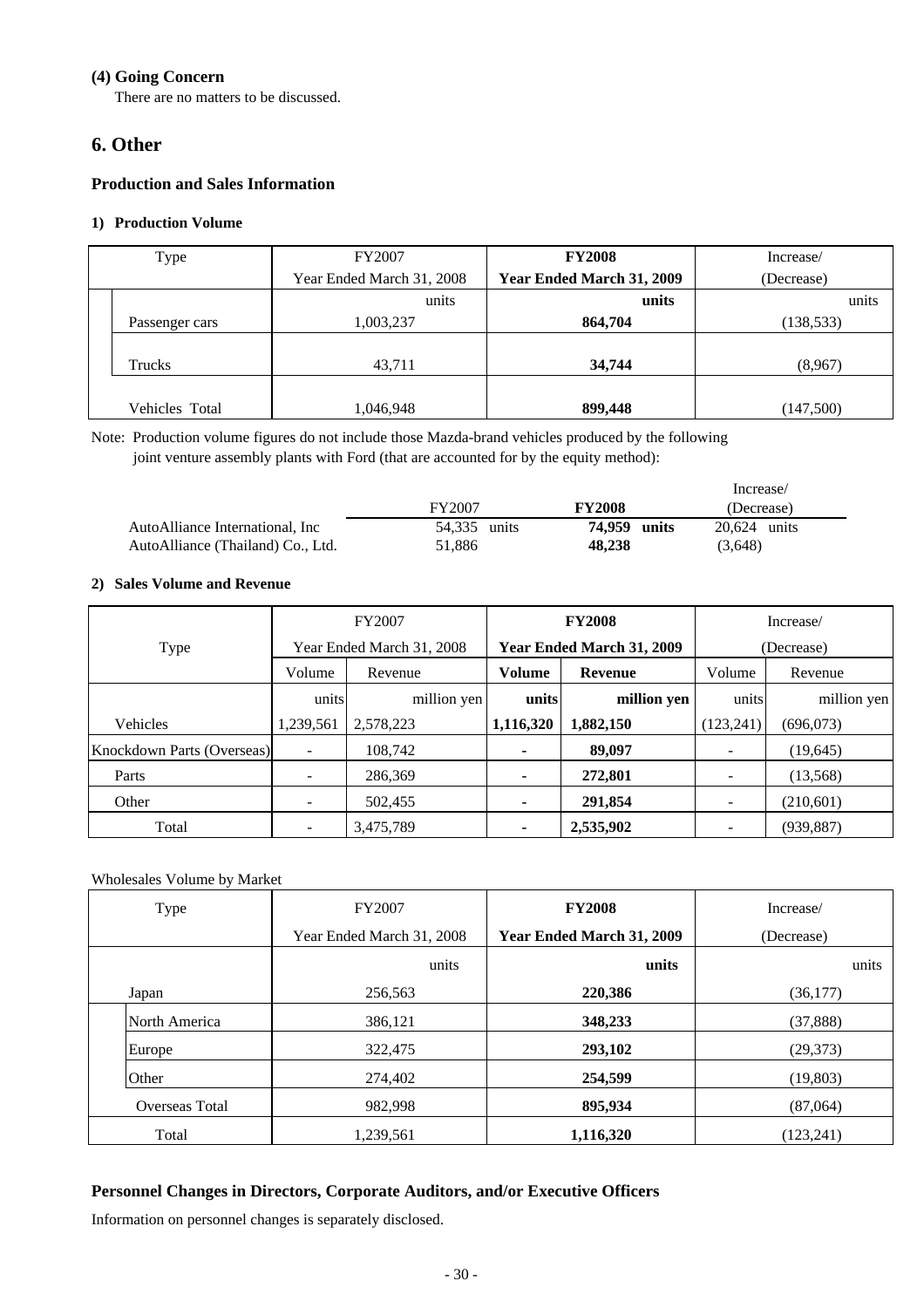# **FY2008 Financial Summary (Consolidated) Year Ended March 31, 2009**

| May 12, 2009                   |
|--------------------------------|
| <b>Mazda Motor Corporation</b> |

| (In 100 millions of yen)            |                | FY2007         | <b>FY2008</b>                      |                      |                                   | FY2009 Forecast |                            |        |  |
|-------------------------------------|----------------|----------------|------------------------------------|----------------------|-----------------------------------|-----------------|----------------------------|--------|--|
| (In thousands of units)             |                | Year Ended     | <b>Year Ended</b>                  |                      |                                   | Year Ending     |                            |        |  |
| (Upper left: return on sales)       |                | March 31, 2008 | March 31, 2009                     |                      |                                   | March 31, 2010  |                            |        |  |
|                                     |                |                | $\%$                               |                      |                                   | $\%$            |                            | $\%$   |  |
| Domestic                            | 1              | 8,801          | (0.8)                              |                      | 6,203                             | (29.5)          | 6,100                      | (1.7)  |  |
| Overseas                            | $\overline{c}$ | 25,957         | 10.0                               |                      | 19,156                            | (26.2)          | 14,200                     | (25.9) |  |
| Net sales                           | 3              | 34,758         | 7.0                                |                      | 25,359                            | (27.0)          | 20,300                     | (19.9) |  |
|                                     |                | 4.7%           |                                    | $(1.1\%)$            |                                   |                 | $(2.5\%)$                  |        |  |
| Operating income/(loss)             | 4              | 1,621          | 2.3                                |                      | (284)                             |                 | (500)                      |        |  |
| Ordinary income/(loss)              | 5              | 4.3%<br>1,485  | 16.2                               | $(0.7\%)$            | (187)                             |                 | $(3.0\%)$<br>(600)         |        |  |
| Income/(loss) before                |                | 4.1%           |                                    | $(2.0\%)$            |                                   |                 | $(3.2\%)$                  |        |  |
| income taxes                        | 6              | 1,431          | 20.8                               |                      | (513)                             |                 | (650)                      |        |  |
|                                     |                | 2.6%           |                                    | $(2.8\%)$            |                                   |                 | $(2.5\%)$                  |        |  |
| Net income/(loss)                   | $\overline{7}$ | 918            | 24.5                               |                      | (715)                             |                 | (500)                      |        |  |
| Operating income/(loss)             |                |                |                                    |                      |                                   |                 |                            |        |  |
| Japan                               | 8              | 1,076          |                                    |                      | (950)                             |                 |                            |        |  |
| North America                       | 9              | 60             |                                    |                      | 255                               |                 |                            |        |  |
| Europe                              | 10             | 180            |                                    |                      | 86                                |                 |                            |        |  |
| Other                               | 11             | 208            |                                    |                      | 97                                |                 |                            |        |  |
|                                     |                |                |                                    | Volume & mix         |                                   |                 | $(865)$ Volume & mix       | (890)  |  |
|                                     |                |                |                                    | Exchange rate        |                                   |                 | $(1,020)$ Exchange rate    | (960)  |  |
|                                     | 12             |                |                                    | Product enrichment   |                                   | (190)           |                            |        |  |
| Operating profit change             |                |                |                                    | Cost reduction       |                                   | 440             | Cost reduction, etc.       | 680    |  |
|                                     |                |                |                                    | Material price hikes |                                   | (440)           |                            |        |  |
|                                     |                |                |                                    | Marketing expense    |                                   | 65              | Marketing expense          | 290    |  |
|                                     |                |                |                                    | Other                |                                   | 105             | Other                      | 664    |  |
|                                     |                |                |                                    | Total                | $101$ yen/ $\overline{\text{US}}$ | (1,905)         | Total                      | (216)  |  |
| Average rate for the period         | 13             | 162 yen/EUR    | $114$ yen/US\$                     |                      |                                   |                 | 95 yen/US\$<br>125 yen/EUR |        |  |
|                                     |                | 115 yen/US\$   | 144 yen/EUR<br><b>104 yen/US\$</b> |                      |                                   | 95 yen/US\$     |                            |        |  |
| <b>Transaction rate</b>             | 14             | 157 yen/EUR    | 159 yen/EUR                        |                      |                                   | 125 yen/EUR     |                            |        |  |
| Capital investment                  | 15             | 755            |                                    |                      | 818                               |                 | 300                        |        |  |
| Depreciation                        | 16             | 665            | 752                                |                      |                                   | 780             |                            |        |  |
| R & D cost                          | 17             | 1,144          | 960                                |                      |                                   | 920             |                            |        |  |
| <b>Total</b> assets                 | 18             | 19,856         |                                    | 18,010               |                                   |                 |                            |        |  |
| Equity                              | 19             | 5,542          |                                    |                      | 4,147                             |                 |                            |        |  |
| Financial debt                      | 20             | 5,050          |                                    |                      | 7,534                             |                 |                            |        |  |
| Net financial debt                  | 21             | 2,811          | 5,326                              |                      |                                   |                 |                            |        |  |
| Cash flows (Operating & Investing)  | 22             | 102            |                                    |                      | (1,292)                           |                 |                            |        |  |
| Domestic                            | 23             | 256            | (1.9)                              |                      | 219                               | (14.5)          | 200                        | (8.5)  |  |
| North America                       | 24             | 406            | 6.8                                |                      | 347                               | (14.4)          | 290                        | (16.5) |  |
| Europe                              | 25             | 327            | 7.4                                |                      | 322                               | (1.5)           | 250                        | (22.3) |  |
| China                               | 26             | 101            | (21.8)                             |                      | 135                               | 33.2            | 170                        | 26.3   |  |
| Other                               | 27             | 273            | 20.4                               |                      | 238                               | (12.8)          | 190                        | (20.5) |  |
| Overseas                            | 28             | 1,107          | 6.4                                |                      | 1,042                             | (5.9)           | 900                        | (13.7) |  |
| Global retail volume                | 29             | 1,363          | 4.7                                |                      | 1,261                             | (7.5)           | 1,100                      | (12.8) |  |
| Domestic production volume          | 30             | 1,047          | 8.2                                |                      | 899                               | (14.1)          | 764                        | (15.1) |  |
| No. of employees (excl. dispatches) | 31             | 39,364         |                                    |                      | 39,852                            |                 |                            |        |  |

Note: Global retail volume refers to the total retail units of Mazda-brand vehicles sold on a global basis.